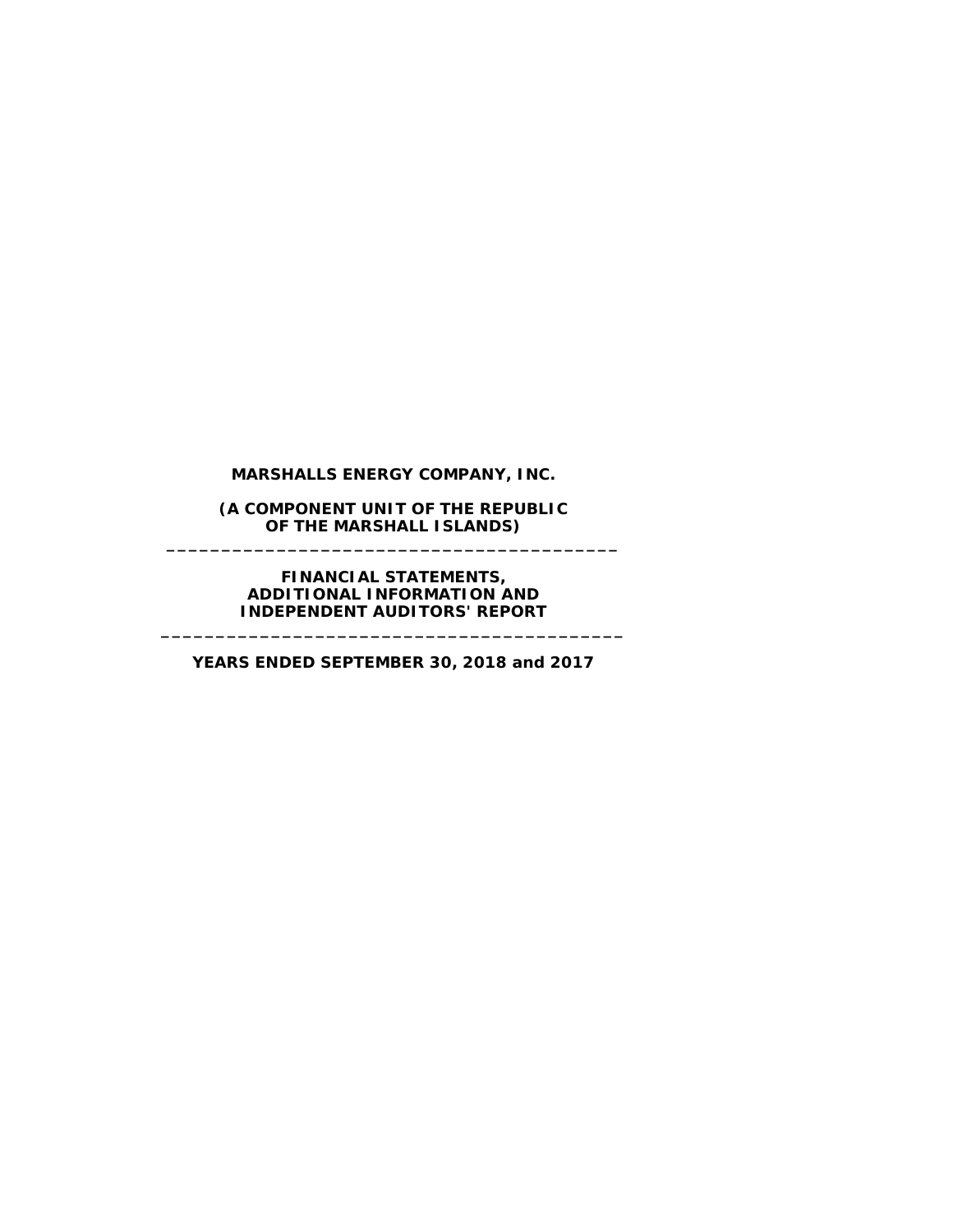Years Ended September 30, 2018 and 2017 Table of Contents

|      |                                                                                                                                                                                                                                    | Page No. |
|------|------------------------------------------------------------------------------------------------------------------------------------------------------------------------------------------------------------------------------------|----------|
| I.   | INDEPENDENT AUDITORS' REPORT                                                                                                                                                                                                       | 1        |
| П.   | MANAGEMENT'S DISCUSSION AND ANALYSIS                                                                                                                                                                                               | 3        |
| III. | <b>FINANCIAL STATEMENTS:</b>                                                                                                                                                                                                       |          |
|      | <b>Statements of Net Position</b>                                                                                                                                                                                                  | 8        |
|      | Statements of Revenues, Expenses and Changes in Net Position                                                                                                                                                                       | 9        |
|      | <b>Statements of Cash Flows</b>                                                                                                                                                                                                    | 10       |
|      | Notes to Financial Statements                                                                                                                                                                                                      | 12       |
| IV.  | OTHER SUPPLEMENTARY INFORMATION:                                                                                                                                                                                                   |          |
|      | Schedule of Revenues, Expenses and Changes in Net Position by Division                                                                                                                                                             | 25       |
| V.   | INDEPENDENT AUDITORS' REPORT ON COMPLIANCE WITH<br><b>LAWS AND REGULATIONS</b>                                                                                                                                                     |          |
|      | Independent Auditors' Report on Internal Control Over Financial<br>Reporting and on Compliance and Other Matters Based on an<br>Audit of Financial Statements Performed in Accordance With<br><b>Government Auditing Standards</b> | 26       |
|      | Independent Auditors' Report on Compliance for Each Major<br>Federal Program; Report on Internal Control Over Compliance;<br>and Report on Schedule of Expenditures of Federal Awards<br>Required by the Uniform Guidance          | 28       |
|      | Schedule of Expenditures of Federal Awards                                                                                                                                                                                         | 30       |
|      | Notes to Schedule of Expenditures of Federal Awards                                                                                                                                                                                | 31       |
|      | Schedule of Findings and Questioned Costs                                                                                                                                                                                          | 32       |
|      | Summary Schedule of Prior Audit Findings                                                                                                                                                                                           | 36       |
|      | <b>Corrective Action Plan</b>                                                                                                                                                                                                      | 37       |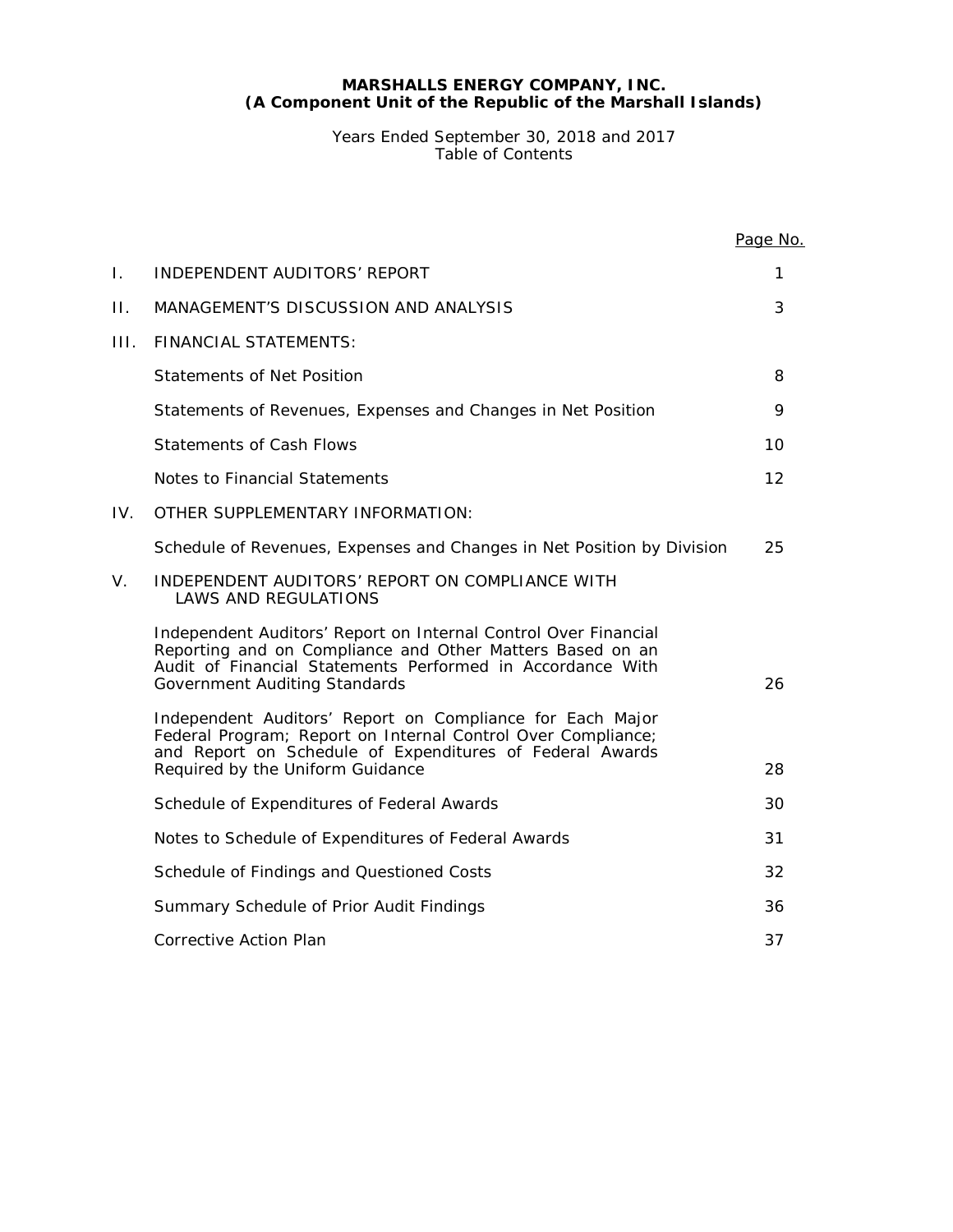# **Deloitte.**

Deloitte & Touche LLP 361 South Marine Corps Drive Tamuning, GU 96913-3973 USA

Tel: +1 (671) 646-3884 Fax:  $+1$  (671) 649-4265

www.deloitte.com

# **INDEPENDENT AUDITORS' REPORT**

Board of Directors Marshalls Energy Company, Inc.:

# **Report on the Financial Statements**

We have audited the accompanying financial statements of the Marshalls Energy Company, Inc. (MEC), a component unit of the Republic of the Marshall Islands, which comprise the statements of net position as of September 30, 2018 and 2017, and the related statements of revenues, expenses and changes in net position and of cash flows for the years then ended, and the related notes to the financial statements.

#### *Management's Responsibility for the Financial Statements*

Management is responsible for the preparation and fair presentation of these financial statements in accordance with accounting principles generally accepted in the United States of America; this includes the design, implementation, and maintenance of internal control relevant to the preparation and fair presentation of financial statements that are free from material misstatement, whether due to fraud or error.

#### *Auditors' Responsibility*

Our responsibility is to express an opinion on these financial statements based on our audits. We conducted our audits in accordance with auditing standards generally accepted in the United States of America and the standards applicable to financial audits contained in *Government Auditing Standards,* issued by the Comptroller General of the United States. Those standards require that we plan and perform the audit to obtain reasonable assurance about whether the financial statements are free from material misstatement.

An audit involves performing procedures to obtain audit evidence about the amounts and disclosures in the financial statements. The procedures selected depend on the auditor's judgment, including the assessment of the risks of material misstatement of the financial statements, whether due to fraud or error. In making those risk assessments, the auditor considers internal control relevant to the entity's preparation and fair presentation of the financial statements in order to design audit procedures that are appropriate in the circumstances, but not for the purpose of expressing an opinion on the effectiveness of the entity's internal control. Accordingly, we express no such opinion. An audit also includes evaluating the appropriateness of accounting policies used and the reasonableness of significant accounting estimates made by management, as well as evaluating the overall presentation of the financial statements.

We believe that the audit evidence we have obtained is sufficient and appropriate to provide a basis for our audit opinion.

# *Opinion*

In our opinion, the financial statements referred to above present fairly, in all material respects, the financial position of the Marshalls Energy Company, Inc. as of September 30, 2018 and 2017, and the results of its operations and its cash flows for the years then ended in accordance with accounting principles generally accepted in the United States of America.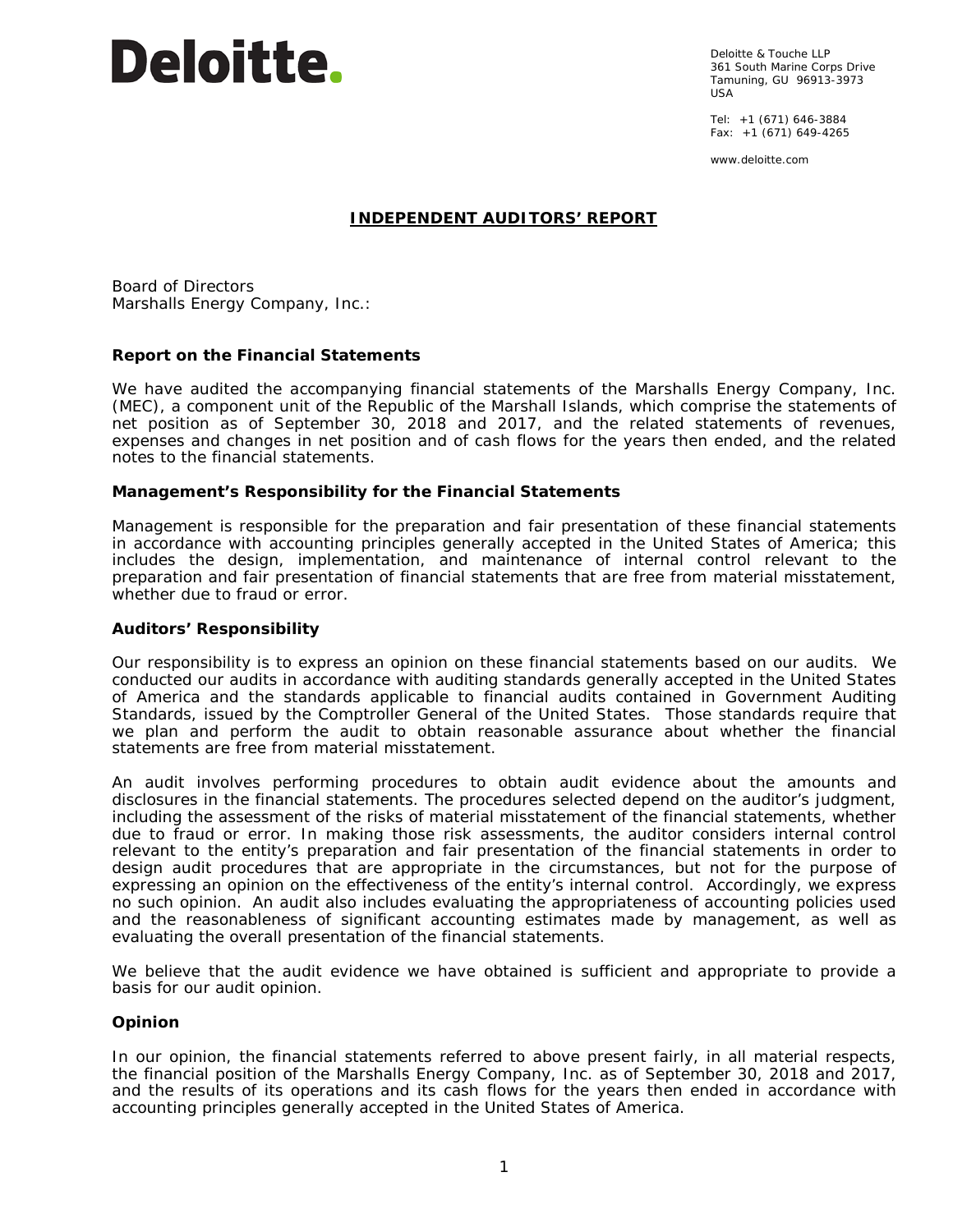# **Deloitte.**

# *Other Matters*

### *Required Supplementary Information*

Accounting principles generally accepted in the United States of America require that the Management's Discussion and Analysis on pages 3 to 7 be presented to supplement the financial statements. Such information, although not a part of the financial statements, is required by the Governmental Accounting Standards Board who considers it to be an essential part of financial reporting for placing the financial statements in an appropriate operational, economic, or historical context. We have applied certain limited procedures to the required supplementary information in accordance with auditing standards generally accepted in the United States of America, which consisted of inquiries of management about the methods of preparing the information and comparing the information for consistency with management's responses to our inquiries, the financial statements, and other knowledge we obtained during our audit of the financial statements. We do not express an opinion or provide any assurance on the information because the limited procedures do not provide us with sufficient evidence to express an opinion or provide any assurance.

#### *Other Supplementary Information*

Our audits were conducted for the purpose of forming an opinion on the financial statements as a whole. The Other Supplementary Information listed in the accompanying table of contents is presented for purposes of additional analysis and is not a required part of the financial statements. The Other Supplementary Information is the responsibility of MEC's management and was derived from and relates directly to the underlying accounting and other records used to prepare the financial statements. Such information has been subjected to the auditing procedures applied in the audit of the financial statements and certain additional procedures, including comparing and reconciling such information directly to the underlying accounting and other records used to prepare the financial statements or to the financial statements themselves, and other additional procedures in accordance with auditing standards generally accepted in the United States of America. In our opinion, the Other Supplementary Information is fairly stated, in all material respects, in relation to the financial statements as a whole.

# **Other Reporting Required by** *Government Auditing Standards*

In accordance with *Government Auditing Standards*, we have also issued our report dated June 7, 2019, on our consideration of MEC's internal control over financial reporting and on our tests of its compliance with certain provisions of laws, regulations, contracts, and grant agreements and other matters. The purpose of that report is solely to describe the scope of our testing of internal control over financial reporting and compliance and the results of that testing, and not to provide an opinion on the effectiveness of MEC's internal control over financial reporting or on compliance. That report is an integral part of an audit performed in accordance with *Government Auditing Standards* in considering MEC's internal control over financial reporting and compliance.

June 7, 2019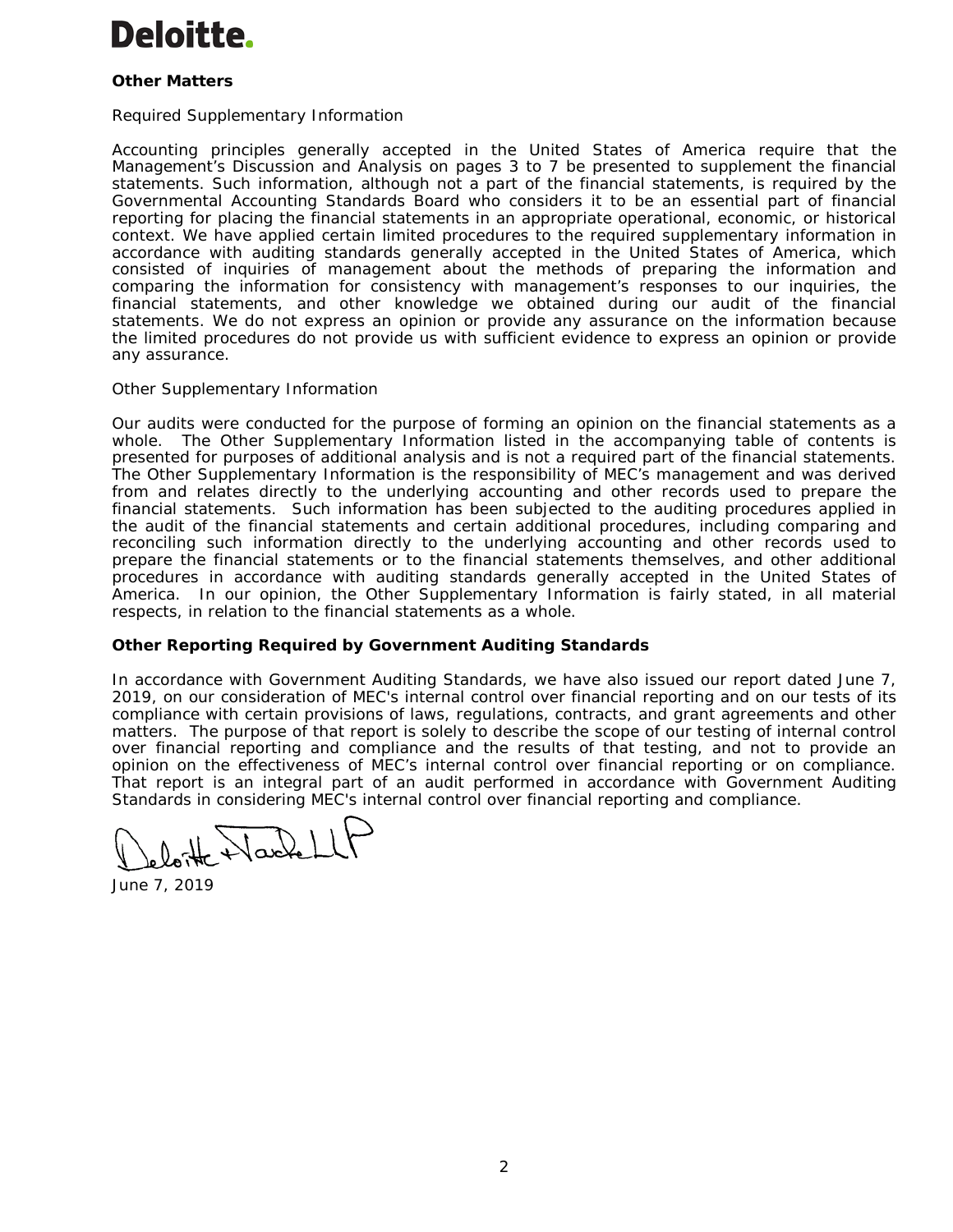Management's Discussion and Analysis Years Ended September 30, 2018 and 2017

Marshalls Energy Company, Inc. (MEC) herewith presents a discussion and analysis of the company's financial performance for the fiscal year ended 30<sup>th</sup> September, 2018. It is to be read in conjunction with the financial statements following this section.

# **FINANCIAL HIGHLIGHTS**

MEC's net position increased by \$0.8 million in fiscal year 2018 compared to an increase of \$2.9 million in fiscal year 2017. In 2018, total net utility operating revenues were \$18.3 million, an increase of \$0.4 million from \$17.9 million in net utility operating revenues in 2017. Total utility operating expenses were \$18.4 million and \$17.1 million in 2018 and 2017, respectively. The increase of \$1.3 million, or the same rate of 8%, which was the result of the net increase in fuel costs of 18% in 2018 and decrease in the other cost components by 10% resulting in the net increase of 8%. The increase in fuel costs relates to the increase of 14% in fuel prices experienced during the year and increase of 4% in fuel consumption for generation. Fuel costs continue to be a significant component of generation operating costs and represent 51% of total operating costs in 2018 compared to 47% in 2017.

Total net operating revenues for non-utility operations, fuel sales being the major component, were \$16 million and \$13.2 million in 2018 and 2017, respectively. Total non-utility operating expenses increased by \$4.1 million, from \$12 million in 2017 to \$16.1 million in 2018. The increase relates to the increase in global fuel prices in 2018 compared to 2017.

MEC received subsidies from REPMAR in the amount of \$1.1 million in 2018 compared to subsidies of \$1.8 million in 2017. \$0.6 million was received as cost recovery for the operations of Wotje and Jaluit power plants and \$0.5 million for assistance and support to fund the gap in solar tariff for maintenance services towards solar unit in the outer islands.

In 2017, after a fire occurred on Engine#5, and Pielstick engine issues occurred with #1 and #2 requiring long hours of maintenance work and parts becoming more difficult to find or reproduce, it was decided that engine#3 parts would be used to improve the operations of engine#1 and #2 to ensure continuous power supply. Engine#3, which had accumulated work-in-progress, was deemed impaired and written off during the year as Impairment loss amounting to \$1.4 million. Insurance claim, relating to the fire, was recorded as other non-operating income in the amount of \$0.6 million and \$0.3 million accrued engine works was reversed due to the realized impairment. This describes the major items in 2017 relating to total non-operating income, net. No major works or items were recorded in 2018.

#### **FINANCIAL ANALYSIS OF MEC**

The Statement of Net Position and the Statement of Revenues, Expenses and Changes in Net Position provide an indication of MEC's financial condition. MEC's net position reflects the difference between total assets and total liabilities. An increase in net assets over time normally indicates an improvement in financial condition. As illustrated in the figures below, MEC's net position increased for the year ended 30<sup>th</sup> September, 2018.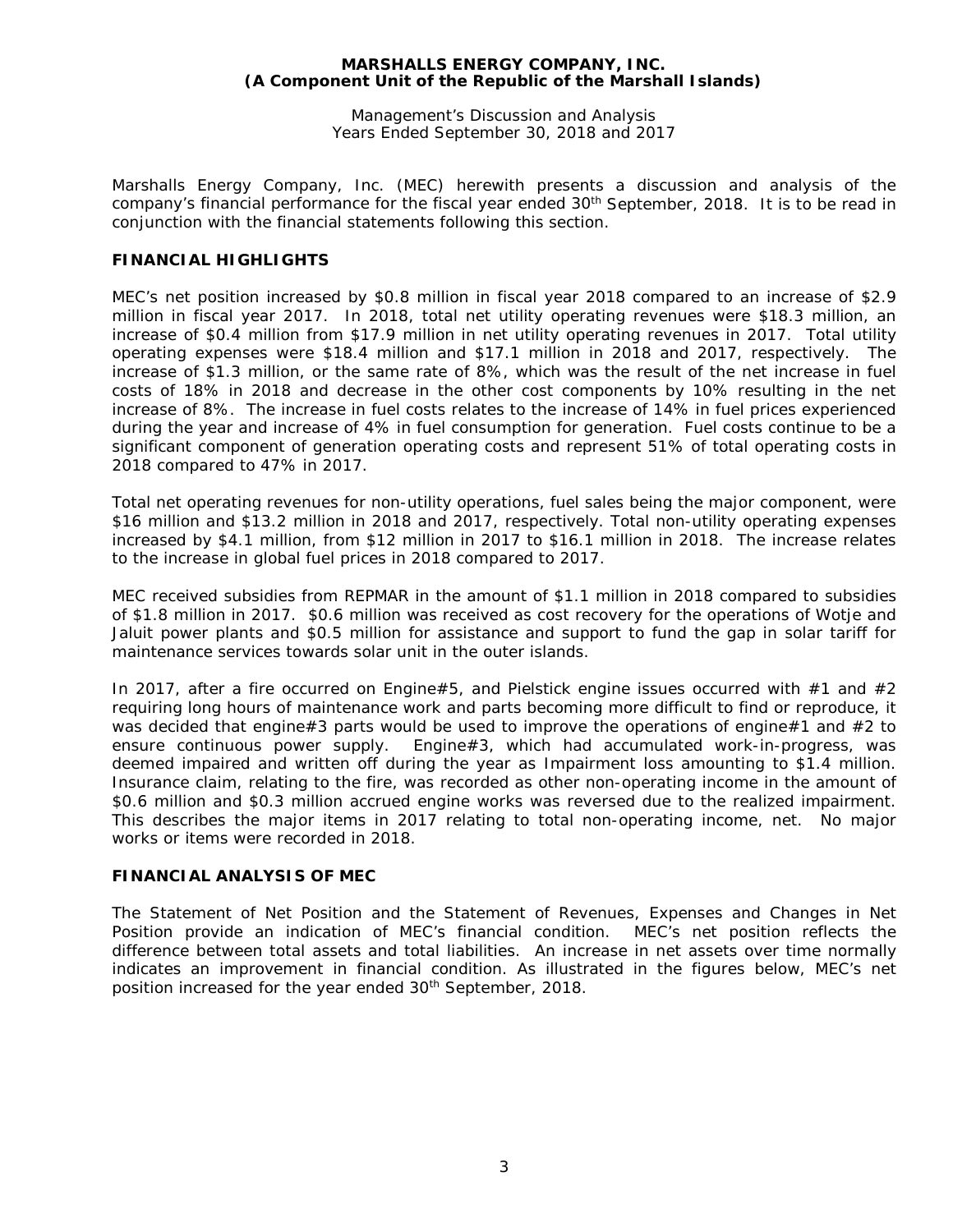Management's Discussion and Analysis Years Ended September 30, 2018 and 2017

The Summary Statement of Net Position for MEC is presented below:

|                                                             | 2018                      | 2017                          | 2016                           |
|-------------------------------------------------------------|---------------------------|-------------------------------|--------------------------------|
| Current and other assets<br>Capital assets                  | \$21,532,051<br>7,199,765 | 16,188,122<br>\$<br>8,230,984 | 11,771,774<br>\$<br>10,694,777 |
| Total assets                                                | 28,731,816                | 24,419,106                    | 22,466,551                     |
| Current and other liabilities<br>Long-term debt outstanding | 13,583,990<br>8,006,332   | 8,648,328<br>9.398.560        | 8,259,478<br>10,795,817        |
| <b>Total liabilities</b>                                    | 21,590,322                | 18,046,888                    | 19,055,295                     |
| Net position:                                               |                           |                               |                                |
| Invested in capital assets                                  | 5,843,850                 | 5,794,593                     | 7,244,945                      |
| Restricted                                                  |                           | 238,794                       | 312,308                        |
| Unrestricted                                                | 1,297,644                 | 338,831                       | (4, 143, 000)                  |
| Total net position                                          | 7,141,494<br>S            | 6,372,218<br>\$               | 3,414,253<br>\$                |

Total assets increased by \$4.3 million (or 18%) from \$24.4 million in 2017 to \$28.7 million in 2018 and increased by \$1.9 million from 2016 to \$24.4 million in 2017. The increase in total assets mainly relates to the net impact of decrease in capital assets of \$1.1 million and increase in current and other assets of \$5.4 million. The decrease in capital assets of \$1.1 million relates to annual depreciation of \$1.1 million. The increase in current and other assets of \$5.4 million mainly relates to increase in cash holding of \$2.6 million and decrease in net accounts receivable of \$0.1 million, which mainly relates to KAJUR's account receivable for fuel purchases and increase in fuel and supplies of \$3.7 million. The increase in fuel and supplies mainly relates to the increase in fuel supplies, which relates to the annual purchasing obligated quota per fuel supply agreement.

Construction work in progress as of September 30, 2018 consists of tank refurbishment works. Refer to note #5 to the accompanying financial statements for additional information relating to capital assets.

Total liabilities increased by \$3.6 million (or 20%) from \$18.0 million in 2017 to \$21.6 million in 2018. The increase relates to the net impact in the decrease in long-term debt of \$1.4 million offset by an increase in unearned fuel purchase incentive of \$1.8 million and increase in current liabilities of \$3.2 million. The increase of \$5 million mainly relate to the increase in accounts payable - fuel and the addition of the unearned fuel purchase incentive, both relate to the obligations under the fuel supply agreement and marketing assistance program agreement, respectively.

Refer to note #6 to the accompanying financial statements for additional information relating to long-term debt.

Refer to note #10 to the accompanying financial statements for additional information relating to the fuel supply arrangements.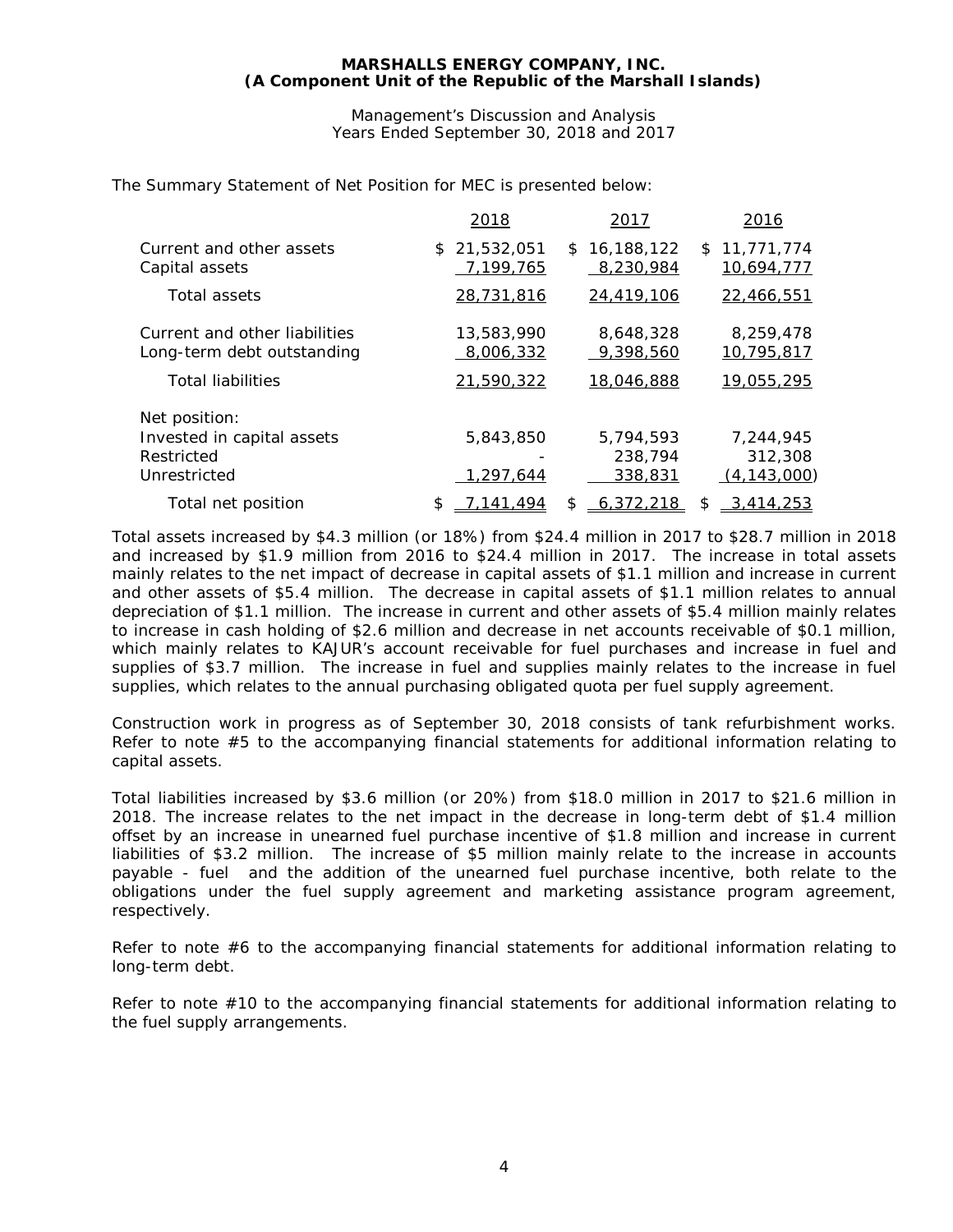Management's Discussion and Analysis Years Ended September 30, 2018 and 2017

A summary of MEC's Statement of Revenues, Expenses and Changes in Net Position is presented below:

|                                                                | 2018                                  | 2017                              | 2016                           |
|----------------------------------------------------------------|---------------------------------------|-----------------------------------|--------------------------------|
| Revenue:<br>Utility revenue<br>Non-utility revenue             | \$<br>18,317,571<br><u>16,023,676</u> | \$17,895,474<br><u>13,181,277</u> | \$<br>17,087,488<br>12,003,501 |
| <b>Total Revenue</b>                                           | 34, 341, 247                          | 31,076,751                        | 29,090,989                     |
| Expenses:<br>Utility expenses<br>Non-utility expenses          | 18,440,541<br><u>16,076,545</u>       | 17, 132, 725<br><u>11,954,964</u> | 14,411,062<br>10,318,720       |
| Total expenses                                                 | 34,517,086                            | 29,087,689                        | 24,729,782                     |
| Operating profit / (loss)                                      | (175, 839)                            | 1,989,062                         | 4,361,207                      |
| RMI subsidy<br>Impairment loss and engine repairs              | 1,169,925                             | 1,140,800<br>300,000              | 942,400                        |
| Other grants<br>Interest expense<br>Other non-operating income | (224, 810)                            | (302, 057)<br>646,170             | 1,695,383<br>(307, 905)        |
| Contributions to RepMar                                        |                                       | (91, 869)                         | <u>(183,968</u> )              |
|                                                                | 945,115                               | 296,327                           | 2,145,910                      |
| Capital contributions                                          |                                       | 672,576                           |                                |
| Change in net position                                         | \$<br>769,276                         | \$<br>2,957,965                   | \$<br>6,507,117                |

The Statements of Revenue, Expenses and Changes in Net Position identify the various revenue and expense items that contributed to the change in net position. MEC's total revenue increased in 2018 by \$3.2 million (or 11%) to a total of \$34.3 million compared to \$31.1 million in 2017.

Utility revenue increased by \$0.4 million (or 2.4%) from \$17.9 million in 2017 to \$18.3 million in 2018. The slight increase relates to increase in cash power sales compared to 2017.

Non-Utility revenue is mainly fuel sales. Non-utility revenue increased by \$2.8 million (or 22%) in 2018 to \$16 million compared to \$13.1 million in 2017. The increase relates to increase in global fuel prices in 2017.

The operating (loss) earnings in 2018 were (\$0.2) million compared to \$2 million and \$4.4 million in 2017 and 2016, respectively.

Total expenses increased by \$5.4 million from \$29.1 million in 2017 to \$34.5 million in 2018. Nonutility expenses increased by \$4.1 million while utility expenses increased by \$1.3 million.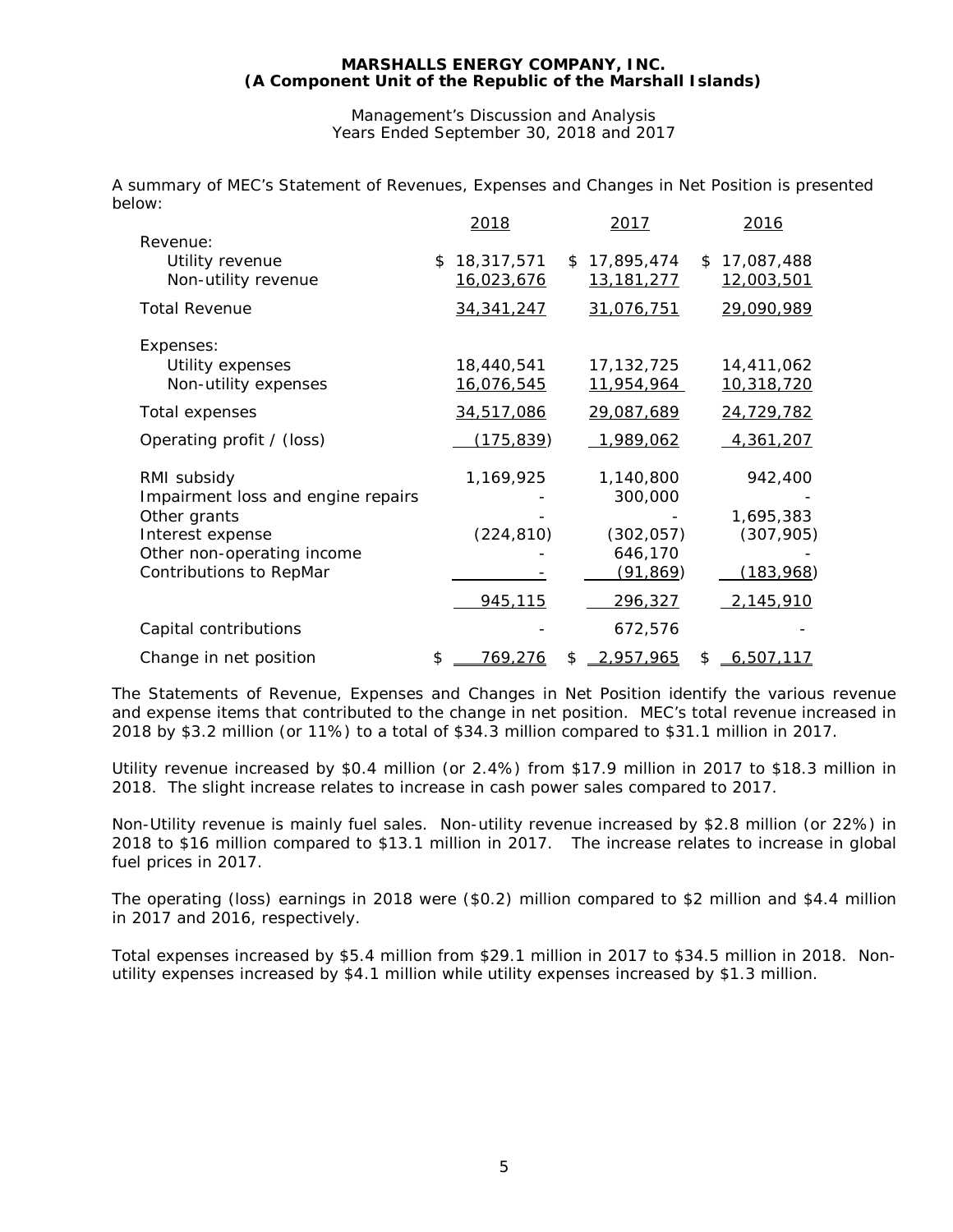Management's Discussion and Analysis Years Ended September 30, 2018 and 2017



The graphic below shows the major components of the Statement of Revenue and Expense trend for the past six years:

# **MEC FOCUS IN THE COMING FISCAL YEAR**

MEC's focus in the coming fiscal year includes but not limited to:

- Finalizing the Business Plan and other requirements under the SOE Act and implement the objectives set out in the plan.
- To perform a comprehensive review of the tariff structure to ensure that the current structure incorporates full cost recovery and asset replacement costs.
- To perform a comprehensive review of the non-utility operations with respect to fuel, propane and lube to ensure full cost recovery and competitive pricing and expand business where possible.
- To continue the cash power metering program and extend this program to include commercial and government customer.
- To rehabilitate critical infrastructures at the power plant, fuel and propane area.
- To develop and implement strict occupational, health and safety procedures plan

Management's Discussion and Analysis for the year ended September 30, 2017 is set forth in the report on the audit of MEC's financial statements dated May 9, 2018. That Discussion and Analysis explains the major factors impacting the 2017 financial statements.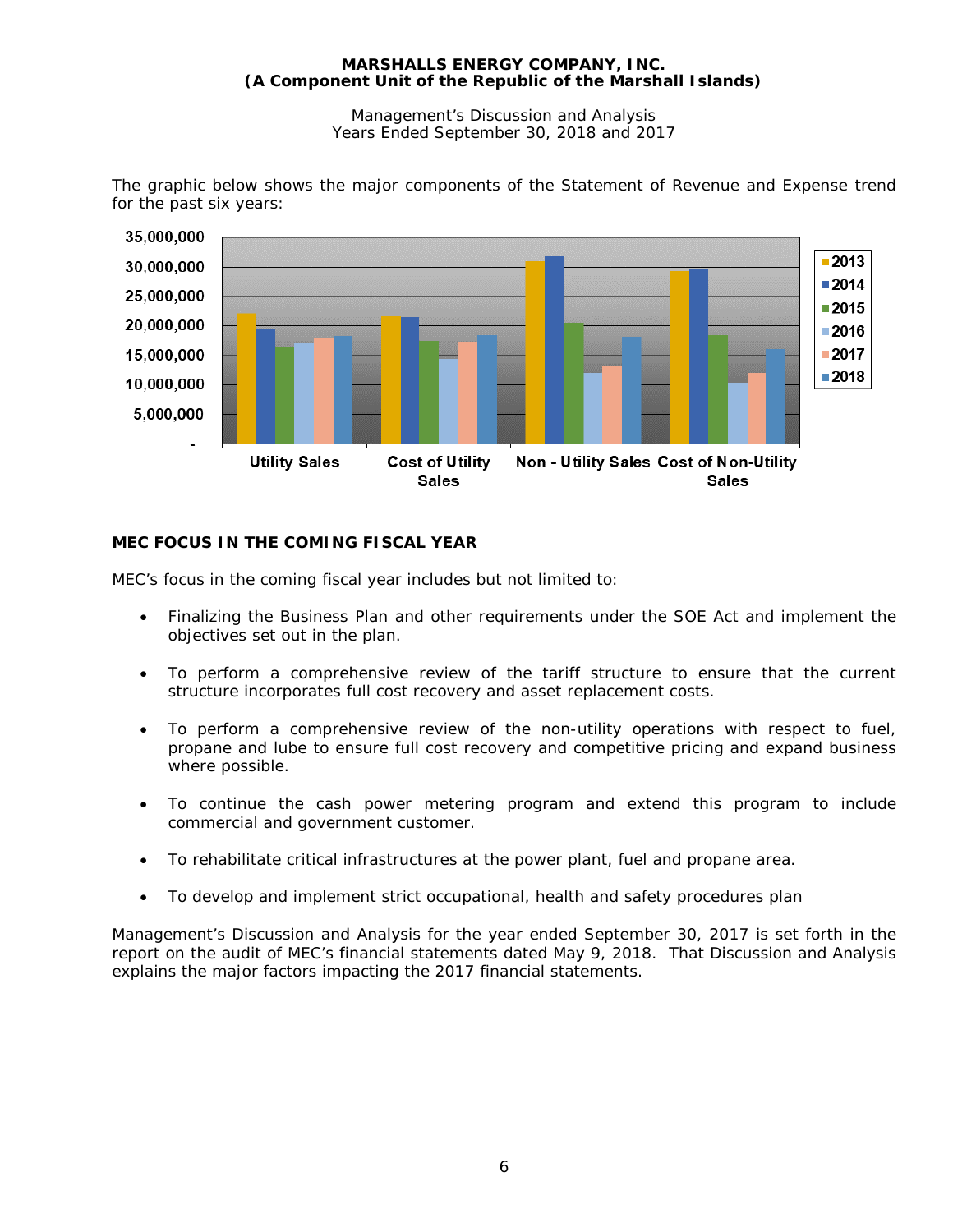Management's Discussion and Analysis Years Ended September 30, 2018 and 2017

# **ADDITIONAL FINANCIAL INFORMATION**

This discussion and analysis is designed to provide MEC's customers and other stake holders with an overview of the company's operations and financial condition as at 30<sup>th</sup> September, 2018. Should the reader have questions regarding the information included in this report, or wish to request additional financial information, please contact the Marshalls Energy Company, Inc. Chief Executive Officer at P.O. Box 1439, Majuro, Marshall Islands, MH 96960.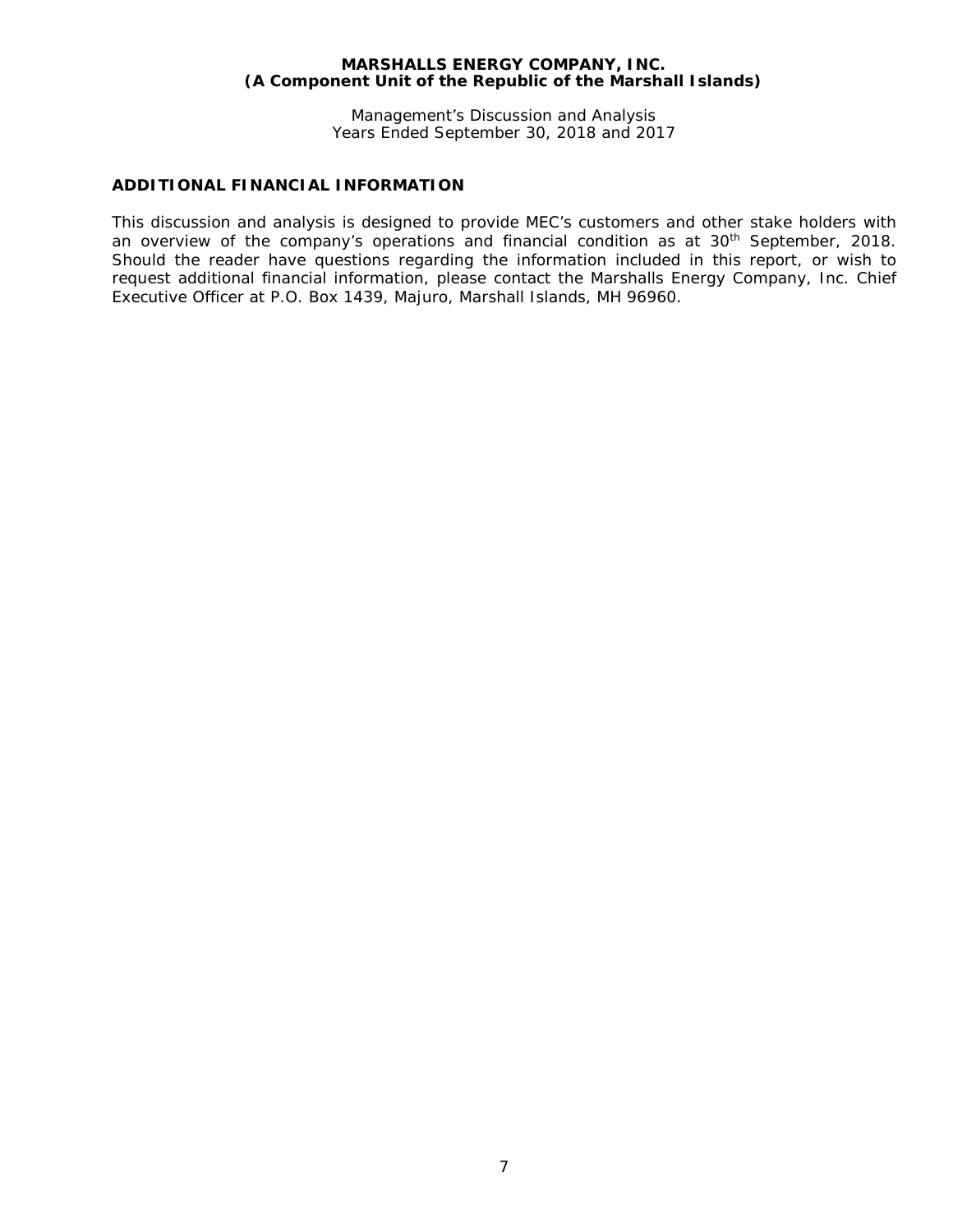#### Statements of Net Position September 30, 2018 and 2017

|                                                                                                                                                                                                   | 2018                                                                             | 2017                                                                             |
|---------------------------------------------------------------------------------------------------------------------------------------------------------------------------------------------------|----------------------------------------------------------------------------------|----------------------------------------------------------------------------------|
| <u>ASSETS</u>                                                                                                                                                                                     |                                                                                  |                                                                                  |
| Utility plant:<br>Electric plant in service<br>Less accumulated depreciation and amortization                                                                                                     | \$<br>29,579,112 \$<br>(23, 035, 228)                                            | 29,342,300<br>(21, 629, 338)                                                     |
| Construction work in progress                                                                                                                                                                     | 6,543,884<br>655,881                                                             | 7,712,962<br>518,022                                                             |
| Net utility plant                                                                                                                                                                                 | 7,199,765                                                                        | 8,230,984                                                                        |
| Nonutility property<br>Less accumulated depreciation                                                                                                                                              | 181,862<br>(181, 862)                                                            | 181,862<br>(181, 862)                                                            |
| Nonutility property, net                                                                                                                                                                          |                                                                                  |                                                                                  |
| Total capital assets                                                                                                                                                                              | 7,199,765                                                                        | 8,230,984                                                                        |
| Due from employees, net of current portion<br>Long-term replacement parts                                                                                                                         | 20,584<br>324,717                                                                | 52,191<br>318,128                                                                |
| Total non-current assets                                                                                                                                                                          | 7,545,066                                                                        | 8,601,303                                                                        |
| Current assets:<br>Cash<br>Time certificates of deposit<br>Accounts receivables, net<br>Due from employees<br>Fuel and supplies<br>Prepayments<br>Security deposit                                | 5,381,918<br>2,396,919<br>6,138,273<br>34,459<br>6,530,528<br>604,653<br>100,000 | 2,798,615<br>2,350,615<br>7,134,709<br>33,307<br>2,794,768<br>605,789<br>100,000 |
| Total current assets                                                                                                                                                                              | 21,186,750                                                                       | 15,817,803                                                                       |
| <b>Total assets</b>                                                                                                                                                                               | 28,731,816 \$                                                                    | 24,419,106                                                                       |
| NET POSITION AND LIABILITIES                                                                                                                                                                      |                                                                                  |                                                                                  |
| Net position:<br>Net investment in capital assets<br>Restricted<br>Unrestricted                                                                                                                   | \$<br>5,843,850 \$<br>1,297,644                                                  | 5,794,593<br>238,794<br>338,831                                                  |
| Total net position                                                                                                                                                                                | 7,141,494                                                                        | 6,372,218                                                                        |
| Commitment and contingencies                                                                                                                                                                      |                                                                                  |                                                                                  |
| Noncurrent liabilities:<br>Long-term debt<br>Unearned fuel purchase incentive, net of current portion                                                                                             | 6,544,096<br>1,653,885                                                           | 7,933,845                                                                        |
| Total noncurrent liabilities                                                                                                                                                                      | 8,197,981                                                                        | 7,933,845                                                                        |
| Current liabilities:<br>Current portion of long-term debt<br>Accounts payable - fuel<br>Accounts payable - other<br>Payable to affiliates<br>Accrued building and engine repairs<br>Accrued taxes | 1,462,236<br>6,074,445<br>375,006<br>681,009<br>2,115,975                        | 1,464,715<br>2,818,032<br>756,579<br>638,853<br>501,934<br>2,307,612             |
| Other accrued liabilities                                                                                                                                                                         | 348,838                                                                          | 280,572                                                                          |
| Unearned fuel purchase incentive, current portion<br>Unearned revenue - cash power<br>Unearned revenue - fuel                                                                                     | 183,765<br>1,378,772<br>772,295                                                  | 1,067,506<br>277,240                                                             |
| Total current liabilities                                                                                                                                                                         | 13,392,341                                                                       | 10,113,043                                                                       |
| <b>Total liabilities</b>                                                                                                                                                                          | 21,590,322                                                                       | 18,046,888                                                                       |
| Total net position and liabilities                                                                                                                                                                | \$<br>28,731,816 \$                                                              | 24,419,106                                                                       |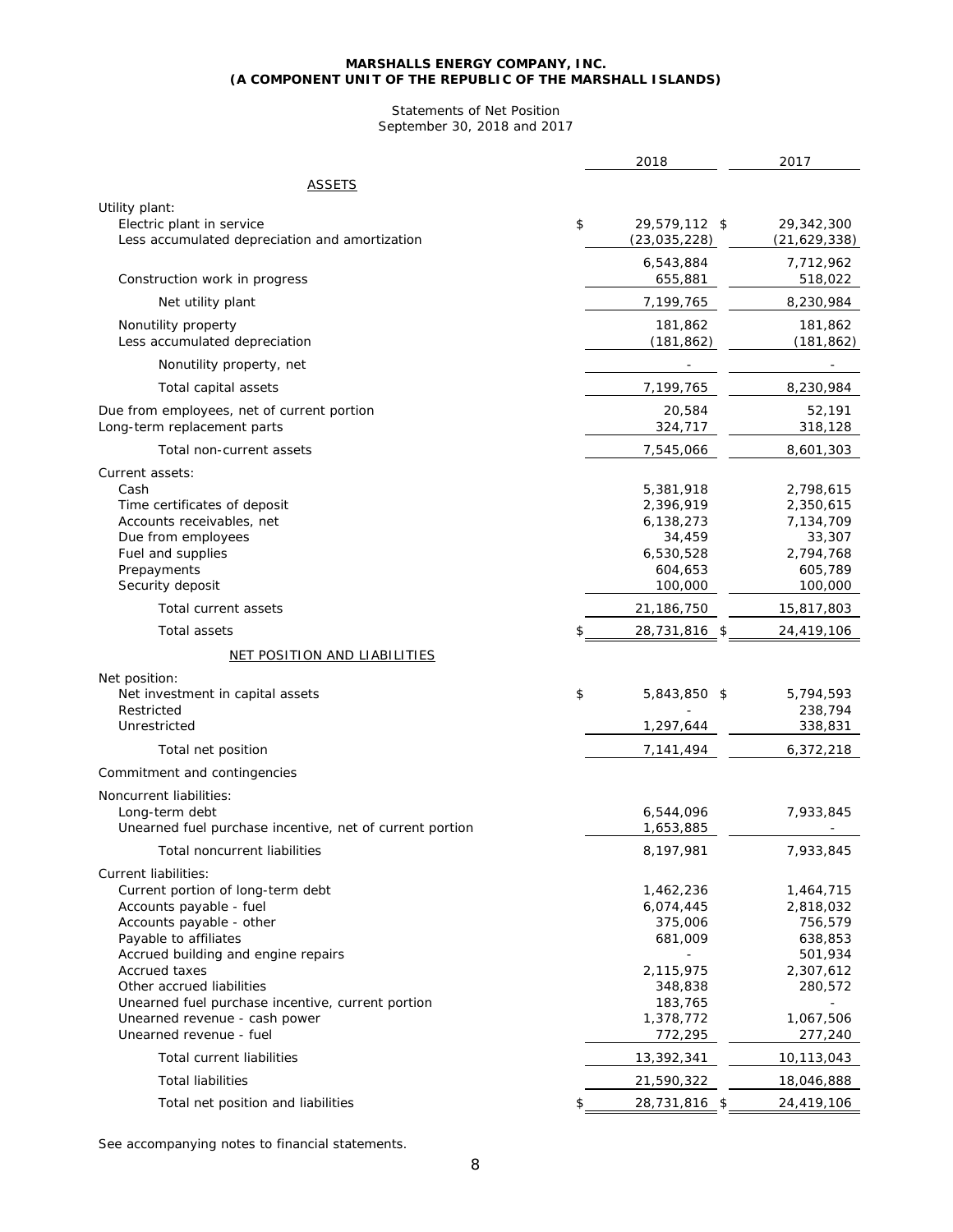#### Statements of Revenues, Expenses and Changes in Net Position Years Ended September 30, 2018 and 2017

|                                                            | 2018                          | 2017                       |
|------------------------------------------------------------|-------------------------------|----------------------------|
| Utility operations:                                        |                               |                            |
| Operating revenues:                                        |                               |                            |
| <b>Electricity sales</b><br>Other                          | \$<br>18,746,602 \$<br>43,699 | 17,858,727<br>79,941       |
|                                                            | 18,790,301                    | 17,938,668                 |
| Provision for doubtful accounts                            | (472, 730)                    | (43, 194)                  |
| Total net operating revenues                               | 18,317,571                    | 17,895,474                 |
| Operating expenses:                                        |                               |                            |
| Cost of fuel                                               | 9,487,166                     | 8,039,877                  |
| Cost of power                                              | 4,524,191                     | 4,585,559                  |
| Administrative and general                                 | 1,698,124                     | 1,725,841                  |
| Distribution operations<br>Depreciation and amortization   | 1,325,170<br>1,405,890        | 1,416,468<br>1,364,980     |
| Total operating expenses                                   | 18,440,541                    | 17, 132, 725               |
| Operating (loss) income from utility operations            | (122, 970)                    | 762,749                    |
| Nonutility operations:                                     |                               |                            |
| Operating revenues:                                        |                               |                            |
| Fuel sales                                                 | 17,426,085                    | 12,341,147                 |
| Propane sales<br>Lubricants sales                          | 614,322                       | 718,012                    |
| Other                                                      | 27,939<br>119,721             | 13,325<br>108,793          |
|                                                            | 18,188,067                    | 13, 181, 277               |
| Provision for doubtful accounts                            | (2, 164, 391)                 |                            |
| Total net operating revenues                               | 16,023,676                    | 13, 181, 277               |
| Operating expenses:                                        |                               |                            |
| Cost of fuel                                               | 15,007,283                    | 11,078,875                 |
| Cost of propane and lubricants                             | 370,888                       | 437,425                    |
| Other                                                      | 698,374                       | 438,664                    |
| Total operating expenses                                   | 16,076,545                    | 11,954,964                 |
| Operating (loss) income from nonutility operations         | (52, 869)                     | 1,226,313                  |
| Operating (loss) earnings                                  | (175, 839)                    | 1,989,062                  |
| Nonoperating income (expense):                             |                               |                            |
| RepMar subsidies<br>Impairment loss                        | 1,169,925                     | 1,140,800<br>(1, 396, 717) |
| Reversal of accrued building and engine repairs            |                               | 300,000                    |
| Contributions to RepMar                                    |                               | (91, 869)                  |
| Insurance claim                                            |                               | 646,170                    |
| Interest expense                                           | (224, 810)                    | (302, 057)                 |
| Total nonoperating income, net                             | 945,115                       | 296,327                    |
| Earnings before capital contributions                      | 769,276                       | 2,285,389                  |
| Capital contributions:<br>Republic of the Marshall Islands |                               | 672,576                    |
| Change in net position                                     | 769,276                       | 2,957,965                  |
| Net position at beginning of year                          | 6,372,218                     | 3,414,253                  |
| Net position at end of year                                | \$<br>$7,141,494$ \$          | 6,372,218                  |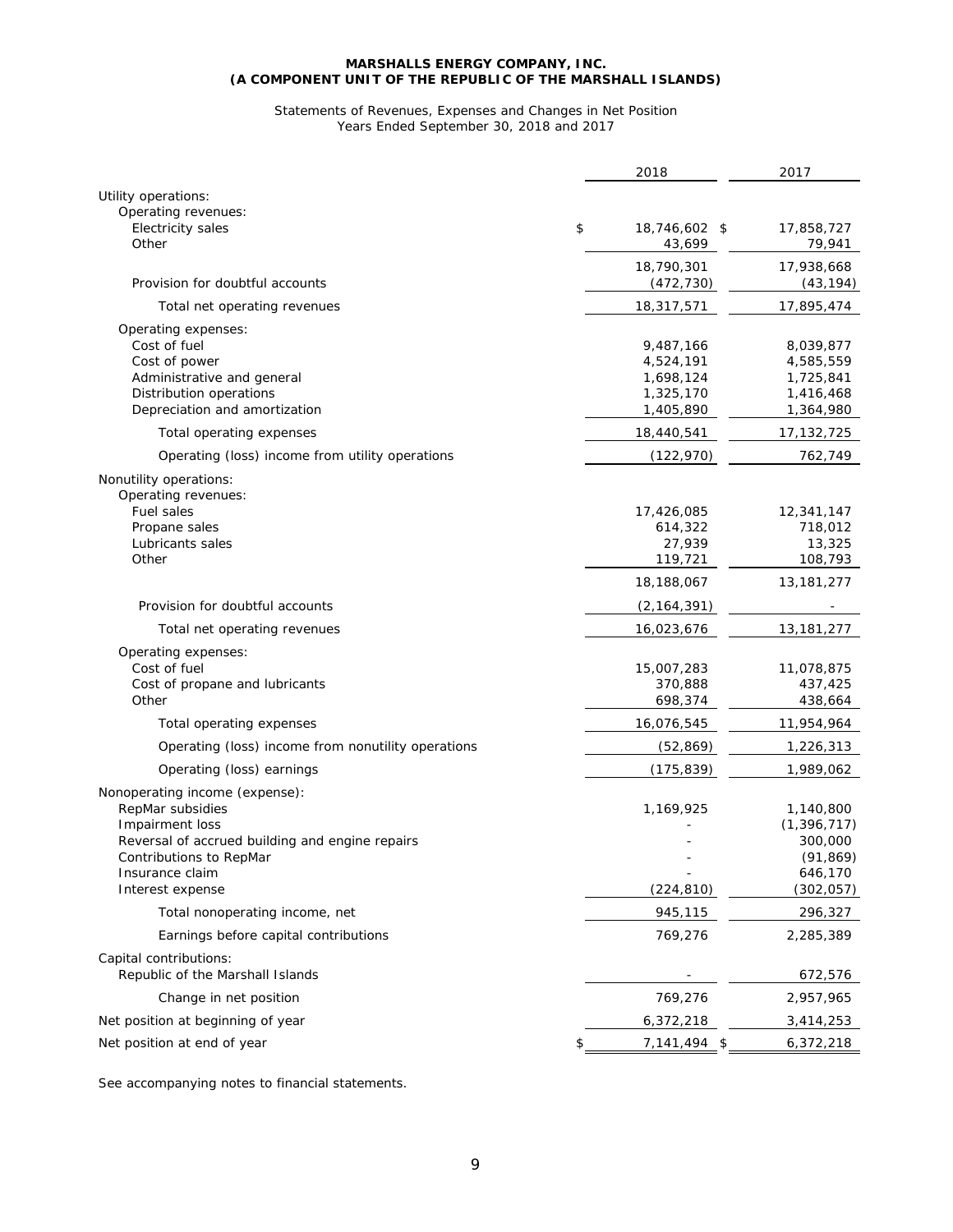#### Statements of Cash Flows Years Ended September 30, 2018 and 2017

|                                                                                                                                                                                                                             | 2018                                   | 2017                                               |
|-----------------------------------------------------------------------------------------------------------------------------------------------------------------------------------------------------------------------------|----------------------------------------|----------------------------------------------------|
| Cash flows from operating activities:<br>Cash received from customers                                                                                                                                                       | \$<br>36,144,004 \$                    | 30,797,123                                         |
| Cash received from fuel supplier<br>Cash payments to suppliers for goods and services                                                                                                                                       | 2,000,000<br>(31, 208, 092)            | (24, 818, 132)                                     |
| Cash payments to employees for services                                                                                                                                                                                     | (3,525,475)                            | (3, 423, 469)                                      |
| Net cash provided by operating activities                                                                                                                                                                                   | 3,410,437                              | 2,555,522                                          |
| Cash flows from noncapital financing activities:<br>Operating RepMar subsidies received<br>Payment to RepMar                                                                                                                | 1,169,925                              | 1,140,800<br>(91, 869)                             |
| Principal paid on long-term debt<br>Interest paid on long-term debt                                                                                                                                                         | (311, 752)<br>(67, 848)                | (383, 816)<br>(75, 518)                            |
| Net cash provided by noncapital financing activities                                                                                                                                                                        | 790,325                                | 589,597                                            |
| Cash flows from capital and related financing activities:<br>RepMar capital contributions received<br>Acquisition and construction of capital assets<br>Principal paid on long-term debt<br>Interest paid on long-term debt | (374, 671)<br>(1,080,476)<br>(116,008) | 672,576<br>(298, 604)<br>(1,013,441)<br>(267, 149) |
| Net cash used for capital and related financing activities                                                                                                                                                                  | (1, 571, 155)                          | (906, 618)                                         |
| Cash flows from investing activities:<br>Net increase in time certificates of deposit                                                                                                                                       | (46, 304)                              | (251, 299)                                         |
| Net change in cash                                                                                                                                                                                                          | 2,583,303                              | 1,987,202                                          |
| Cash at beginning of year                                                                                                                                                                                                   | 2,798,615                              | 811,413                                            |
| Cash at end of year                                                                                                                                                                                                         | \$<br>5,381,918 \$                     | 2,798,615                                          |
| Reconciliation of operating earnings to net cash provided by<br>operating activities:                                                                                                                                       |                                        |                                                    |
| Operating (loss) earnings<br>Adjustments to reconcile operating earnings to net cash<br>provided by operating activities:                                                                                                   | \$<br>$(175, 839)$ \$                  | 1,989,062                                          |
| Depreciation and amortization                                                                                                                                                                                               | 1,405,890                              | 1,364,980                                          |
| Provision for doubtful accounts<br>Loss on disposal of asset<br>Decrease (increase) in assets:                                                                                                                              | 472,730                                | 43,194<br>700                                      |
| Accounts receivable                                                                                                                                                                                                         | (1,640,685)                            | (619, 175)                                         |
| Due from employees                                                                                                                                                                                                          | 30,455                                 | 34,754                                             |
| Fuel and supplies<br>Prepayments                                                                                                                                                                                            | (3,735,760)<br>1,136                   | (580, 721)<br>(441, 459)                           |
| Long-term replacement parts<br>Increase (decrease) in liabilities:                                                                                                                                                          | (6, 589)                               | 34,727                                             |
| Accounts payable - fuel                                                                                                                                                                                                     | 3,215,459                              | 132,821                                            |
| Accounts payable - other                                                                                                                                                                                                    | (381, 573)                             | (242, 342)                                         |
| Payable to affiliates                                                                                                                                                                                                       | 42,156                                 | (4, 312)                                           |
| Accrued building and engine repairs                                                                                                                                                                                         | (501, 934)                             | 501,934                                            |
| <b>Accrued taxes</b>                                                                                                                                                                                                        | (191, 637)                             | 14,591                                             |
| Other accrued liabilities                                                                                                                                                                                                   | 68,266                                 | 30,415                                             |
| Unearned fuel purchase incentive                                                                                                                                                                                            | 1,837,650                              |                                                    |
| Unearned income                                                                                                                                                                                                             | 806,321                                | 296,353                                            |
| Net cash provided by operating activities                                                                                                                                                                                   | \$<br>$1,246,046$ \$                   | 2,555,522                                          |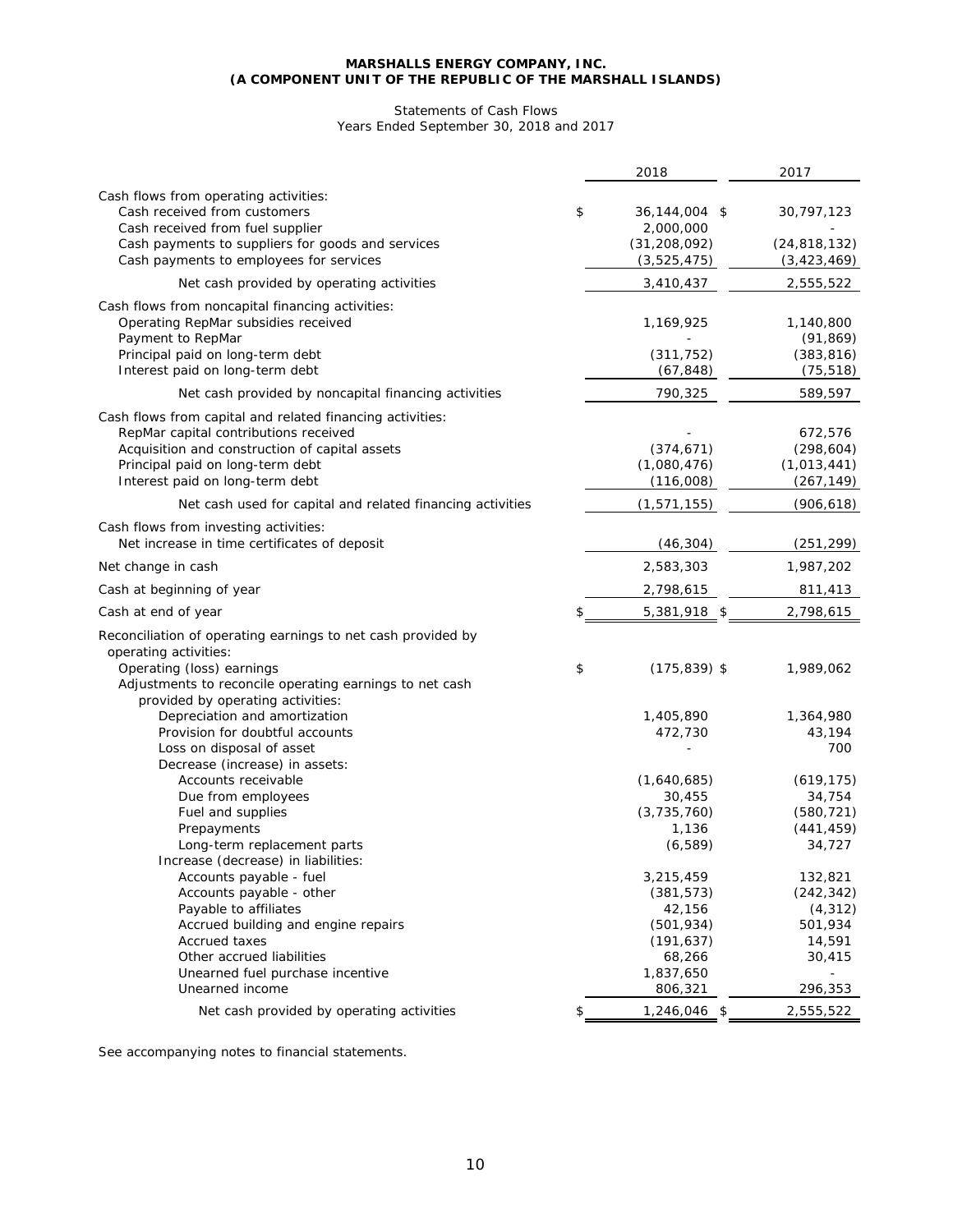#### Statements of Cash Flows, Continued Years Ended September 30, 2018 and 2017

|                                                                                                                                            |    | 2018 | 2017                       |
|--------------------------------------------------------------------------------------------------------------------------------------------|----|------|----------------------------|
| Summary disclosure of noncash activities:                                                                                                  |    |      |                            |
| Impairment loss on construction in progress:<br>Impairment loss<br>Construction in progress                                                | \$ |      | 1,396,717<br>(1, 396, 717) |
|                                                                                                                                            |    |      |                            |
| Accrual of insurance claims:<br>Other receivable<br>Other nonoperating income                                                              |    |      | 646,170<br>(646, 170)      |
|                                                                                                                                            |    |      |                            |
| Reversal of accrued building and engine repairs:<br>Accrued building and engine repairs<br>Reversal of accrued building and engine repairs | S  |      | 300,000<br>(300,000)       |
|                                                                                                                                            |    |      |                            |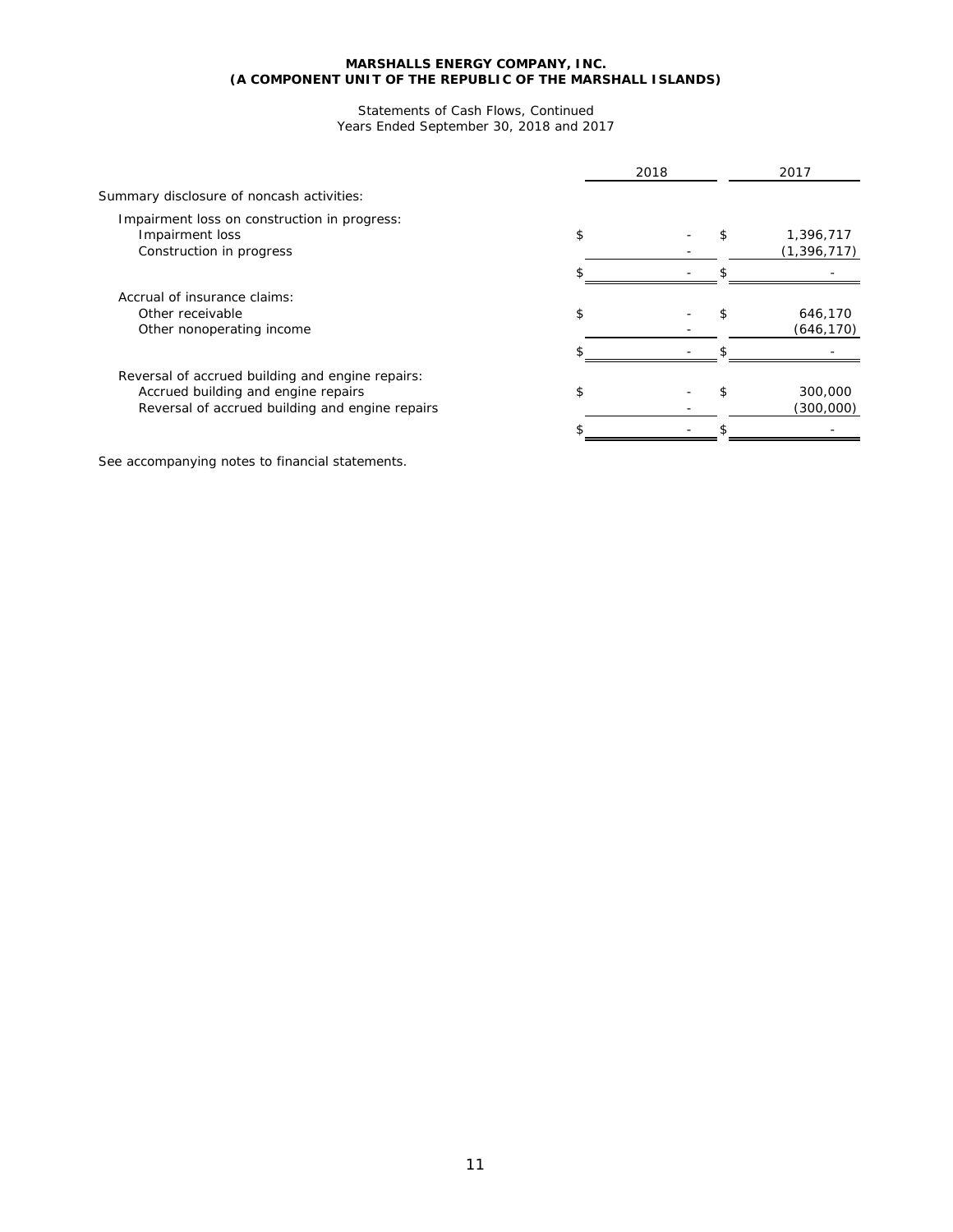Notes to Financial Statements September 30, 2018 and 2017

#### (1) Organization

The Marshalls Energy Company, Inc. (MEC) was granted a corporate charter by the Cabinet of the Republic of the Marshall Islands (RepMar) on February 2, 1984. MEC's principal lines of business are predominantly the generation and transmission of electricity and the buying and selling of petroleum products. Other lines of business include the rental of equipment and accommodation facilities. The principal markets for the generation and transmission of electricity are government agencies, businesses and residential customers located on the atolls of Majuro, Jaluit and Wotje. Petroleum products are sold primarily to foreign and domestic fishing vessels as well as the public utility company on the island of Ebeye.

An exclusive franchise to construct, maintain and operate a distribution system for furnishing electrical power within Majuro Atoll was granted to MEC by RepMar on March 8, 1983. Simultaneously, RepMar leased to MEC, for a nominal amount, a 12-megawatt power plant, a six million gallon capacity fuel storage facility, electrical transmission systems and related facilities on Majuro Atoll. The term of both the lease and the franchise is for a fifty year period commencing on December 1, 1996.

Pursuant to Cabinet Minute C.M. 162(93), RepMar leased to MEC, for a nominal amount, the right to operate and manage the power generating and distribution system in Jaluit Atoll effective November 1, 1993. The term of the lease is for a fifty year period commencing on December 1, 1996.

Through Cabinet action in October 2000, RepMar contracted MEC to develop, operate and maintain power generation systems on Wotje Atoll.

MEC is governed by a seven-member RMI Combined Utilities Board of Directors appointed by the Cabinet of RepMar. The RMI Combined Utilities Board of Directors also have governance over the Kwajalein Atoll Joint Utilities Resources, Inc. (KAJUR) and the Majuro Water and Sewer Company, Inc. (MWSC), which are component units of RepMar.

MEC's financial statements are incorporated into the financial statements of RepMar as a component unit.

#### (2) Summary of Significant Accounting Policies

The accounting policies of MEC conform to accounting principles generally accepted in the United States of America (GAAP) as applicable to governmental entities, specifically proprietary funds.

MEC considers utility and nonutility revenues and costs that are directly related to the generation, transmission and distribution of electricity and fuel sale operations to be operating revenues and expenses. Revenues and expenses related to financing and other activities are reflected as nonoperating.

GASB Statement No. 34, *Basic Financial Statements - and Management's Discussion and Analysis - for State and Local Governments*, as amended by GASB Statement No. 37, *Basic Financial Statements - and Management's Discussion and Analysis - for State and Local Governments: Omnibus*, GASB Statement No. 38, *Certain Financial Statement Note Disclosures*, and GASB Statement No. 61, *The Financial Reporting Entity: Omnibus – an amendment of GASB Statements No. 14 and 34,* establish financial reporting standards for governmental entities, which require that management's discussion and analysis of the financial activities be included with the basic financial statements and notes and modifies certain other financial statement disclosure requirements.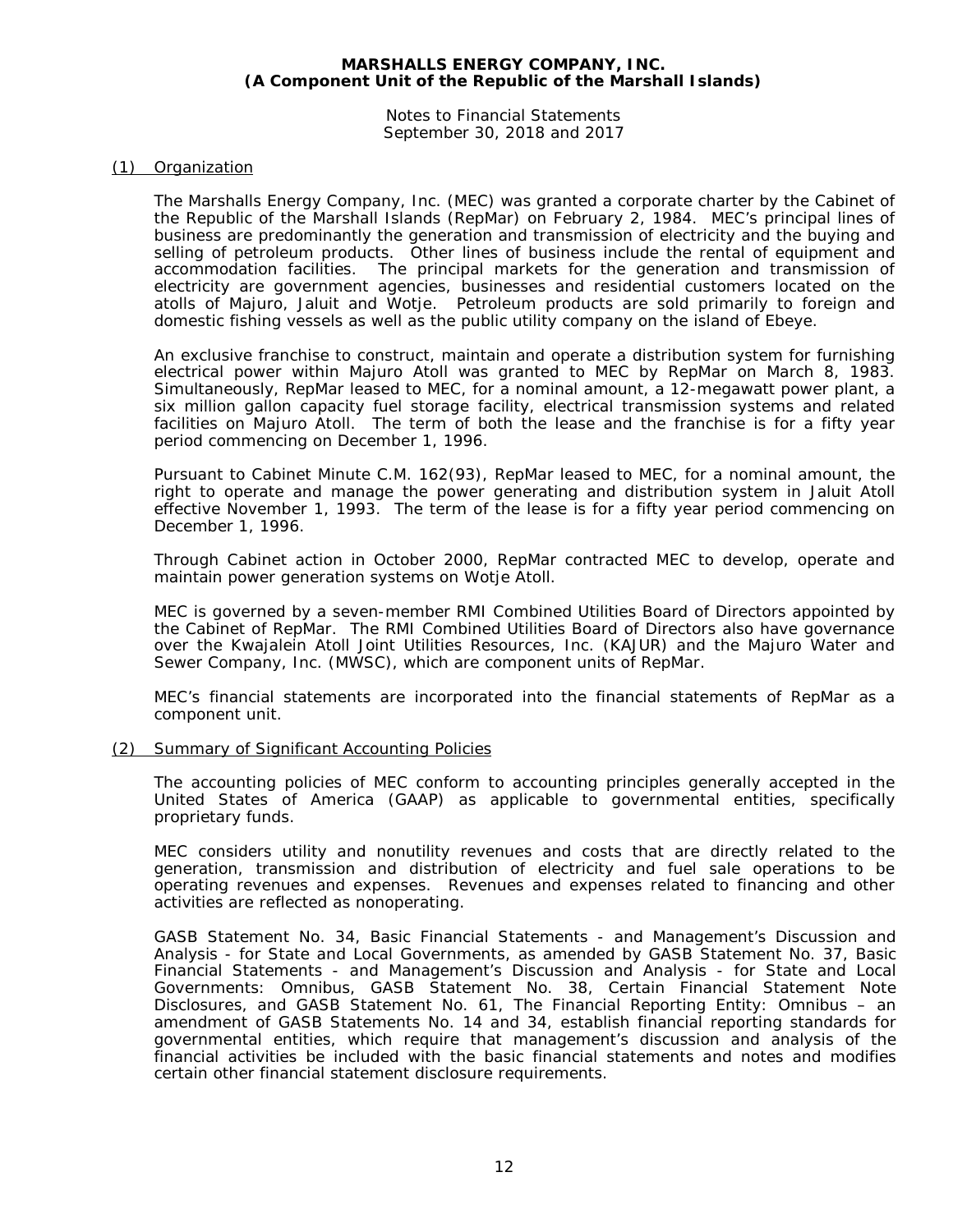Notes to Financial Statements September 30, 2018 and 2017

#### (2) Summary of Significant Accounting Policies, Continued

To conform to these requirements, equity is presented in the following net position categories:

- Net investment in capital assets capital assets, net of accumulated depreciation and related debt, plus construction or improvement of those assets.
- Restricted: Nonexpendable net position subject to externally imposed stipulations that require MEC to maintain such permanently. As of September 30, 2018 and 2017, MEC does not have nonexpendable restricted net position. Expendable net position whose use by MEC is subject to externally imposed stipulations that can be fulfilled by actions of MEC pursuant to those stipulations or that expire with the passage of time. As of September 30, 2018 and 2017, MEC has expendable net position amounting to \$0 and \$238,794, respectively.
- Unrestricted net position that is not subject to externally imposed stipulations. Unrestricted net position may be designated for specific purposes by action of management or the Board of Directors or may otherwise be limited by contractual agreements with outside parties.

When both restricted and unrestricted resources are available for use for the same purpose, it is MEC's policy to use unrestricted resources first, then restricted resources as they are needed.

#### Basis of Accounting

Proprietary funds are accounted for on a flow of economic resources measurement focus. With this measurement focus, all assets and deferred outflows of resources, and liabilities and deferred inflows of resources associated with the operation of the fund are included in the statements of net position. Proprietary fund operating statements present increases and decreases in net position. The accrual basis of accounting is utilized by proprietary funds. Under this method, revenues are recorded when earned and expenses are recorded at the time liabilities are incurred.

#### Revenue Recognition

Sales of electricity are recorded as billed to customers on a monthly billing cycle basis. Unbilled revenues are not accrued as the most recent meter reading date approximates the end of the reporting period. Revenue from fuel and propane sales are billed to customers on a daily basis based on the actual quantity of fuel and propane delivered.

#### Cash and Time Certificates of Deposit

Custodial credit risk is the risk that in the event of a bank failure, MEC's deposits may not be returned to it. Such deposits are not covered by depository insurance and are either uncollateralized or collateralized with securities held by the pledging financial institution or held by the pledging financial institution but not in the depositor-government's name. MEC does not have a deposit policy for custodial credit risk.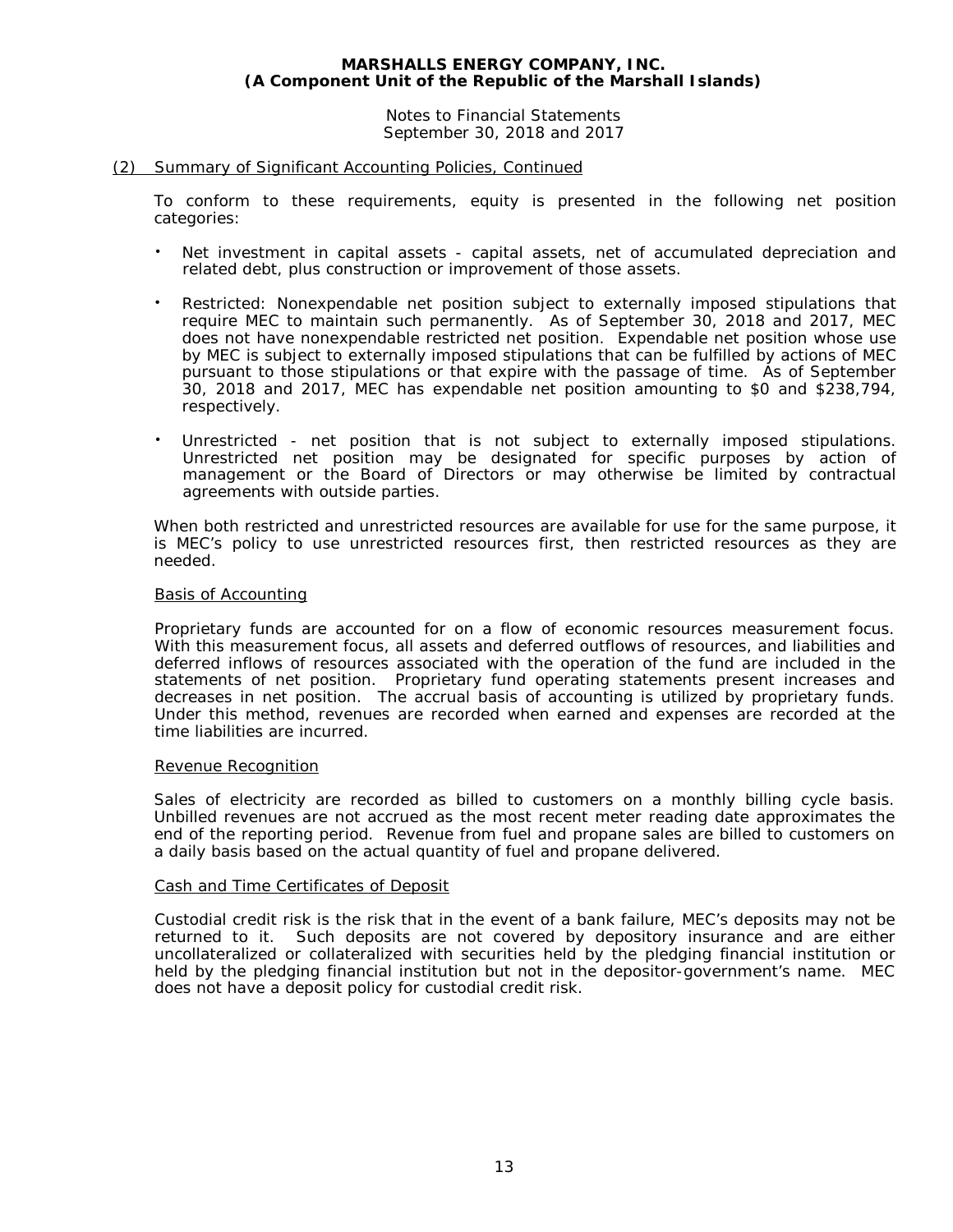Notes to Financial Statements September 30, 2018 and 2017

#### (2) Summary of Significant Accounting Policies, Continued

#### Cash and Time Certificates of Deposit, Continued

For purposes of the statements of net position and cash flows, cash is defined as cash on hand and cash held in demand accounts. Deposits maintained in time certificates of deposit with original maturity dates greater than three months are separately classified. As of September 30, 2018 and 2017, the carrying amount of cash and time certificates of deposit was \$7,778,837 and \$5,149,230, respectively, and the corresponding bank balances were \$6,758,674 and \$5,171,477, respectively. Of the bank balance amounts, \$3,575,308 and \$765,852, respectively, were maintained in a financial institution subject to Federal Deposit Insurance Corporation (FDIC) insurance. As of September 30, 2018 and 2017, bank deposits in the amount of \$250,000 were FDIC insured. The remaining bank deposits of \$3,183,366 and \$4,405,625, respectively, were maintained in a financial institution not subject to depository insurance. MEC does not require collateralization of its cash deposits; therefore, deposit levels in excess of FDIC coverage are uncollateralized. Accordingly, these deposits were exposed to custodial credit risk.

#### Receivables

All receivables are due from government agencies, businesses and individuals located within the Republic of the Marshall Islands and are interest free and uncollateralized. The allowance for uncollectible accounts is stated at an amount which management believes will be adequate to absorb possible losses on accounts receivable that may become uncollectible based on evaluations of the collectability of these accounts and prior collection experience. Management determines the adequacy of the allowance for uncollectible accounts based upon review of the aged accounts receivable. The allowance is established through a provision for bad debts charged to expense. Bad debts are written off against the allowance on the specific identification method.

#### Fuel and Supplies

Fuel and supplies are valued at the lower of cost (moving average) or market (net realizable value).

#### Plant and Nonutility Property

Plant and nonutility property with a cost that equals or exceeds \$500 is capitalized. Such assets are stated at cost. Depreciation of plant and nonutility property and amortization of leasehold land and residences are calculated on the straight-line method based on the estimated useful lives of the respective assets. The estimated useful lives of these assets are as follows:

| Power plant engines    | 20 years      |
|------------------------|---------------|
| Plant and machinery    | 3 - 10 years  |
| Vehicles               | $2 - 4$ years |
| Leasehold improvements | 20 years      |
| Residences             | 20 years      |
| Fences and seawalls    | 10 years      |
| Leasehold land         | 20 years      |
| Solar power systems    | 15 years      |
| Furniture and fixtures | $3 - 5$ years |
| Land and building      | 20 years      |
| Computer software      | $3 - 5$ years |

Costs pertaining to distribution and line supplies are expensed during the year of installation as MEC considers the estimated useful lives of these supplies to be less than one year.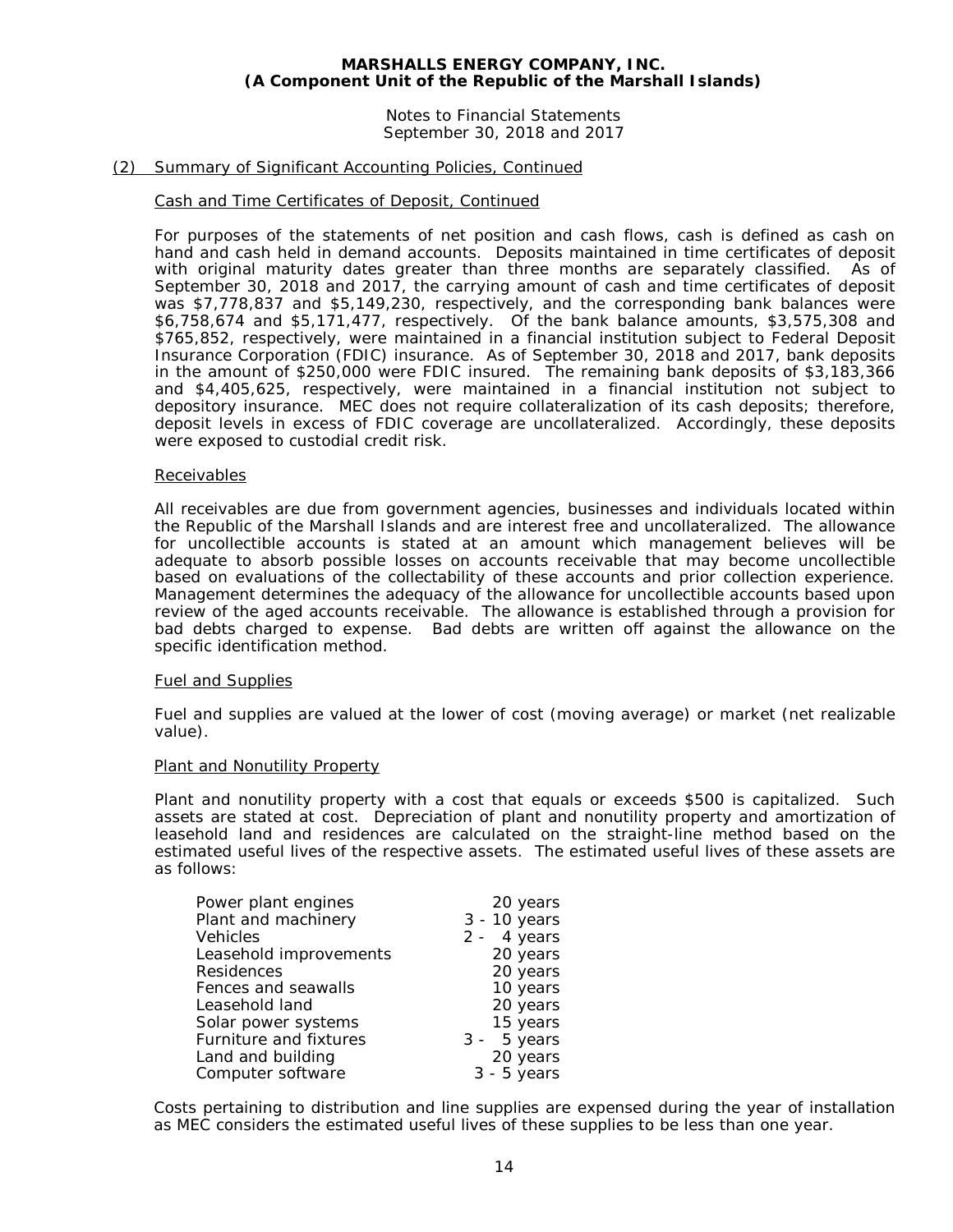Notes to Financial Statements September 30, 2018 and 2017

#### (2) Summary of Significant Accounting Policies, Continued

#### Deferred Outflows of Resources

In addition to assets, the statements of net position will sometimes report a separate section for deferred outflows of resources. This separate financial statement element represents a consumption of net position that applies to a future period and so will not be recognized as an outflow of resources (deduction of net position) until then. MEC has no items that qualify for reporting in this category.

#### Deferred Inflows of Resources

In addition to liabilities, the statements of net position will sometimes report a separate section for deferred inflows of resources. This separate financial statement element represents an acquisition of net position that applies to a future period and so will not be recognized as an inflow of resources (additions to net position) until then. MEC has no items that qualify for reporting in this category.

#### Taxes

Corporate profits are not subject to income tax in the Republic of the Marshall Islands. The Government of the Republic of the Marshall Islands imposes a gross revenue tax of 3% on revenues. Pursuant to the Income Tax Act of 1989, as amended, sales of electricity by public utility companies are exempt from gross revenue tax. Accordingly, MEC is exempt from gross revenue tax on the sale of electric services. MEC is required to pay gross revenue tax on all other revenues. Pursuant to the Import Duties (MEC Exemption) Act of 2008, MEC is exempt from paying import duty on all types of fuel imported in the Republic of the Marshall Islands, including fuel imported for power generation and for commercial resale.

#### New Accounting Standards

During the year ended September 30, 2018, MEC implemented the following pronouncements:

- GASB Statement No. 75, *Accounting and Financial Reporting for Postemployment Benefits Other Than Pensions*, which replaces the requirements of Statements No. 45, *Accounting and Financial Reporting by Employers for Postemployment Benefits Other Than Pensions*, as amended, and No. 57, *OPEB Measurements by Agent Employers and Agent Multiple-Employer Plans*, and provides guidance on reporting by governments that provide OPEB to their employees and for governments that finance OPEB for employees of other governments.
- GASB Statement No. 81, *Irrevocable Split-Interest Agreements,* which improves accounting and financial reporting for irrevocable split-interest agreements by providing recognition and measurement guidance for situations in which a government is a beneficiary of the agreement.
- GASB Statement No. 85, *Omnibus 2017*, which address practice issues that have been identified during implementation and application of certain GASB Statements including issues related to blending component units, goodwill, fair value measurement and application, and postemployment benefits (pensions and other postemployment benefits).
- GASB Statement No. 86, *Certain Debt Extinguishment Issues*, which improves consistency in accounting and financial reporting for in-substance defeasance of debt.

The implementation of these statements did not have a material effect on the accompanying financial statements.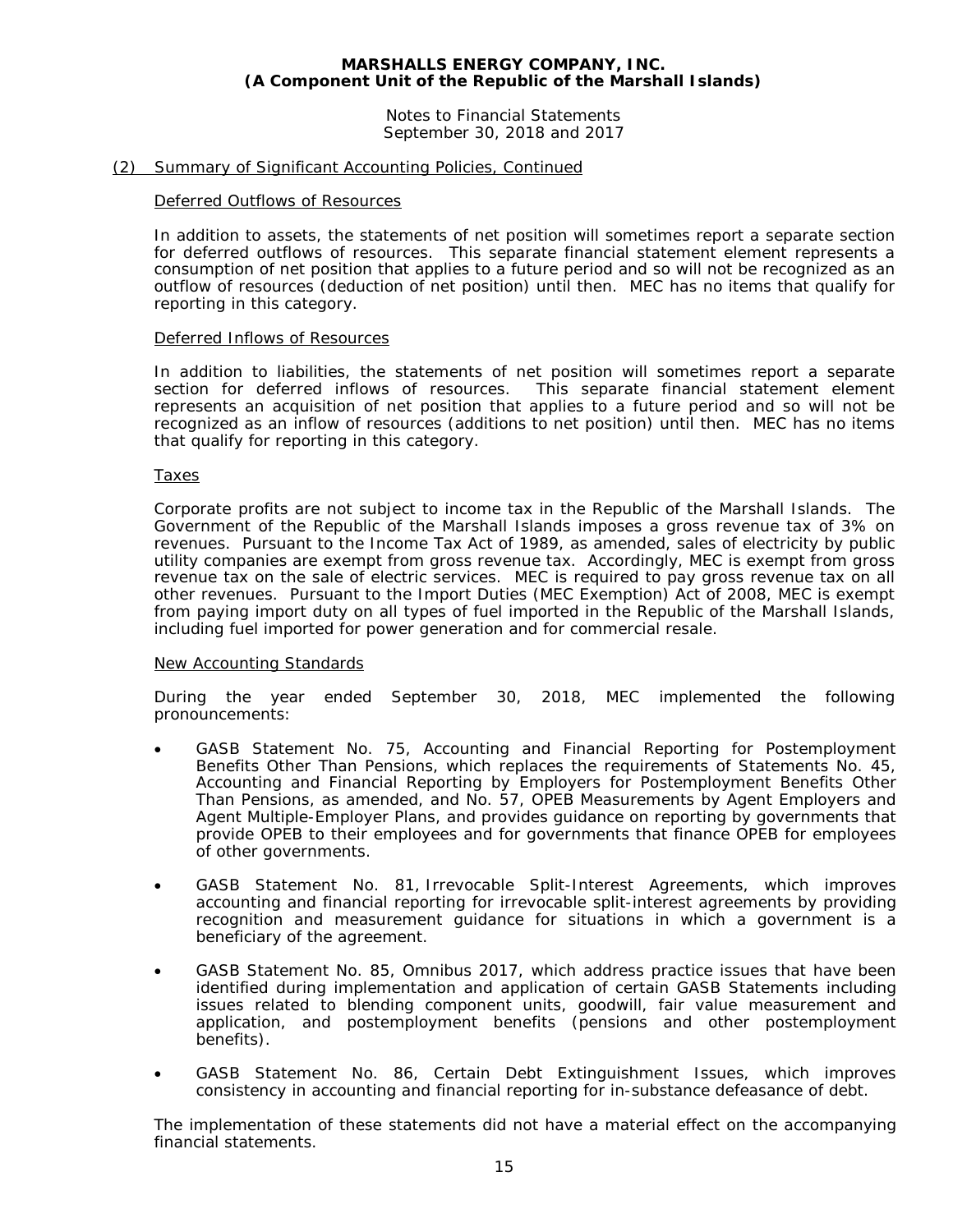Notes to Financial Statements September 30, 2018 and 2017

#### (2) Summary of Significant Accounting Policies, Continued

#### New Accounting Standards, Continued

In November 2016, GASB issued Statement No. 83, *Certain Asset Retirement Obligations*, which addresses accounting and financial reporting for certain asset retirement obligations (AROs) associated with the retirement of a tangible capital asset. The provisions in Statement No. 83 are effective for fiscal years beginning after June 15, 2018. Management does not believe that the implementation of this statement will have a material effect on the financial statements.

In January 2017, GASB issued Statement No. 84, *Fiduciary Activities*, which establishes criteria for identifying fiduciary activities of all state and local governments. The provisions in Statement No. 84 are effective for fiscal years beginning after December 15, 2018. Management does not believe that the implementation of this statement will have a material effect on the financial statements.

In June 2017, GASB issued Statement No. 87, *Leases*, which establishes a single model for lease accounting based on the foundational principle that leases are financings of the right to use an underlying asset. The provisions in Statement No. 87 are effective for fiscal years beginning after December 15, 2019. Management has yet to determine whether the implementation of this statement will have a material effect on the financial statements.

In April 2018, GASB issued Statement No. 88, *Certain Disclosures Related to Debt, including Direct Borrowings and Direct Placements*, which improves the information that is disclosed in notes to government financial statements related to debt, including direct borrowings and direct placements. The provisions in Statement No. 88 are effective for fiscal years beginning after June 15, 2018. Management does not believe that the implementation of this statement will have a material effect on the financial statements.

In June 2018, GASB issued Statement No. 89, *Accounting for Interest Cost Incurred before the End of a Construction Period*, which requires that interest cost incurred before the end of a construction period be recognized as an expense in the period in which the cost is incurred for financial statements prepared using the economic resources measurement focus. The provisions in Statement No. 89 are effective for fiscal years beginning after December 15, 2019. Management does not believe that the implementation of this statement will have a material effect on the financial statements.

In August 2018, GASB issued Statement No. 90, *Majority Equity Interests – an Amendment of GASB Statements No. 14 and No. 61,* which improves the consistency and comparability of reporting a government's majority equity interest in a legally separate organization and the relevance of financial statement information for certain component units. The provisions in Statement No. 90 are effective for fiscal years beginning after December 15, 2018. Management does not believe that the implementation of this statement will have a material effect on the financial statements.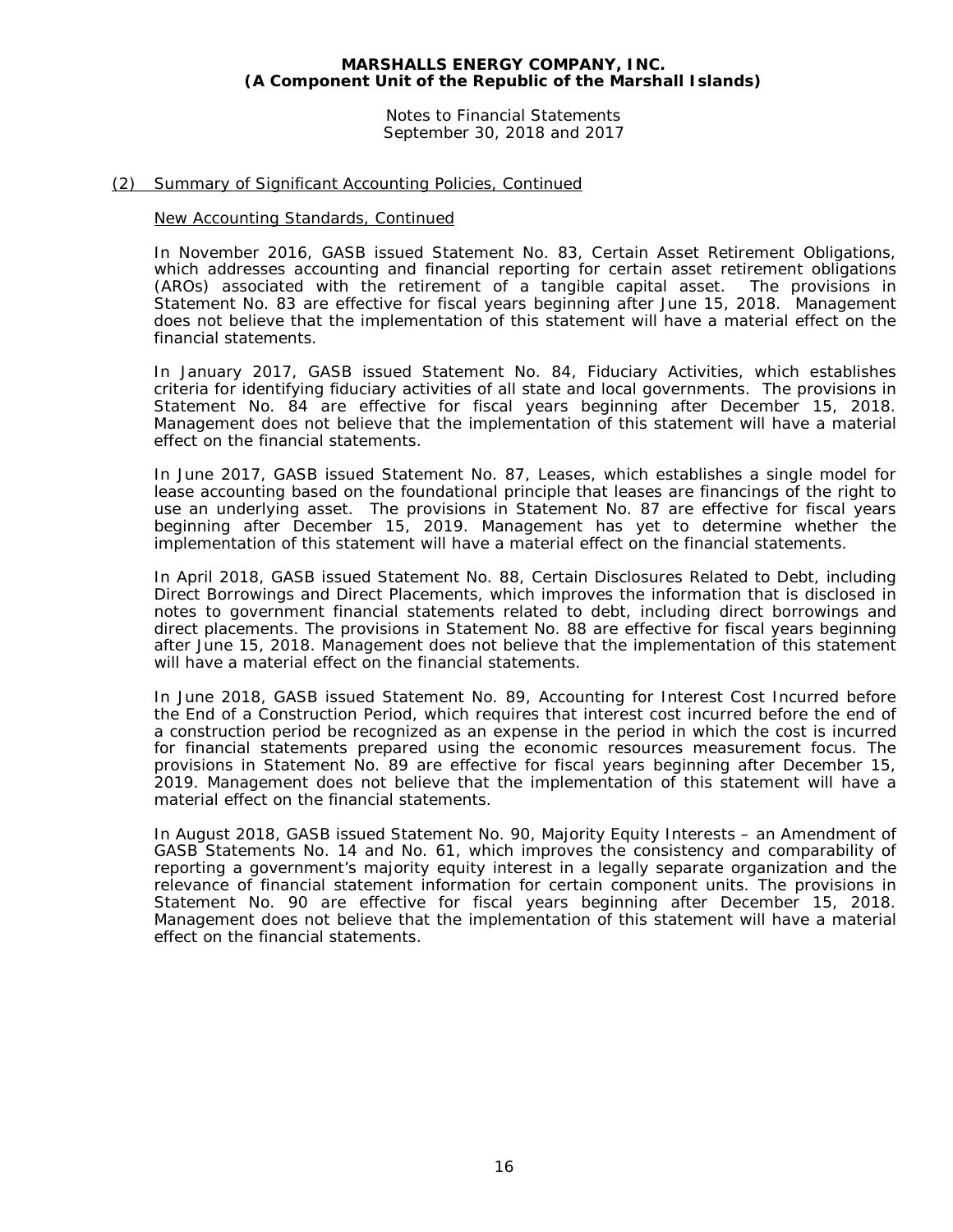Notes to Financial Statements September 30, 2018 and 2017

#### (2) Summary of Significant Accounting Policies, Continued

#### Estimates

The preparation of financial statements in conformity with GAAP requires management to make estimates and assumptions that affect the reported amounts of assets and deferred outflows of resources, liabilities and deferred inflows of resources, and disclosure of contingent assets and liabilities at the date of the financial statements and the reported amounts of revenues and expenses during the reporting period. Actual results could differ from those estimates.

#### **Reclassifications**

Certain reclassifications have been made to the 2017 financial statements to conform to the 2018 presentation. These reclassifications had no impact on operating loss, net position or cash flows as previously reported.

#### (3) Accounts Receivable

Accounts receivable at September 30, 2018 and 2017, consist of the following:

|                                           | 2018                                         | 2017                                         |
|-------------------------------------------|----------------------------------------------|----------------------------------------------|
| RepMar and other affiliates<br>Other:     | $$8,940,419$ $$7,205,286$                    |                                              |
| Electricity<br>Solar<br>Fuel<br>Other     | 3,813,679<br>1,169,055<br>505,390<br>882.619 | 4,359,792<br>1,007,986<br>273,623<br>877,707 |
| Less allowance for uncollectible accounts | 15,311,162<br>(9, 172, 889)<br>\$6,138,273   | 13,724,394<br>(6,589,685)<br>$$ -7,134,709$  |

#### (4) Fuel and Supplies

Fuel and supplies at September 30, 2018 and 2017, consist of the following:

|                                                             | 2018                                | 2017                            |
|-------------------------------------------------------------|-------------------------------------|---------------------------------|
| Fuel<br>Distribution and power plant supplies<br>Lubricants | \$4,023,483<br>2,285,791<br>180,388 | 280,402<br>2.194.190<br>248,909 |
| Propane gas                                                 | 40.866                              | 71,267                          |
|                                                             | \$6.530.528                         | \$2,794,768                     |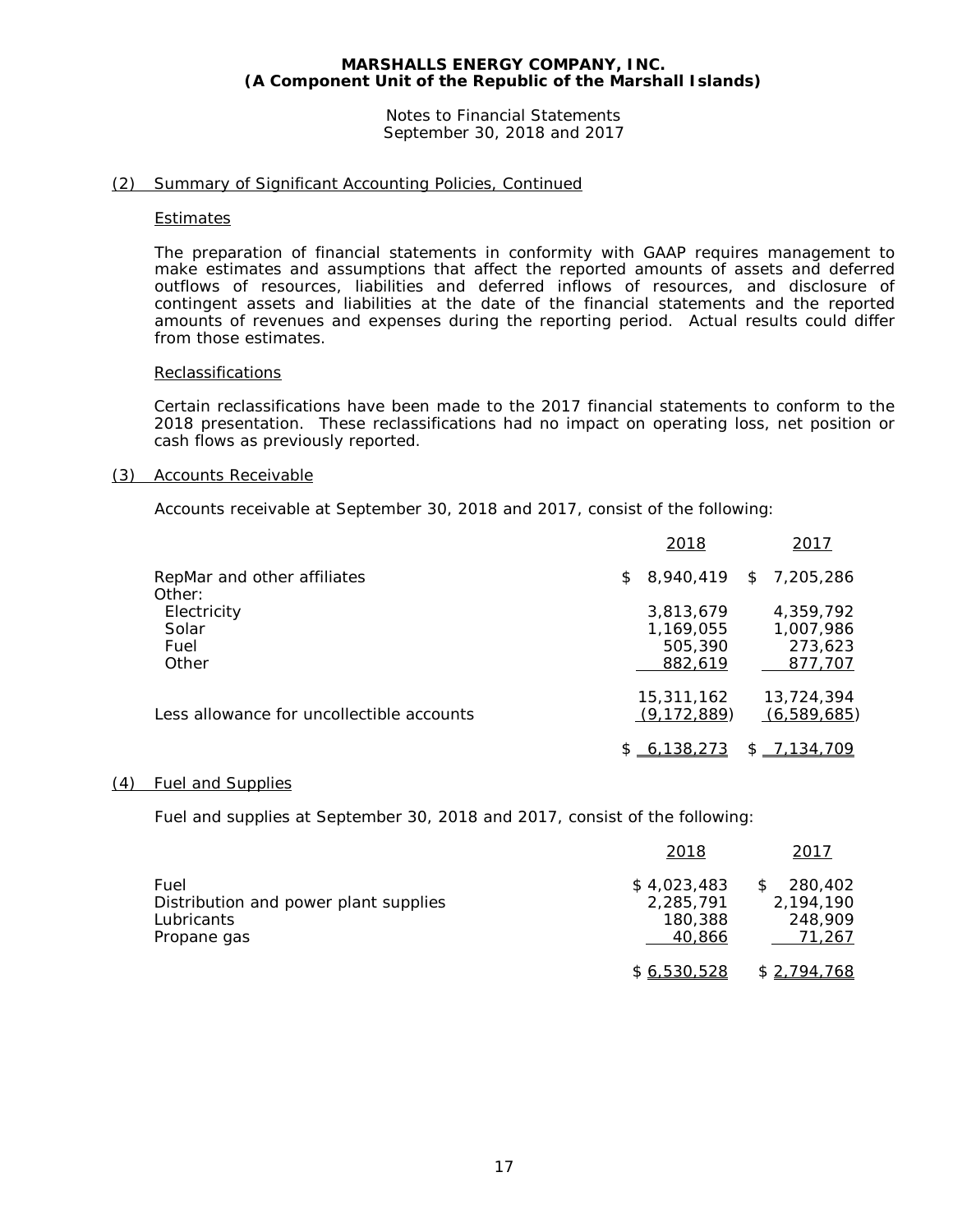#### Notes to Financial Statements September 30, 2018 and 2017

# (5) Capital Assets

Capital asset activity for the years ended September 30, 2018 and 2017 is as follows:

|                                                   |                              |                    | 2018              |                                |
|---------------------------------------------------|------------------------------|--------------------|-------------------|--------------------------------|
|                                                   | October 1,<br>2017           | <b>Additions</b>   | Reclassifications | September 30,<br>2018          |
| <b>Utility Plant:</b>                             |                              |                    |                   |                                |
| Power plant engines                               | \$20,090,438                 | \$                 | \$                | 20,090,438<br>\$               |
| Plant and machinery                               | 2,217,207                    | 44,000             |                   | 2,261,207                      |
| Land and building                                 | 1,846,877                    |                    |                   | 1,846,877                      |
| Solar power systems                               | 1,110,417                    |                    |                   | 1,110,417                      |
| Vehicles                                          | 1,165,711                    | 49,900             |                   | 1,215,611                      |
| Leasehold improvements                            | 641,012                      |                    |                   | 641,012                        |
| Residences                                        | 561,073                      |                    |                   | 561,073                        |
| Fences and seawalls                               | 371,702                      |                    |                   | 371,702                        |
| Leasehold land                                    | 330,000                      |                    |                   | 330,000                        |
| Computer software<br>Furniture and fixtures       | 15,777                       | 27,088<br>115,824  |                   | 42,865                         |
|                                                   | <u>992,086</u><br>29,342,300 | 236,812            |                   | <u>1,107,910</u><br>29,579,112 |
|                                                   |                              |                    |                   |                                |
| Less accumulated depreciation<br>and amortization | <u>(21,629,338)</u>          | <u>(1,405,890)</u> |                   | (23,035,228)                   |
|                                                   | 7,712,962                    | (1, 169, 078)      |                   | 6,543,884                      |
| Construction work-in-progress                     | 518,022                      | 137,859            |                   | 655,881                        |
|                                                   |                              |                    |                   |                                |
| Nonutility Plant:                                 | 8,230,984                    | (1,031,219)        |                   | 7,199,765                      |
| LPG terminal                                      | 181,862                      |                    | ٠                 | 181,862                        |
| Less accumulated depreciation                     |                              |                    |                   |                                |
| and amortization                                  | <u>(181,862)</u>             |                    |                   | (181, 862)                     |
|                                                   | $ \cdots$                    |                    |                   |                                |
|                                                   | \$8,230,984                  | \$(1,031,219)      | $$$ $-$           | \$7,199,765                    |
|                                                   |                              |                    | 2017              |                                |
|                                                   | October 1,                   |                    |                   | September 30,                  |
| Utility Plant:                                    | 2016                         | <b>Additions</b>   | Reclassifications | <u> 2017 </u>                  |
| Power plant engines                               | \$20,047,301                 | \$<br>43,137       | \$                | 20,090,438<br>\$               |
| Plant and machinery                               | 2,204,441                    | 12,766             |                   | 2,217,207                      |
| Land and building                                 | 1,846,877                    |                    |                   | 1,846,877                      |
| Solar power systems                               | 1,110,417                    |                    |                   | 1,110,417                      |
| Vehicles                                          | 1,281,555                    | 90,548             | (206, 392)        | 1,165,711                      |
| Leasehold improvements                            | 641,012                      |                    |                   | 641,012                        |
| Residences                                        | 561,073                      |                    |                   | 561,073                        |
| Fences and seawalls                               | 371,702                      |                    |                   | 371,702                        |
| Leasehold land                                    | 330,000                      |                    |                   | 330,000                        |
| Computer software                                 |                              | 15,777             |                   | 15,777                         |
| Furniture and fixtures                            | 857,010                      | 136,376            | (1,300)           | 992,086                        |
|                                                   | 29,251,388                   | 298,604            | (207, 692)        | 29,342,300                     |
| Less accumulated depreciation                     |                              |                    |                   |                                |
| and amortization                                  | (20.471.350)                 | (1, 364, 980)      | 206,992           | (21, 629, 338)                 |
|                                                   | 8,780,038                    | (1,066,376)        | (700)             | 7,712,962                      |
| Construction work-in-progress                     | 1,914,739                    | $\sim$             | (1, 396, 717)     | 518,022                        |
| Nonutility Plant:                                 | 10,694,777                   | (1,066,376)        | (1, 397, 417)     | 8,230,984                      |
| LPG terminal                                      | 181,862                      |                    |                   | 181,862                        |
| Less accumulated depreciation<br>and amortization | (181, 862)                   |                    |                   | (181, 862)                     |
|                                                   | $\equiv$                     |                    |                   |                                |
|                                                   | \$10,694,777                 | \$(1,066,376)      | \$ (1,397,417)    | \$ 8,230,984                   |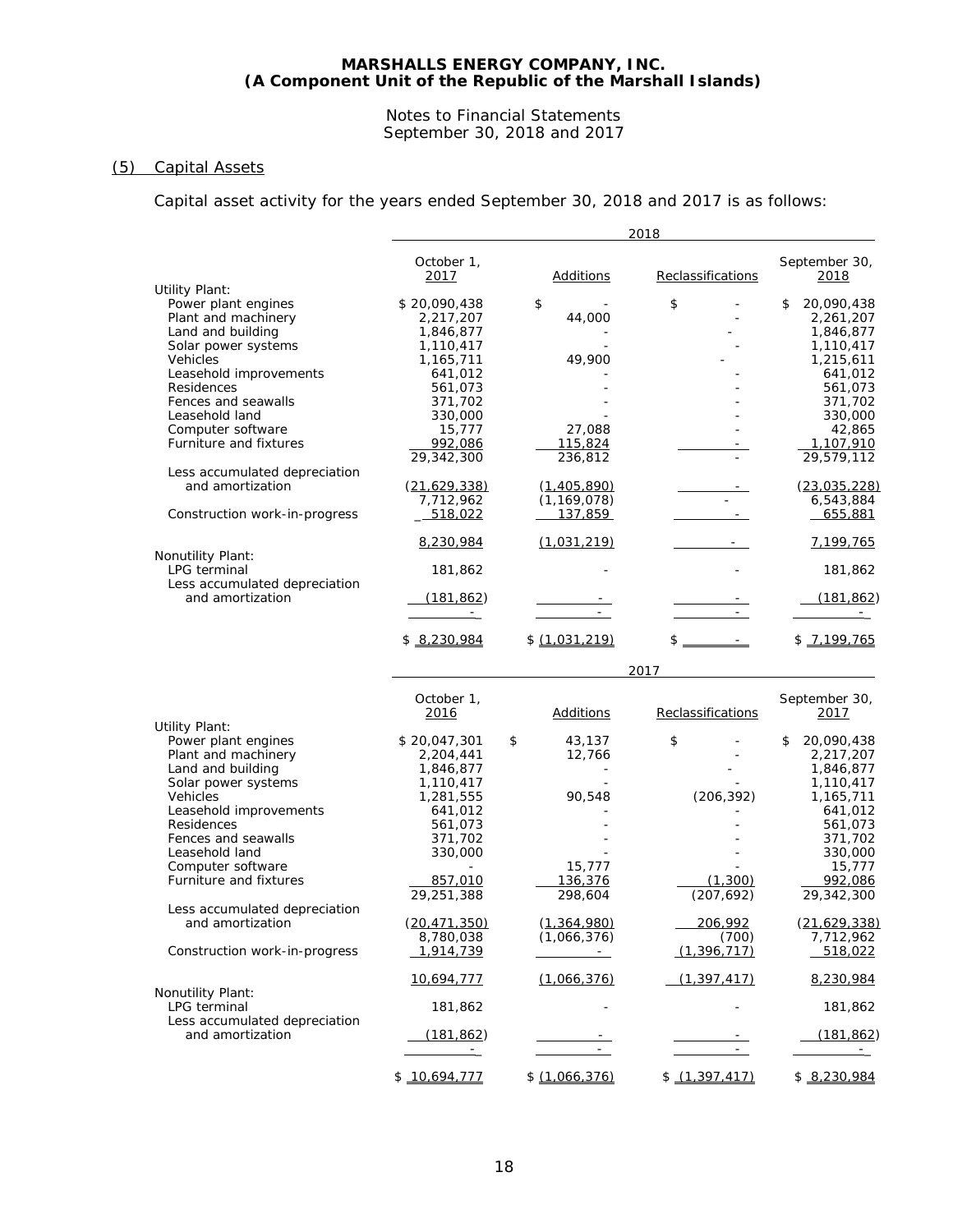Notes to Financial Statements September 30, 2018 and 2017

#### (5) Capital Assets, Continued

The generator set, known as Engine  $# 3$ , was in the process of being rebuilt with the aim of returning it to service to supplement the remaining engines in Station 1. The ongoing work to complete the generator set has suffered repeated delays. During the year ended September 30, 2017, MEC suspended further repairs to Engine # 3, deeming it no longer cost effective. During the year ended September 30, 2017, MEC reviewed work on Engine # 3 and considered such impaired and, as a result, MEC recognized an impairment loss of \$1,396,717.

In accordance with the Subsidiary Loan Agreement between RepMar and the Asian Development Bank (ADB), MEC created a separate bank account dedicated for repair and maintenance funds (R&M Fund). Starting October 1, 2010, MEC made automatic \$35,000 monthly transfers into the R&M Fund from its revenue accounts. Amounts in the R&M Fund shall be used exclusively for repair, maintenance, procurement of spare parts, materials and equipment (and related labor costs) directly related to power generation and distribution. As of September 30, 2018 and 2017, the R&M Fund has a balance of \$3,117 and \$70,500, respectively.

#### (6) Long-Term Debt

Long-term debt at September 30, 2018 and 2017 is as follows:

2018 2017

In 1997, MEC entered into a loan agreement with the Federal Financing Bank (FFB) in the amount of \$12.5 million for the construction of a new power plant, with loan repayments guaranteed by the Rural Utilities Service (RUS). MEC is required to submit drawdown requests to RUS for approval of loan advances. Interest rates are calculated based on the FFB rates at the date of the loan advances and range from 5.49% to 7.25% per annum. Originally, principal and interest are payable in quarterly installments of \$273,770 through January 2, 2018. In 2012, RUS granted a two-year \$2 million loan deferment giving MEC a two-year break from having to make payments to RUS. Effective June 22, 2012 through March 31, 2014, interest payments of \$25,000 were due quarterly. Thereafter, quarterly payments of \$299,121 are The loan will mature on December 31, 2019. The mortgage notes have been unconditionally guaranteed by RepMar, under which RepMar will make debt service payments to RUS in the event of default by MEC, and have been collateralized by a leasehold mortgage and security agreement over the assets of MEC. These notes are subject to certain coverage ratio requirements. MEC is in compliance with these ratio requirements as of September 30, 2018 and 2017

 $$1,355,915$   $$2,436,391$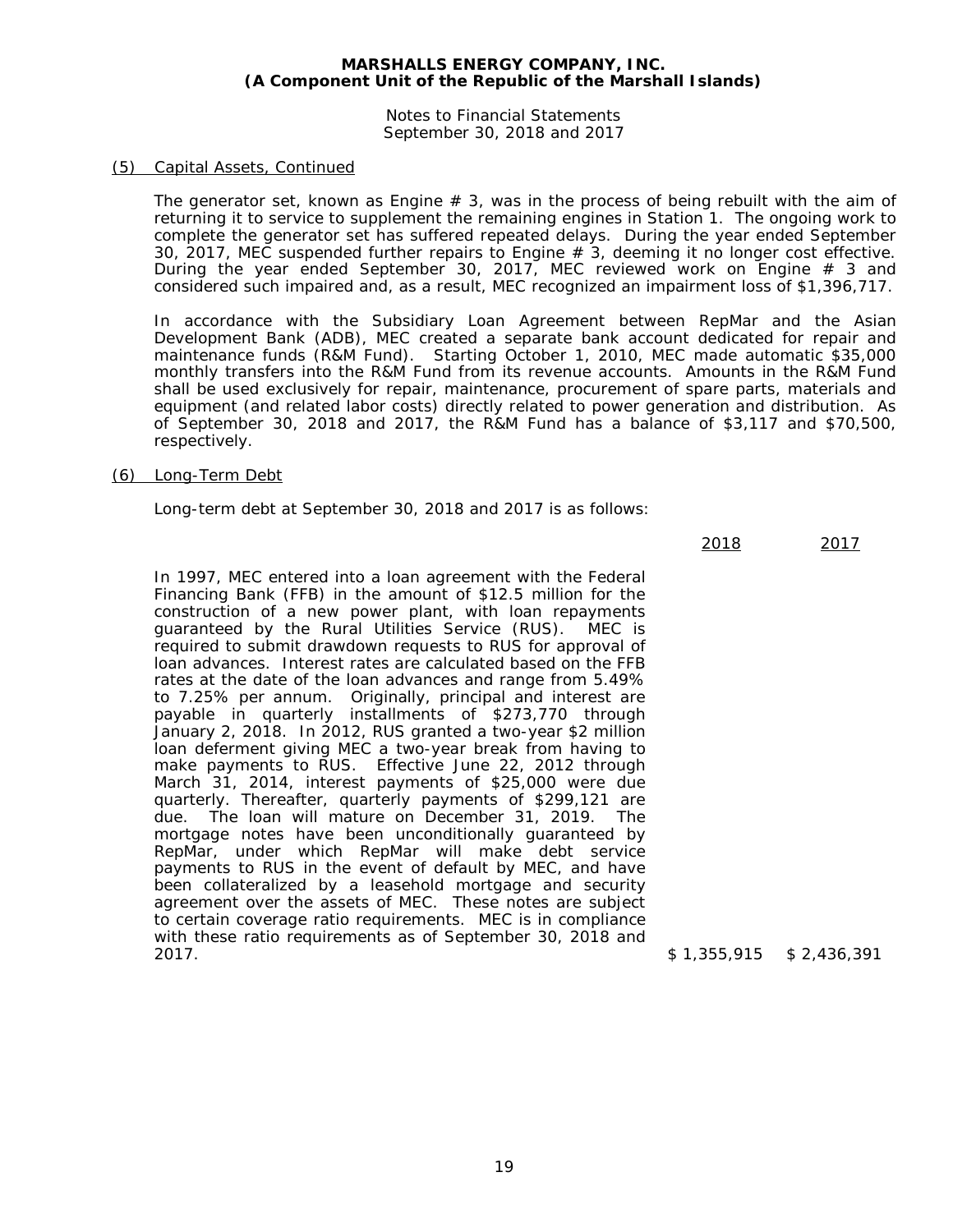Notes to Financial Statements September 30, 2018 and 2017

#### (6) Long-Term Debt, Continued

| On September 8, 2010, MEC obtained a subsidiary loan from<br>the Asian Development Bank, through RepMar, of \$10 million<br>to pay off a bank loan that was originally procured for<br>operating purposes. This loan will mature on May 31, 2034.<br>Interest is calculated at 1.0% per annum through September<br>30, 2018 and at 1.5% per annum thereafter. Principal and | 2018                     | 2017                       |
|-----------------------------------------------------------------------------------------------------------------------------------------------------------------------------------------------------------------------------------------------------------------------------------------------------------------------------------------------------------------------------|--------------------------|----------------------------|
| interest are payable in monthly equal payments of \$37,960.                                                                                                                                                                                                                                                                                                                 | 6,650,417                | 6,962,169                  |
| Less current installments                                                                                                                                                                                                                                                                                                                                                   | 8,006,332<br>(1,462,236) | 9,398,560<br>(1, 464, 715) |
| Long-term debt                                                                                                                                                                                                                                                                                                                                                              | \$6,544,096              | \$7.933.845                |

Annual repayment requirements to maturity for principal and interest are as follows:

| Year ending<br>September 30,                                           | Principal                                                                                    | Interest                                                                             | Total                                                                                        |
|------------------------------------------------------------------------|----------------------------------------------------------------------------------------------|--------------------------------------------------------------------------------------|----------------------------------------------------------------------------------------------|
| 2019<br>2020<br>2021<br>2022<br>2023<br>2024-2028<br>2029-2033<br>2034 | \$1,462,236<br>590.021<br>369,884<br>375,470<br>381,141<br>1,993,814<br>2,149,000<br>684,766 | 182.599<br>\$<br>89,004<br>85,636<br>80,050<br>74,379<br>283,786<br>128,600<br>5,076 | \$1.644.835<br>679.025<br>455,520<br>455,520<br>455,520<br>2,277,600<br>2,277,600<br>689,842 |
|                                                                        | 16.332                                                                                       | \$929,130                                                                            | \$8,935,462                                                                                  |

#### (7) Change in Long-Term Liabilities

Changes in long-term liablities during the years ended September 30, 2018 and 2017 were as follows:

|                                                           |                               |                                | 2018                        |                                  |                            |
|-----------------------------------------------------------|-------------------------------|--------------------------------|-----------------------------|----------------------------------|----------------------------|
|                                                           | Balance<br>October 1,<br>2017 | Additions/<br>Reclassification | Reductions                  | Balance<br>September 30,<br>2018 | Balance due<br>in One Year |
| RUS Ioan<br>ADB Subsidiary loan<br>Unearned fuel purchase | \$2,436,391<br>6,962,169      | \$                             | \$(1,080,476)<br>(311, 752) | \$1,355,915<br>6,650,417         | \$1,130,275<br>331,961     |
| Incentive (see Note 10)                                   |                               | 2,000,000                      | (162, 350)                  | 1 837,650                        | 183,765                    |
|                                                           | 9,398,560<br>\$               | \$2,000,000                    | \$(1,554,578)               | \$9,843,982                      | \$1,646,001                |
|                                                           |                               |                                | 2017                        |                                  |                            |
|                                                           | Balance<br>October 1,<br>2016 | Additions/<br>Reclassification | Reductions                  | Balance<br>September 30,<br>2017 | Balance due<br>In One Year |
| RUS Ioan<br>ADB Subsidiary loan                           | 3,449,832<br>\$<br>7,345,985  | \$                             | \$(1,013,441)<br>(383, 816) | \$2,436,391<br>6,962,169         | \$1,074,332<br>390,383     |
|                                                           | \$10.795.817                  | \$                             | \$ (1.397.252)              | \$9,398,560                      | \$1,464,715                |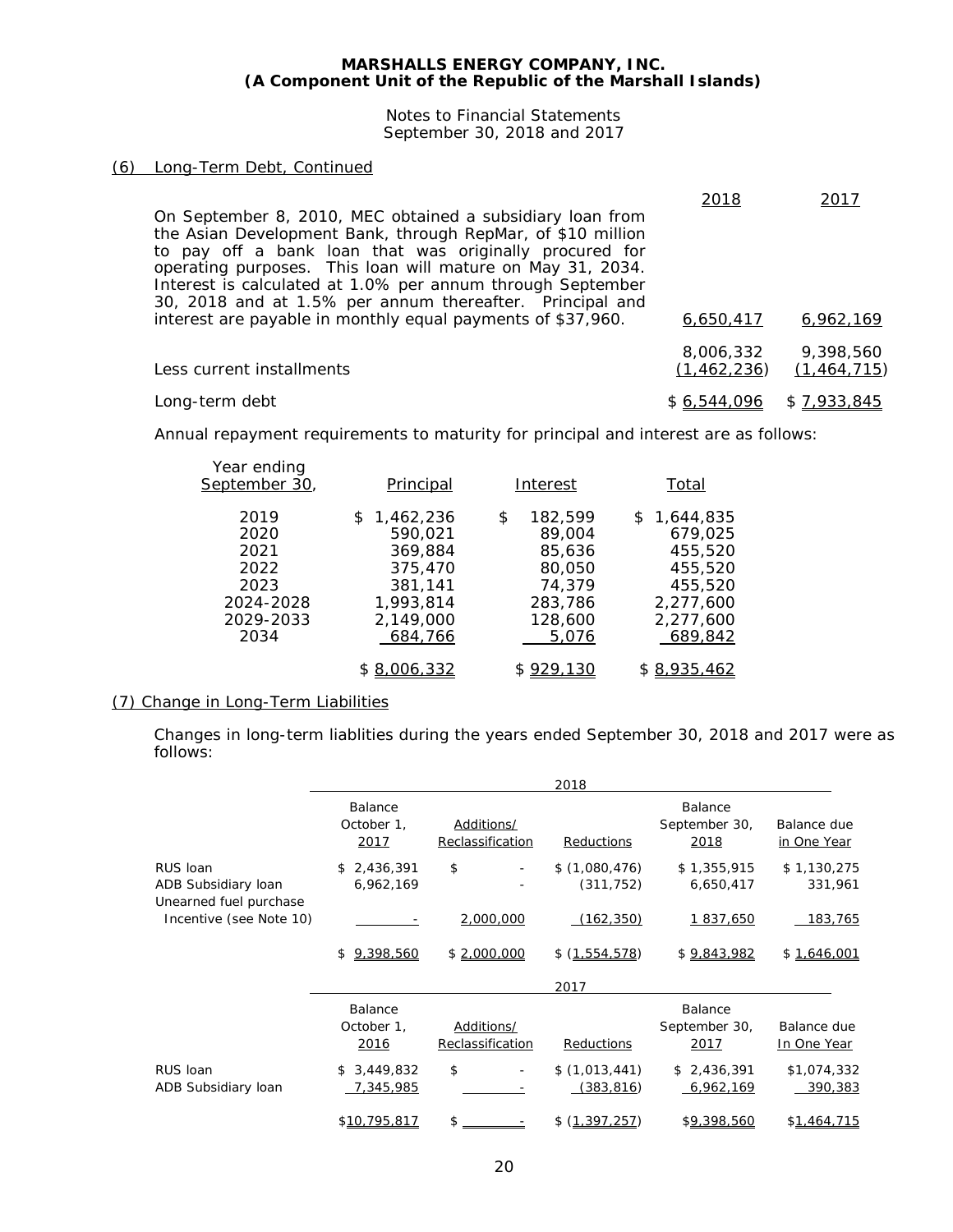Notes to Financial Statements September 30, 2018 and 2017

#### (8) Employee Retirement Plan

MEC together with KAJUR and MWSC have implemented a defined contribution retirement savings plan (the Plan) for their respective employees, whereby employees eighteen years and older are eligible to participate upon one year of employment. Plan participants may contribute any amount of their salaries to be matched 100% by their respective employers up to 10% of base salaries. Withdrawal from the Plan occurs upon termination of employment, death, or financial hardship. Plan assets are held in a trust fund administered by a trustee in accordance with the trust agreement. Management has the authority to establish or amend Plan provisions and contribution requirements. MEC contributed \$88,922 and \$86,296 to Plan participant accounts during the years ended September 30, 2018 and 2017, respectively, and total combined plan assets were \$1,490,260 and \$1,163,871 as of September 30, 2018 and 2017, respectively.

#### (9) Related Party Transactions

MEC is wholly-owned by RepMar and is therefore affiliated with all RepMar-owned and affiliated entities, including KAJUR and MWSC. RepMar subscribes for electricity generated by MEC and is charged for electricity usage at substantially the same rates as those charged to commercial establishments. In addition, RepMar purchases fuel from MEC at the same commercial terms and conditions as afforded to third parties. MEC's receivables from related parties are afforded more favorable payment terms than those extended to unrelated parties.

A summary of related party transactions for the years ended September 30, 2018 and 2017, and the related receivable and payable balances as of September 30, 2018 and 2017, are as follows:

|                                                                    | 2018            |    |             |    |             |    |           |
|--------------------------------------------------------------------|-----------------|----|-------------|----|-------------|----|-----------|
|                                                                    | Revenues        |    | Expenses    |    | Receivables |    | Payables  |
| RepMar                                                             | \$<br>2,705,111 | S  | 637,616     | \$ | 356,597     | \$ | 512,832   |
| Kwajalein Atoll Joint Utilities Resources, Inc.                    | 4,143,584       |    |             |    | 4,791,589   |    |           |
| Majuro Water and Sewer Company, Inc.                               | 623.078         |    | 14,182      |    | 2,961,322   |    |           |
| Marshall Islands Social Security Administration                    | 24,913          |    | 315,883     |    | 5,820       |    | 150,877   |
| Majuro Resort, Inc.<br>Marshall Islands National Telecommunication | 401.573         |    | 14,211      |    | 559,456     |    |           |
| Authority                                                          | 585,003         |    | 83,855      |    | 73,271      |    | 17,300    |
| College of Marshall Islands                                        | 396,907         |    |             |    | 70,412      |    |           |
| Other                                                              | 1,096,935       |    | 126,056     |    | 121,952     |    |           |
|                                                                    | \$<br>9.977.104 |    | \$1,191,803 |    | 8,940,419   |    | \$681.009 |
|                                                                    |                 |    | 2017        |    |             |    |           |
|                                                                    | Revenues        |    | Expenses    |    | Receivables |    | Payables  |
| RepMar                                                             | \$<br>2.525.593 | \$ | 543,416     | \$ | 363,983     | \$ | 451.651   |
| Kwajalein Atoll Joint Utilities Resources, Inc.                    | 3,299,494       |    |             |    | 3,509,387   |    |           |
| Majuro Water and Sewer Company, Inc.                               | 428,709         |    | 1,261       |    | 2,565,568   |    | 1,261     |
| Marshall Islands Social Security Administration                    | 28,059          |    | 286,058     |    | 2.271       |    | 139,002   |
| Majuro Resort, Inc.                                                | 423,304         |    | 46,203      |    | 534,788     |    |           |
| Marshall Islands National Telecommunication                        |                 |    |             |    |             |    |           |
| Authority                                                          | 535,761         |    | 113,032     |    | 68,019      |    | 17,166    |
| College of Marshall Islands                                        | 376,961         |    |             |    | 33,903      |    |           |
| Other                                                              | 1,032,585       |    | 139,409     |    | 127,367     |    | 29,773    |
|                                                                    | \$<br>8.650.466 |    | \$1.129.379 |    | 7,205,286   |    | \$638.853 |

The allowance for uncollectable accounts pertaining to receivables from affiliates amounted to \$5,564,732 and \$3,046,308 as of September 30, 2018 and 2017, respectively.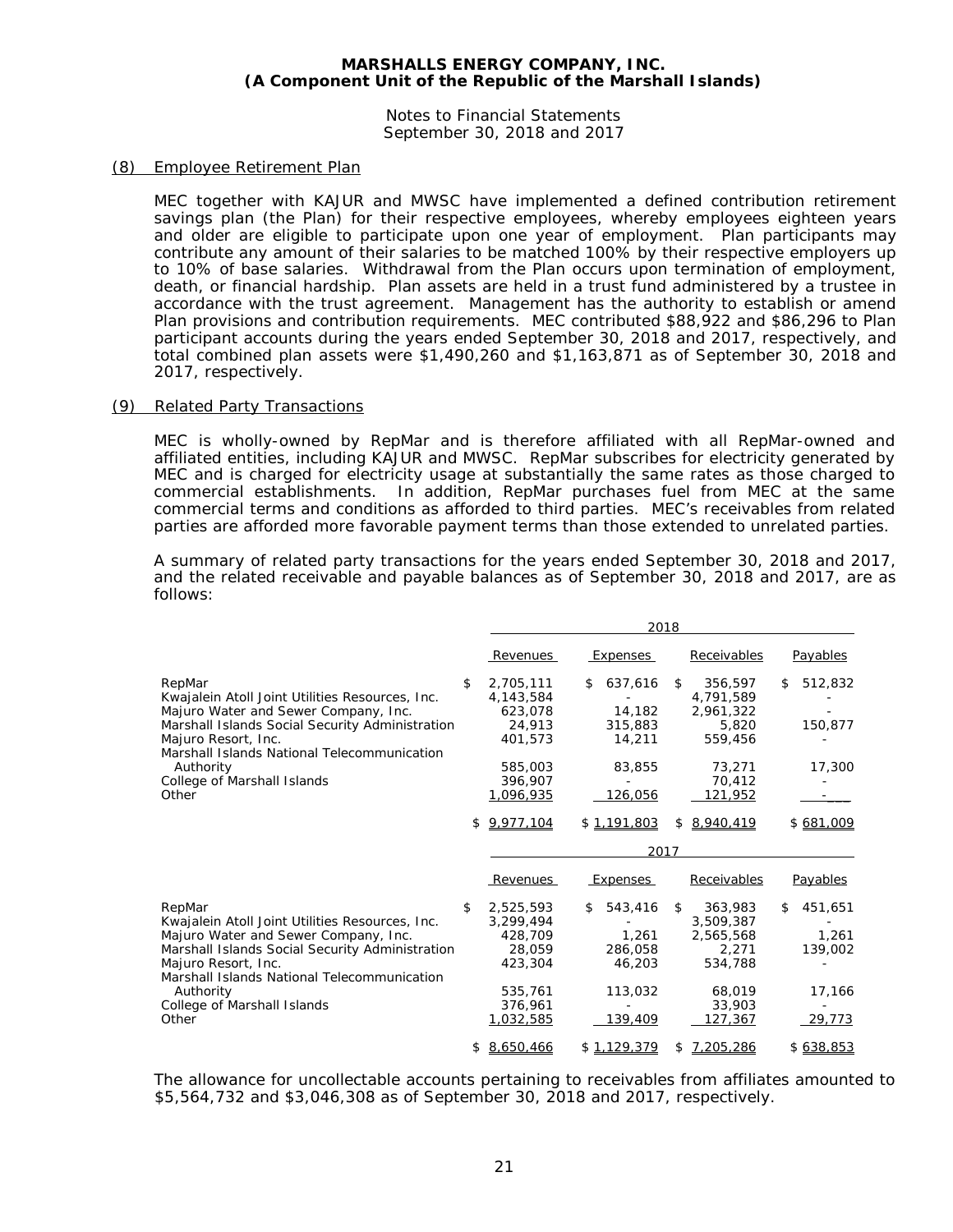Notes to Financial Statements September 30, 2018 and 2017

#### (9) Related Party Transactions, Continued

During the years ended September 30, 2018 and 2017, MEC received subsidies and contributions from RepMar as follows:

|                                                                                                        | 2018               |    | 2017                          |
|--------------------------------------------------------------------------------------------------------|--------------------|----|-------------------------------|
| Outer islands solar<br>Jaluit and Wotje operations<br>Capital improvement projects of Jaluit and Wotje | 619.960<br>549.965 | S. | 496.000<br>644.800<br>672,576 |
|                                                                                                        | \$1,169,925        |    | \$1,813,376                   |

The outer islands solar subsidy is restricted for the purpose of funding the gap in the solar tariff in order for MEC to maintain solar units in the outer islands. During the years ended September 30, 2018 and 2017, MEC incurred maintenance expenses associated with the outer islands solar units of \$216,316 and \$45,992, respectively. Accordingly, the remaining amount of \$0 and \$216,316, respectively, is restricted within net position.

As of September 30, 2018 and 2017, MEC is liable for current and delinquent gross revenue taxes to RepMar, totaling \$2,067,016 and \$2,029,904, respectively. In addition, MEC is liable for current and delinquent withholding payroll taxes to RepMar, totaling \$48,959 and \$277,708, respectively. Accrued taxes payable exclude any related penalties and interest.

On July 6, 2015, the Government of Japan and RepMar concluded a grant agreement for Non-Project Grant Aid in the amount of JPY100,000,000 with MEC as the ultimate grantee. The purpose of the Grant is to assist in the supply of petroleum fuel to MEC and mitigating the social and economic difficulties caused by volatile and sustained high oil prices. The Grant was paid directly by the Government of Japan through an independent procurement agent to<br>MEC's fuel supplier. During the year ended September 30, 2017, MEC received the During the year ended September 30, 2017, MEC received the equivalent gallons of fuel from the supplier in the amount of \$726,263. As part of the agreement, MEC was required to establish a counterpart fund with RepMar in the amount of \$275,952 no later than July 5, 2018. During the years ended September 30, 2018 and 2017, MEC contributed \$0 and \$91,869, respectively, to RepMar for the purpose of establishing this required fund. As of September 30, 2018, MEC has fully satisfied the requirement to make counterpart fund payments to RepMar.

On October 26, 2015, RepMar entered into a sub-grant agreement with the International Union for Conservation of Nature and Natural Resources, in which the Ministry of Resources and Development will manage all the necessary works needed to facilitate the implementation of the MEC and KAJUR Power Plants Fuel and Waste Oil Management System Upgrade Phase 1. During the year ended September 30, 2016, MEC received \$50,000 under this grant agreement. During the years ended September 30, 2018 and 2017, MEC incurred expenditures of \$22,478 and \$27,522, respectively, associated with this grant. As of September 30, 2018 and 2017, the amount of \$0 and \$22,478, respectively, is restricted within net position.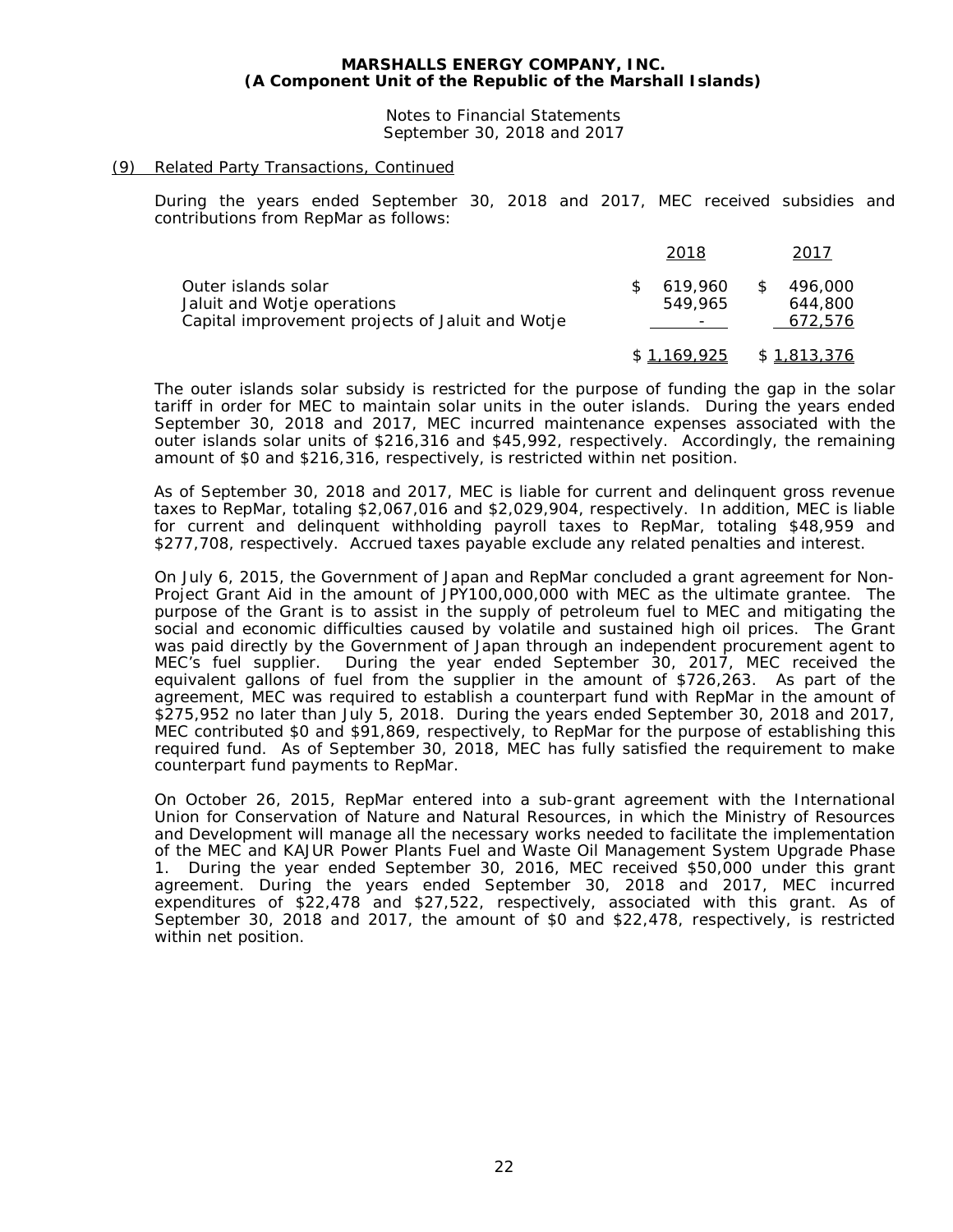Notes to Financial Statements September 30, 2018 and 2017

#### (10) Commitments and Contingencies

#### **Commitments**

MEC has purchased petroleum products from Winson Oil International (HK) Ltd. (Winson) on a consignment basis whereby Winson continues to hold ownership and title to the product while it is held in storage at the MEC terminal storage tanks. Title and risk on the product remains with Winson until the product passes the boundary of the MEC terminal. The value of consignment petroleum products as of September 30, 2018 and 2017 amounted to \$0 and \$4,416,406, respectively. MEC assumed responsibility for the proper and safe storage/handling of the product while under MEC storage. However, MEC carries insurance coverage on such consignment inventories. During the year ended September 30, 2018, MEC terminated its consignment contract with Winson.

On August 1, 2017, MEC entered into a diesel fuel supply agreement ("the supply agreement") with ExxonMobil Asia Pacific Pte. Ltd. (ExxonMobil) for an initial period of three years with automatic renewal for an additional period of seven years. In accordance with the supply agreement, MEC is obligated to purchase a minimum quota of 310,000 bbls per annum. Concurrently, MEC entered into a marketing assistance program agreement ("the marketing agreement") with ExxonMobil whereby ExxonMobil provided \$2,000,000 to MEC as a fuel purchase incentive for the purpose of assisting MEC in the marketing of ExxonMobil products. In the event that MEC is unable to purchase the minimum quota, MEC will be subject to certain damages as outlined in the marketing agreement. Accordingly, MEC will recognize the fuel purchase incentive over the term of the supply agreement. At September 30, 2018, MEC recorded a current and noncurrent liability of \$183,765 and \$1,653,885, respectively, in the accompanying statement of net position for the balance of the unearned fuel purchase incentive.

#### Contingencies

The accompanying financial statements have been prepared in conformity with accounting principles generally accepted in the United States of America, which contemplates the continuation of MEC as a going concern. Management acknowledges that it is currently dependent on RepMar for cash subsidies to fund operations and on its affiliates to pay for actual services rendered in order to maintain MEC as a going concern. Should RepMar and its affiliates choose to discontinue cash subsidies and payment for services rendered, MEC management may have to consider alternative measures including, among other possibilities, an increase in electricity and fuel rates to maintain MEC as a going concern.

MEC is a party to several legal proceedings arising from its operations; however, no provision for any liability was made in the accompanying financial statements due to the uncertainty of the legal proceeding outcomes. Although financial exposure has yet to be determined, MEC's management believes that the provision for any liability will be minimal.

MEC is in the process of developing and implementing plans and systems to ensure effective waste oil management and environmental protection. MEC's management believes that no provision for any liability, if any, that may arise from this matter is required to be reflected in the accompanying financial statements.

MEC has a material amount of unpaid gross revenue and withholding payroll taxes payable to RepMar as of September 30, 2018. The nonpayment of taxes is an effort to address increasing accounts receivable balances due from related parties via an offsetting exercise to reduce each party's liabilities. MEC's management believes that no provision for any additional liability, if any, that may arise from this matter is required to be reflected in the accompanying financial statements.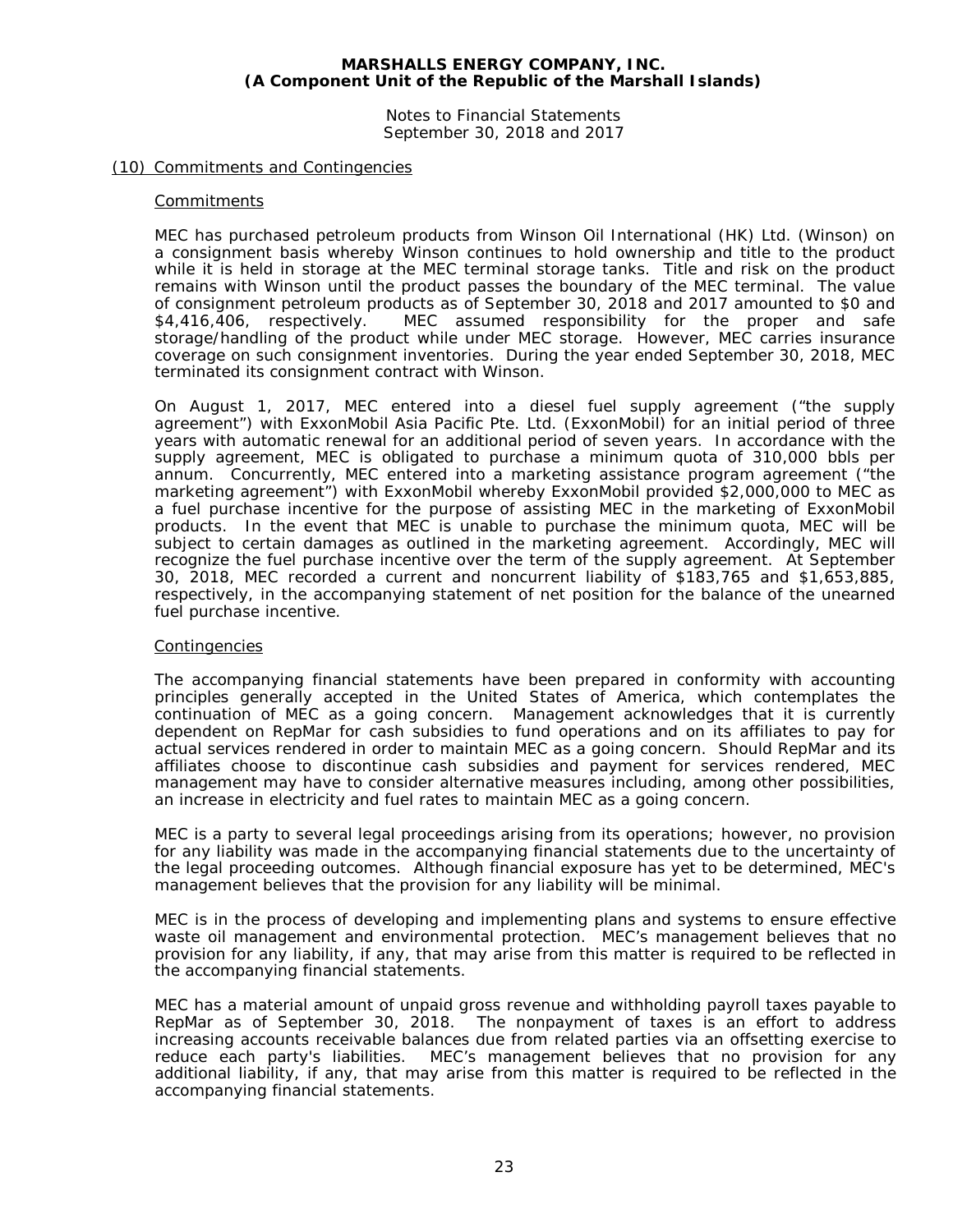Notes to Financial Statements September 30, 2018 and 2017

#### (11) Risk Management

MEC is exposed to various risks of loss related to torts; theft of, damage to, and destruction of assets; errors and omissions; injuries to employees; and natural disasters. MEC has elected to purchase commercial insurance from independent third parties for the risks of loss to which it is exposed. Settled claims from these risks have not exceeded commercial insurance coverage for the past three years.

Insurance proceeds of \$3,410,336 received in 2007 for fire damage to MEC's power plant building and engines were recorded net of estimated repair costs. Accrued remaining building and engine repairs amounted to \$0 and \$501,934 at September 30, 2018 and 2017, respectively. During the year ended September 30, 2017, MEC filed an estimated insurance claim of \$646,170 for the fire damage to MEC's power plant engines, which is included as a component of nonoperating income in the accompanying financial statements.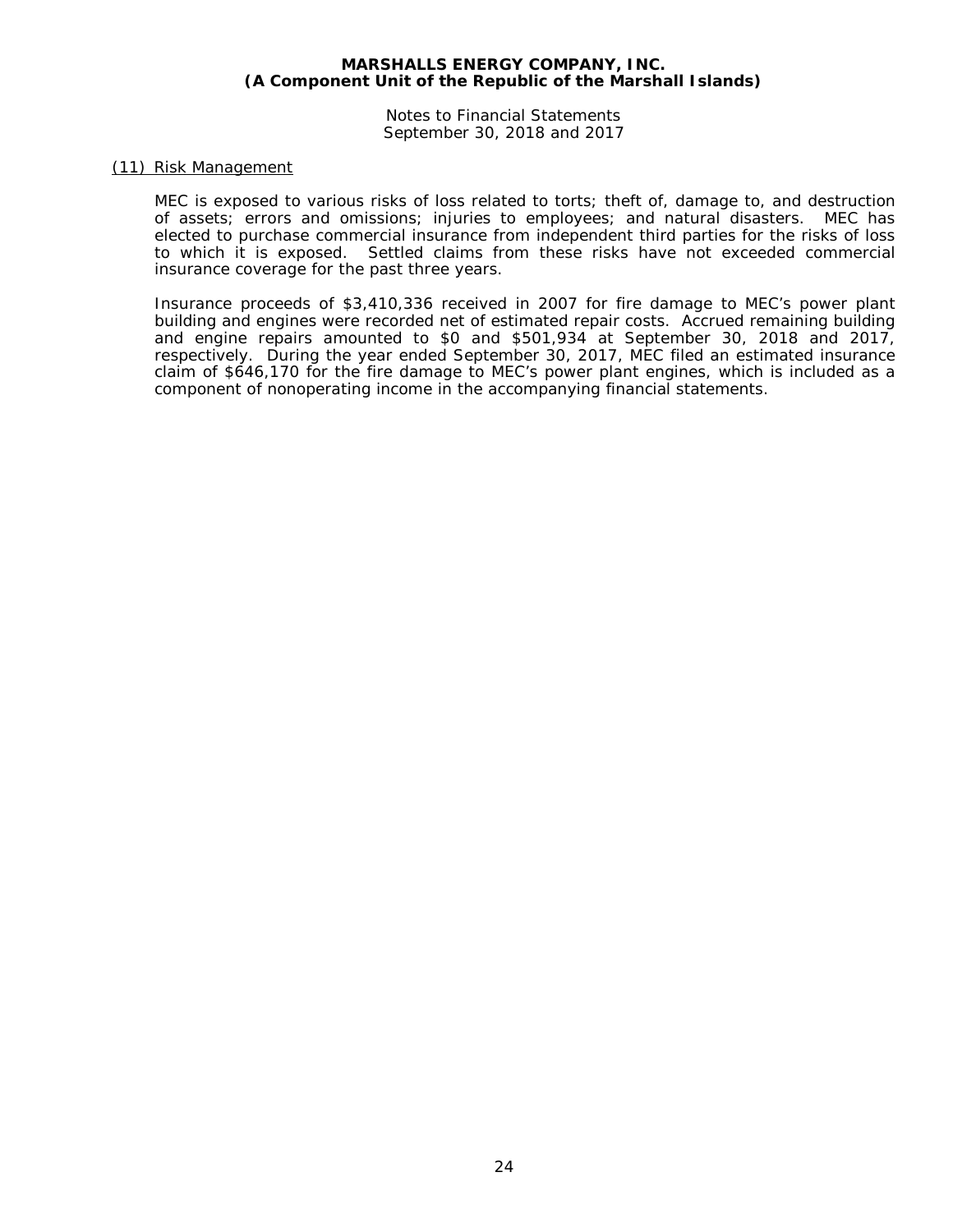#### Schedule of Revenues, Expenses and Changes in Net Position by Division Year Ended September 30, 2018

|                                          |                    | Generation     |    | Distribution  |                    | Tank Farm                |    | Jaluit      |   | Wotje                    |              | Solar                    |    | MEC Gas       |    | Admin.                   |                    | <b>TOTAL</b> |
|------------------------------------------|--------------------|----------------|----|---------------|--------------------|--------------------------|----|-------------|---|--------------------------|--------------|--------------------------|----|---------------|----|--------------------------|--------------------|--------------|
| Operating revenues:                      |                    |                |    |               |                    |                          |    |             |   |                          |              |                          |    |               |    |                          |                    |              |
| Fuel, propane and lube sales             | $\mathbf{\hat{s}}$ |                | s. |               | $\mathbf{\hat{s}}$ | 17,441,727 \$            |    | $12,061$ \$ |   | 236                      | $\mathbf{s}$ |                          | s  | 614,322 \$    |    |                          | $\mathbf{\hat{s}}$ | 18,068,346   |
| Cost of sales                            |                    |                |    |               |                    | 15,023,412               |    |             |   | ٠                        |              | ٠                        |    | 354,759       |    |                          |                    | 15,378,171   |
| Gross profit on sales                    |                    |                |    |               |                    | 2,418,315                |    | 12,061      |   | 236                      |              |                          |    | 259,563       |    |                          |                    | 2,690,175    |
| Electric and service billings            |                    | 18,212,590     |    |               |                    |                          |    | 194,085     |   | 152,417                  |              | 187,510                  |    | $\sim$        |    | ×,                       |                    | 18,746,602   |
| Service and other income                 |                    |                |    | 49,957        |                    | 21,930                   |    | 11,714      |   | 315                      |              | 5,098                    |    | 2,910         |    | 71,496                   |                    | 163,420      |
| Less provision for doubtful accounts     |                    | (311.445)      |    | $\sim$        |                    | (2.164.391)              |    |             |   |                          |              | (161, 285)               |    | $\sim$        |    | $\overline{\phantom{a}}$ |                    | (2,637,121)  |
| Total electricity sales and other income |                    | 17,901,145     |    | 49,957        |                    | (2, 142, 461)            |    | 205,799     |   | 152,732                  |              | 31,323                   |    | 2,910         |    | 71,496                   |                    | 16,272,901   |
| Total net operating revenue              |                    | 17.901.145     |    | 49.957        |                    | 275,854                  |    | 217,860     |   | 152,968                  |              | 31,323                   |    | 262.473       |    | 71,496                   |                    | 18,963,076   |
| Operating expenses:                      |                    |                |    |               |                    |                          |    |             |   |                          |              |                          |    |               |    |                          |                    |              |
| Fuel and Lubes                           |                    | 9.688.748      |    | 11.889        |                    | ٠                        |    | 147.224     |   | 123.431                  |              | ٠.                       |    | $\sim$        |    | $\overline{a}$           |                    | 9,971,292    |
| Salaries, Wages and Benefits             |                    | 1,254,999      |    | 577,341       |                    | 108,509                  |    | 144,885     |   | 148,881                  |              | 194,514                  |    | 42,836        |    | 1,094,976                |                    | 3,566,941    |
| Repairs and Maintenance                  |                    | 897.087        |    | 470.177       |                    | 22.528                   |    | 119.950     |   | 47.550                   |              | 48,279                   |    | 23,479        |    | 13.679                   |                    | 1.642.729    |
| Depreciation and Amortization            |                    | 1,056,638      |    | 70,046        |                    | 13,261                   |    | 682         |   | 638                      |              | 74,028                   |    | 18,583        |    | 172,014                  |                    | 1,405,890    |
| Gross Revenue Tax                        |                    | 138            |    | 1.496         |                    | 503.285                  |    | 689         |   | 17                       |              | 15                       |    | 17,969        |    | 62,145                   |                    | 585,754      |
| Office                                   |                    | 73,939         |    | 4,514         |                    | 9,634                    |    | 20,342      |   | 4,894                    |              | 339                      |    | 2,065         |    | 37,720                   |                    | 153,447      |
| Insurance                                |                    | 176,179        |    | 9,249         |                    | 91,956                   |    | 9.196       |   | 9.196                    |              | $\overline{\phantom{a}}$ |    | 3,065         |    | 31,295                   |                    | 330,136      |
| Freight and Handling                     |                    | 81.716         |    | 36.491        |                    | 88,902                   |    | 41,332      |   | 28,554                   |              | 10,959                   |    |               |    | 11,459                   |                    | 299,413      |
| Auto POL and Maintenance                 |                    | 16,209         |    | 98,837        |                    | 5.794                    |    | 1,051       |   | 1,401                    |              | 7,553                    |    | 3,084         |    | 34,748                   |                    | 168,677      |
| Utility                                  |                    | 63,898         |    | 1,991         |                    | 3,626                    |    | 4,491       |   | $\overline{\phantom{a}}$ |              | 7,500                    |    | $\sim$        |    | 83,692                   |                    | 165,198      |
| Travel                                   |                    | 9.465          |    | 5.874         |                    | 11.483                   |    | 9.437       |   | 8.406                    |              | 5.996                    |    |               |    | 62,974                   |                    | 113,635      |
| Communications                           |                    | 30,737         |    | 4,823         |                    |                          |    | 2,108       |   | 2,438                    |              | 800                      |    | $\sim$<br>760 |    |                          |                    | 83,558       |
|                                          |                    |                |    |               |                    | 2,266                    |    |             |   |                          |              |                          |    |               |    | 39,626                   |                    |              |
| Professional and Consulting Fees         |                    | 41,283         |    | $\sim$        |                    | 86,608                   |    | 688         |   | ٠                        |              | ٠                        |    |               |    | 12,750                   |                    | 141,329      |
| Import Tax                               |                    | 95,808         |    | 29,395        |                    | 1,335                    |    | 10,501      |   | 3,258                    |              | 116                      |    | 81            |    | 11,433                   |                    | 151,927      |
| Security Services                        |                    | 15,679         |    | $\sim$        |                    | 18,530                   |    |             |   |                          |              | ÷                        |    | 32.782        |    | 1,992                    |                    | 68,983       |
| Membership and Other Fees                |                    | 4,785          |    | 1,030         |                    | 45                       |    |             |   | $\sim$                   |              | 110                      |    | 45            |    | 83,189                   |                    | 89,204       |
| <b>Bank Charges</b>                      |                    | $\overline{a}$ |    | $\sim$        |                    |                          |    |             |   |                          |              |                          |    |               |    | 65,066                   |                    | 65.066       |
| Entertainment                            |                    | 258            |    | 360           |                    | 61                       |    | 104         |   | 492                      |              |                          |    |               |    | 25,743                   |                    | 27,018       |
| Staff Training                           |                    |                |    | 5.020         |                    |                          |    | $\sim$      |   | $\overline{\phantom{a}}$ |              |                          |    |               |    | 6,845                    |                    | 11,865       |
| Safety and Uniforms                      |                    | 3.065          |    | 2,453         |                    | 771                      |    | $\sim$      |   | $\overline{\phantom{a}}$ |              | ×.                       |    | 226           |    | 1,193                    |                    | 7,708        |
| <b>Equipment Rental</b>                  |                    | 2.697          |    | 820           |                    | 7.650                    |    | 16.600      |   | ٠                        |              | 400                      |    |               |    | 210                      |                    | 28,377       |
| Lease Rental                             |                    |                |    |               |                    | $\overline{\phantom{a}}$ |    | 6,858       |   | 6,389                    |              | ×.                       |    |               |    | 13,050                   |                    | 26,297       |
| Donations                                |                    | 2,596          |    | 743           |                    |                          |    | 1,001       |   |                          |              | 936                      |    | 4,190         |    | 14,321                   |                    | 23,787       |
| Advertising                              |                    |                |    |               |                    | 352                      |    |             |   |                          |              |                          |    |               |    | 10,332                   |                    | 10,684       |
| Total operating expenses                 |                    | 13,515,924     |    | 1,332,549     |                    | 976,596                  |    | 537,139     |   | 385,545                  |              | 351,545                  |    | 149,165       |    | 1,890,452                |                    | 19,138,915   |
| Operating income (loss)                  |                    | 4,385,221      |    | (1, 282, 592) |                    | (700, 742)               |    | (319, 279)  |   | (232, 577)               |              | (320, 222)               |    | 113,308       |    | (1,818,956)              |                    | (175, 839)   |
| Nonoperating income (expense):           |                    |                |    |               |                    |                          |    |             |   |                          |              |                          |    |               |    |                          |                    |              |
| RepMar subsidies                         |                    |                |    |               |                    |                          |    | 299.782     |   | 250,182                  |              | 619.961                  |    |               |    |                          |                    | 1.169.925    |
| Interest expense                         |                    |                |    |               |                    |                          |    |             |   |                          |              | $\sim$                   |    |               |    | (224, 810)               |                    | (224, 810)   |
|                                          |                    |                |    |               |                    |                          |    | 299,782     |   | 250,182                  |              | 619,961                  |    |               |    | (224, 810)               |                    | 945,115      |
| Change in net position                   |                    | 4,385,221      | s  | (1, 282, 592) | <b>s</b>           | (700, 742)               | -S | (19, 497)   | s | 17,605                   | s.           | 299,739                  | s. | 113,308       | -¢ | (2,043,766)              |                    | 769,276      |
|                                          |                    |                |    |               |                    |                          |    |             |   |                          |              |                          |    |               |    |                          |                    |              |

See accompanying independent auditors' report.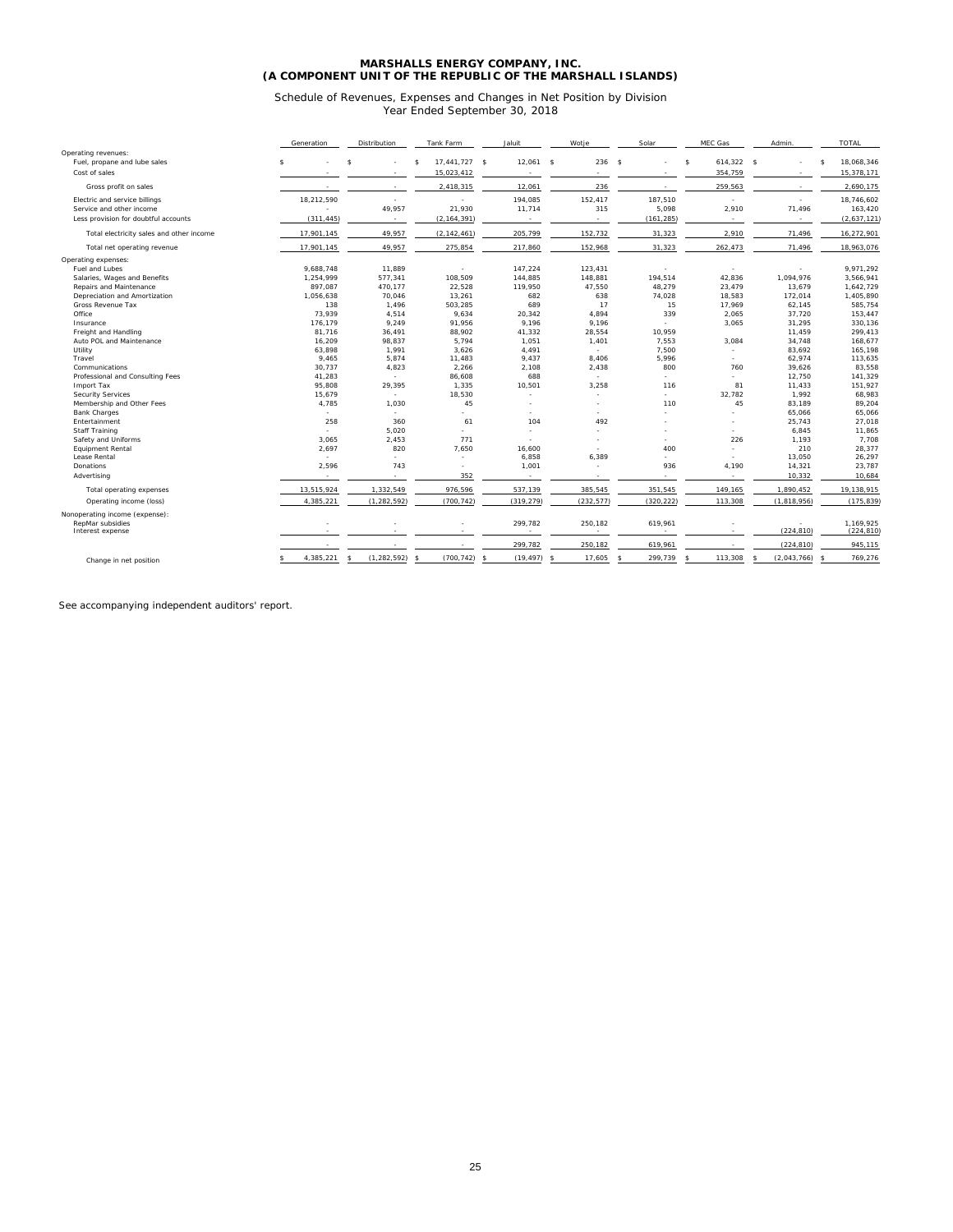

Deloitte & Touche LLP 361 South Marine Corps Drive Tamuning, GU 96913-3973 USA

Tel: +1 (671) 646-3884 Fax:  $+1$  (671) 649-4265

www.deloitte.com

#### **INDEPENDENT AUDITORS' REPORT ON INTERNAL CONTROL OVER FINANCIAL REPORTING AND ON COMPLIANCE AND OTHER MATTERS BASED ON AN AUDIT OF FINANCIAL STATEMENTS PERFORMED IN ACCORDANCE WITH** *GOVERNMENT AUDITING STANDARDS*

Board of Directors Marshalls Energy Company, Inc.:

We have audited, in accordance with auditing standards generally accepted in the United States of America and the standards applicable to financial audits contained in *Government Auditing Standards,* issued by the Comptroller General of the United States, the financial statements of the Marshalls Energy Company, Inc. (MEC), which comprise the statement of net position as of September 30, 2018, and the related statements of revenues, expenses, and changes in net position and of cash flows for the year then ended, and the related notes to the financial statements, and have issued our report thereon dated June 7, 2019.

#### **Internal Control Over Financial Reporting**

In planning and performing our audit of the financial statements, we considered MEC's internal control over financial reporting (internal control) to determine the audit procedures that are appropriate in the circumstances for the purpose of expressing our opinion on the financial statements, but not for the purpose of expressing an opinion on the effectiveness of MEC's internal control. Accordingly, we do not express an opinion on the effectiveness of MEC's internal control.

A *deficiency in internal control* exists when the design or operation of a control does not allow management or employees, in the normal course of performing their assigned functions, to prevent, or detect and correct, misstatements on a timely basis. A *material weakness* is a deficiency, or a combination of deficiencies, in internal control, such that there is a reasonable possibility that a material misstatement of the entity's financial statements will not be prevented, or detected and corrected on a timely basis.

Our consideration of internal control was for the limited purpose described in the first paragraph of this section and was not designed to identify all deficiencies in internal control that might be material weaknesses or significant deficiencies and therefore, material weaknesses or significant deficiencies may exist that have not been identified. We did identify certain deficiencies in internal control, described in the accompanying Schedule of Findings and Questioned Costs as item 2018- 003 that we consider to be material weaknesses.

#### **Compliance and Other Matters**

As part of obtaining reasonable assurance about whether MEC's financial statements are free of material misstatement, we performed tests of its compliance with certain provisions of laws, regulations, contracts, and grant agreements, noncompliance with which could have a direct and material effect on the determination of financial statement amounts. However, providing an opinion on compliance with those provisions was not an objective of our audit, and accordingly, we do not express such an opinion. The results of our tests disclosed instances of noncompliance or other matters that are required to be reported under *Government Auditing Standards* and which are described in the accompanying Schedule of Findings and Questioned Costs as items 2018-001 and 2018-002.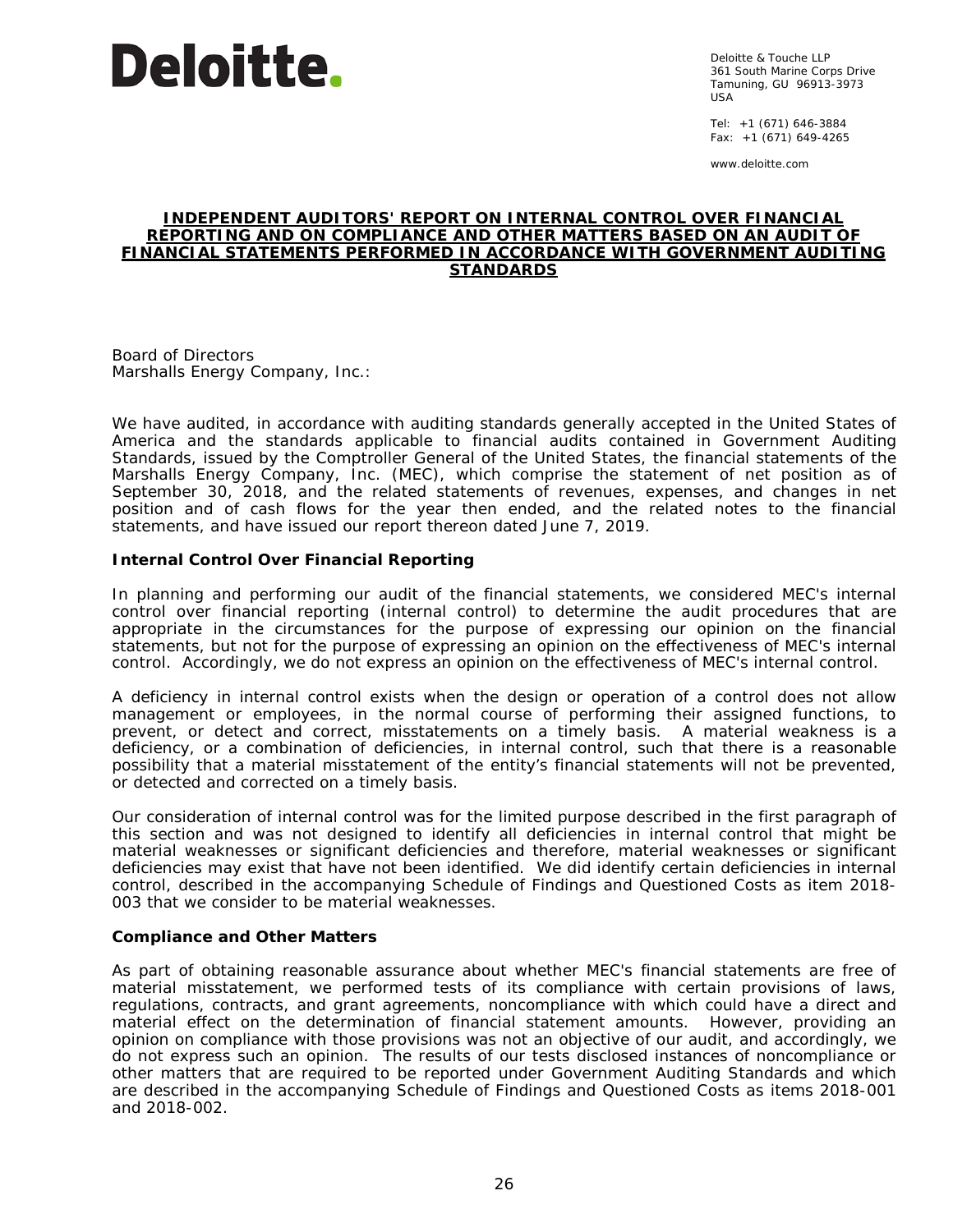# **Deloitte.**

# **MEC's Response to Findings**

MEC's responses to the findings identified in our audit are described in the accompanying Corrective Action Plan. MEC's responses were not subjected to the auditing procedures applied in the audit of the financial statements and, accordingly, we express no opinion on them.

# **Purpose of this Report**

The purpose of this report is solely to describe the scope of our testing of internal control and compliance and the results of that testing, and not to provide an opinion on the effectiveness of the entity's internal control or on compliance. This report is an integral part of an audit performed in accordance with *Government Auditing Standards* in considering the entity's internal control and compliance. Accordingly, this communication is not suitable for any other purpose.

Jack

June 7, 2019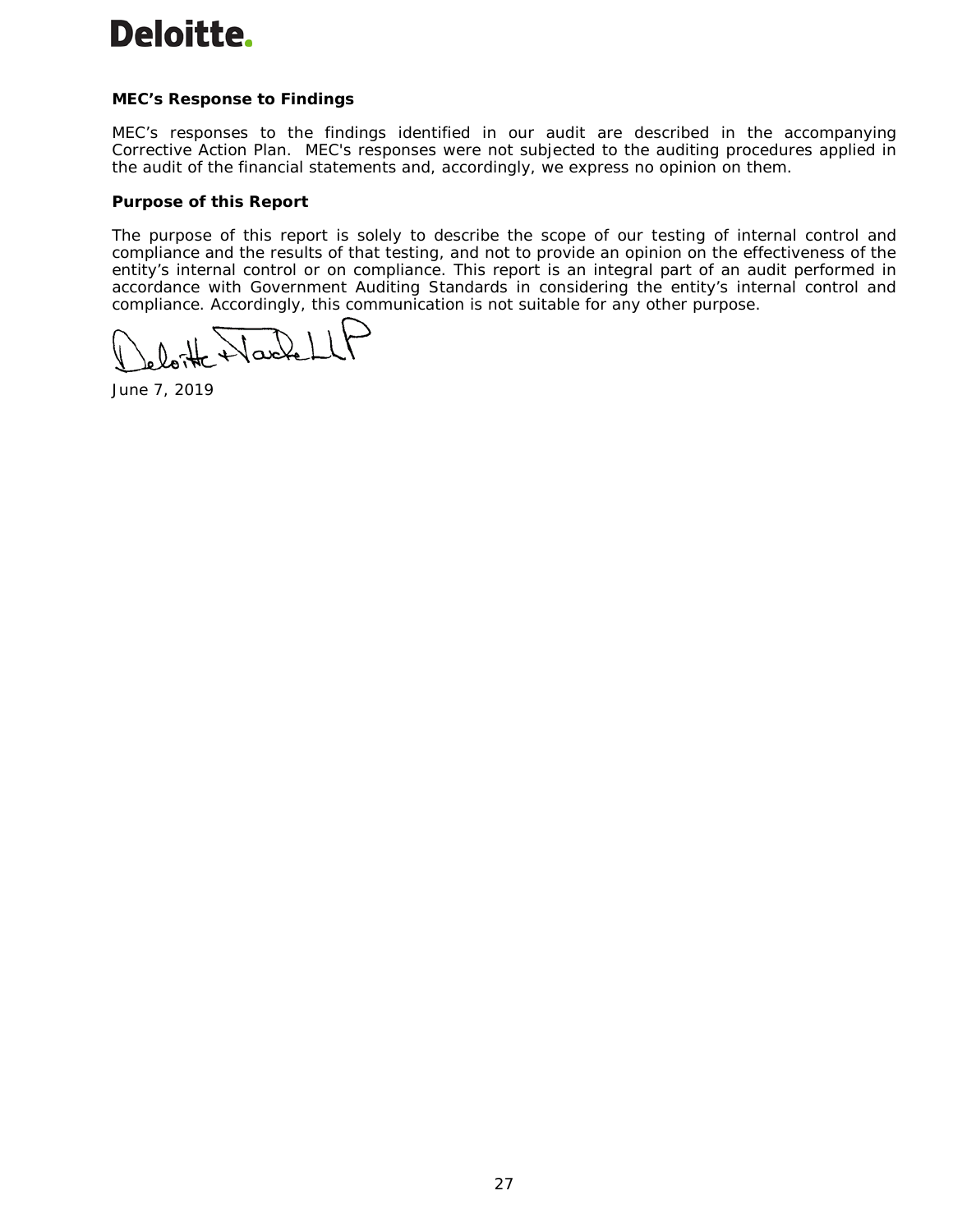

Deloitte & Touche LLP 361 South Marine Corps Drive Tamuning, GU 96913-3973 USA

Tel: +1 (671) 646-3884 Fax: +1 (671) 649-4265

www.deloitte.com

#### **INDEPENDENT AUDITORS' REPORT ON COMPLIANCE FOR EACH MAJOR FEDERAL PROGRAM; REPORT ON INTERNAL CONTROL OVER COMPLIANCE; AND REPORT ON SCHEDULE OF EXPENDITURES OF FEDERAL AWARDS REQUIRED BY THE UNIFORM GUIDANCE**

Board of Directors Marshalls Energy Company, Inc.:

#### **Report on Compliance for Each Major Federal Program**

We have audited Marshalls Energy Company, Inc.'s (MEC's) compliance with the types of compliance requirements described in the *OMB Compliance Supplement* that could have a direct and material effect on MEC's major federal program for the year ended September 30, 2018. MEC's major federal program is identified in the summary of auditors' results section of the accompanying Schedule of Findings and Questioned Costs.

#### *Management's Responsibility*

Management is responsible for compliance with federal statutes, regulations, and the terms and conditions of its federal awards applicable to its federal programs.

#### *Auditors' Responsibility*

Our responsibility is to express an opinion on compliance for MEC's major federal program based on our audit of the types of compliance requirements referred to above. We conducted our audit of compliance in accordance with auditing standards generally accepted in the United States of America; the standards applicable to financial audits contained in *Government Auditing Standards*, issued by the Comptroller General of the United States; and the audit requirements of Title 2 U.S. *Code of Federal Regulations* Part 200, *Uniform Administrative Requirements, Cost Principles, and Audit Requirements for Federal Awards* (Uniform Guidance). Those standards and the Uniform Guidance require that we plan and perform the audit to obtain reasonable assurance about whether noncompliance with the types of compliance requirements referred to above that could have a direct and material effect on a major federal program occurred. An audit includes examining, on a test basis, evidence about MEC's compliance with those requirements and performing such other procedures as we considered necessary in the circumstances.

We believe that our audit provides a reasonable basis for our opinion on compliance for the major federal program. However, our audit does not provide a legal determination of MEC's compliance.

#### *Opinion on the Major Federal Program*

In our opinion, MEC complied, in all material respects, with the types of compliance requirements referred to above that could have a direct and material effect on its major federal program for the year ended September 30, 2018.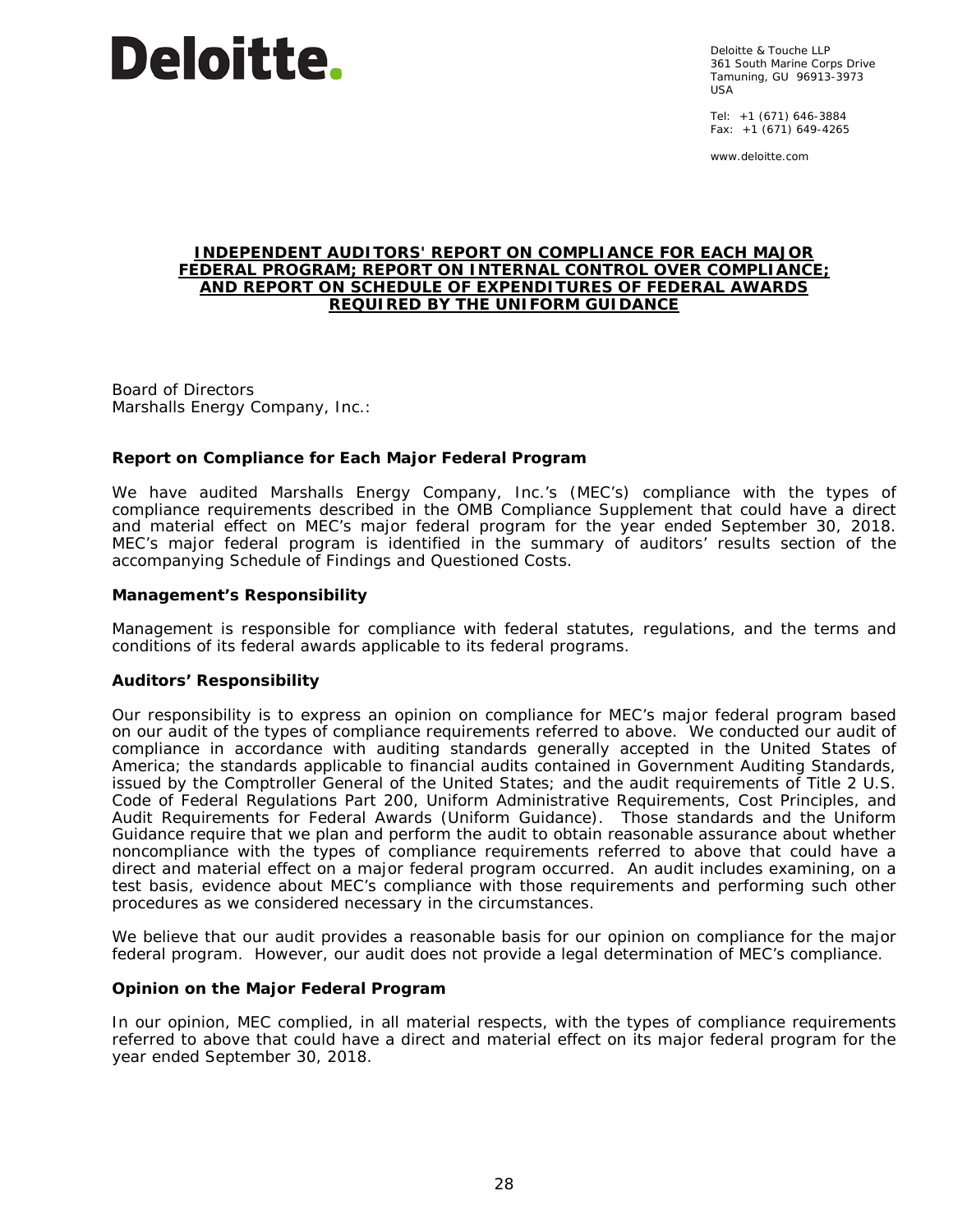# Deloitte.

# **Report on Internal Control Over Compliance**

Management of MEC is responsible for establishing and maintaining effective internal control over compliance with the types of compliance requirements referred to above. In planning and performing our audit of compliance, we considered MEC's internal control over compliance with the types of requirements that could have a direct and material effect on the major federal program to determine the auditing procedures that are appropriate in the circumstances for the purpose of expressing an opinion on compliance for the major federal program and to test and report on internal control over compliance in accordance with the Uniform Guidance, but not for the purpose of expressing an opinion on the effectiveness of internal control over compliance. Accordingly, we do not express an opinion on the effectiveness of MEC's internal control over compliance.

A *deficiency in internal control over compliance* exists when the design or operation of a control over compliance does not allow management or employees, in the normal course of performing their assigned functions, to prevent, or detect and correct, noncompliance with a type of compliance requirement of a federal program on a timely basis. A *material weakness in internal control over compliance* is a deficiency, or combination of deficiencies, in internal control over compliance, such that there is a reasonable possibility that material noncompliance with a type of compliance requirement of a federal program will not be prevented, or detected and corrected, on a timely basis.

Our consideration of internal control over compliance was for the limited purpose described in the first paragraph of this section and was not designed to identify all deficiencies in internal control over compliance that might be material weaknesses or significant deficiencies. We did not identify any deficiencies in internal control over compliance that we consider to be material weaknesses. However, material weaknesses may exist that have not been identified.

The purpose of this report on internal control over compliance is solely to describe the scope of our testing of internal control over compliance and the results of that testing based on the requirements of the Uniform Guidance. Accordingly, this report is not suitable for any other purpose.

#### **Report on Schedule of Expenditures of Federal Awards Required by the Uniform Guidance**

We have audited the financial statements of MEC as of and for the year ended September 30, 2018. We have issued our report thereon dated June 7, 2019, which contained an unmodified opinion on those financial statements. Our audit was conducted for the purpose of forming an opinion on the financial statements as a whole. The accompanying Schedule of Expenditures of Federal Awards is presented for purposes of additional analysis as required by the Uniform Guidance and is not a required part of the financial statements. Such information is the responsibility of management and was derived from and relates directly to the underlying accounting and other records used to prepare the financial statements. The information has been subjected to the auditing procedures applied in the audit of the financial statements and certain additional procedures, including comparing and reconciling such information directly to the underlying accounting and other records used to prepare the financial statements or to the financial statements themselves, and other additional procedures in accordance with auditing standards generally accepted in the United States of America. In our opinion, the Schedule of Expenditures of Federal Awards is fairly stated in all material respects in relation to the financial statements as a whole.

Wackellt

June 7, 2019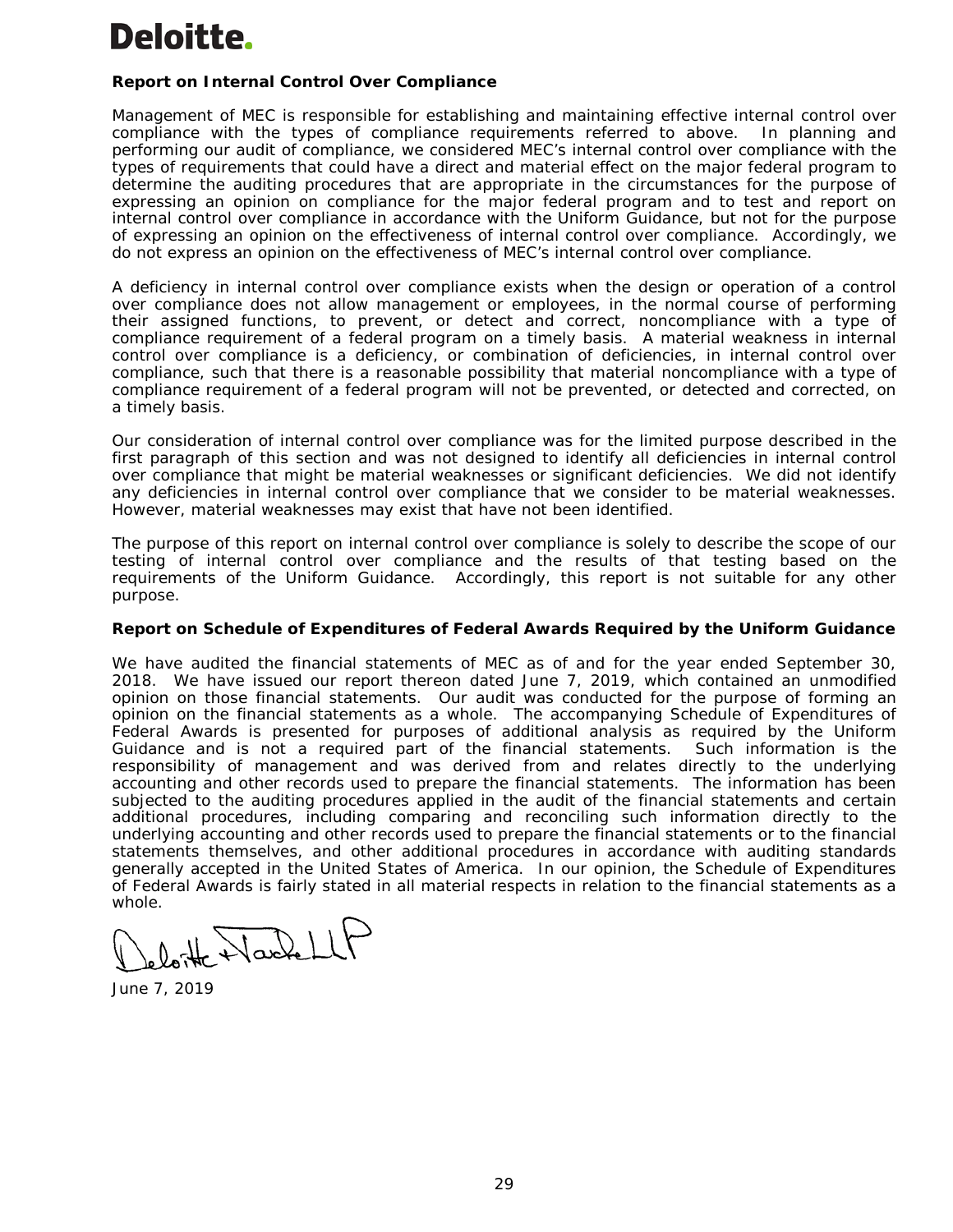# Schedule of Expenditures of Federal Awards Year Ended September 30, 2018

| Federal Grantor/Program Title                       | Federal<br><b>CFDA</b><br>Number | Federal<br><b>Expenditures</b> |
|-----------------------------------------------------|----------------------------------|--------------------------------|
| U.S. Department of Agriculture:                     |                                  |                                |
| <b>Rural Utilities Services:</b>                    |                                  |                                |
| Rural Electrification Loans and Loan Guarantees (1) | 10.850                           | 2,436,391                      |

(1) Includes direct loans funded by FFB but guaranteed by RUS.

See notes to the Schedule of Expenditures of Federal Awards.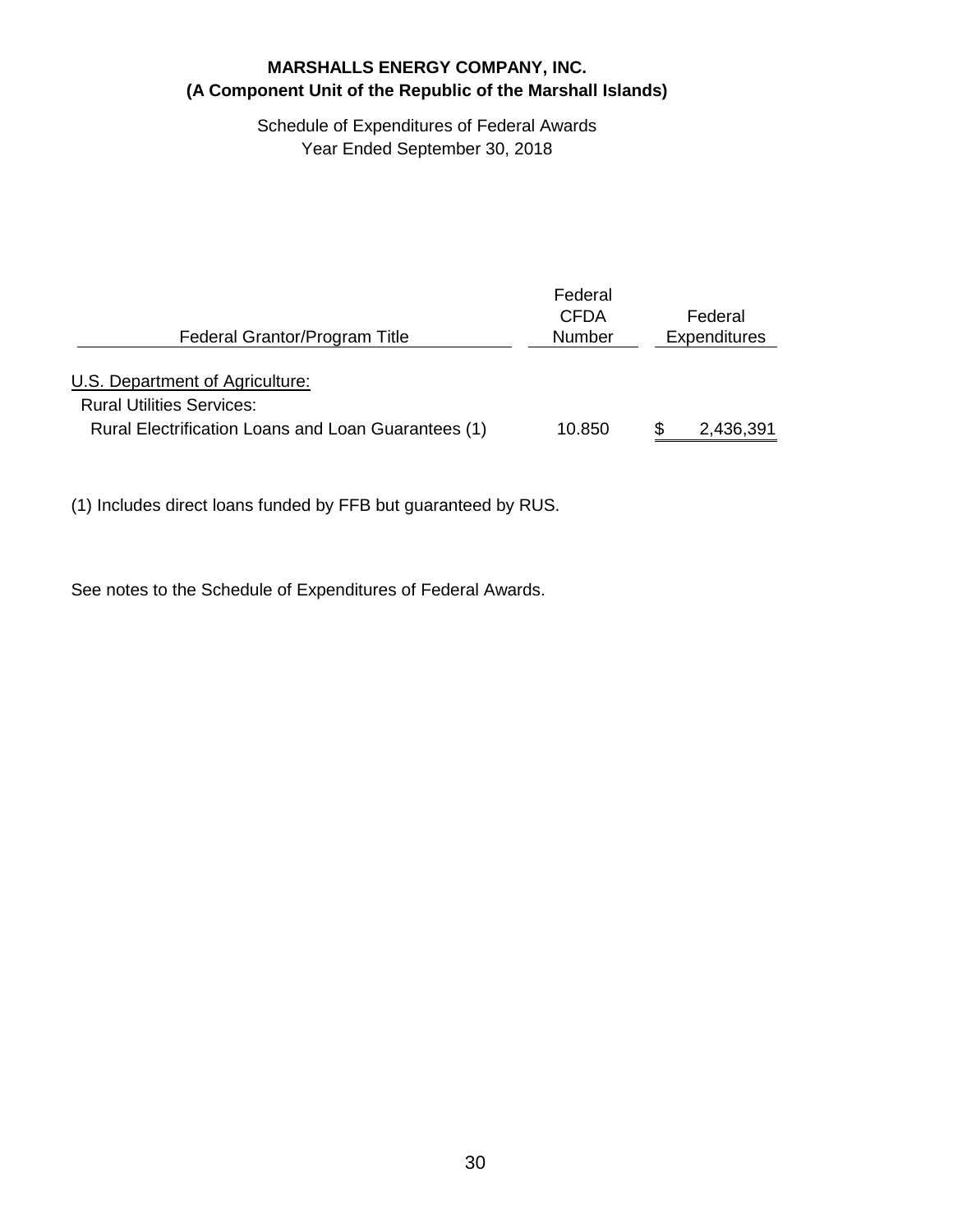Notes to Schedule of Expenditures of Federal Awards Year Ended September 30, 2018

#### (1) Organization

The Marshalls Energy Company, Inc.'s (MEC's) principal lines of business are predominantly the generation and transmission of electricity and the buying and selling of petroleum products. The principal markets for the generation and transmission of electricity are government agencies, businesses and residential customers located on the atolls of Majuro, Jaluit and Wotje. Petroleum products are sold primarily to foreign and domestic fishing vessels as well as the public utility company on the island of Ebeye.

#### (2) Basis of Presentation

The accompanying Schedule of Expenditures of Federal Awards (the Schedule) includes the federal award activity of the Marshalls Energy Company, Inc. (MEC) under programs of the federal government for the year ended September 30, 2018. The information in this Schedule is presented in accordance with the requirements of Title 2 *U.S. Code of Federal Regulations* Part 200, *Uniform Administrative Requirements, Cost Principles, and Audit Requirements for Federal Awards* (Uniform Guidance). Because the Schedule presents only a selected portion of the operations of MEC, it is not intended to and does not present the financial position, changes in net position, or cash flows of MEC.

#### (3) Summary of Significant Accounting Policies

Expenditures reported on the Schedule are reported on the accrual basis of accounting. Such expenditures are recognized following the cost principles contained in the Uniform Guidance, wherein MEC received a loan from the Federal Financing Bank guaranteed by the Rural Utilities Service (RUS) of the U.S. Department of Agriculture to purchase and construct facilities necessary to provide the services described above on Majuro atoll. The loan is considered expended when disbursed from MEC's RUS construction fund. Disbursements are made only on items specifically approved by RUS. MEC has not elected to use the 10-percent de minimis indirect cost rate allowed under the Uniform Guidance.

#### (4) RUS Loan

Balances and transactions relating to the RUS loan are included in MEC's financial statements. Loan proceeds received during fiscal year 2018, including the September 30, 2017 loan balance from previous years for which RUS imposes continuing compliance requirements, are included in the federal expenditures presented in the Schedule. The loan balance outstanding at September 30, 2018 for CFDA program 10.850 Rural Electrification Loans and Loan Guarantees is \$1,355,916.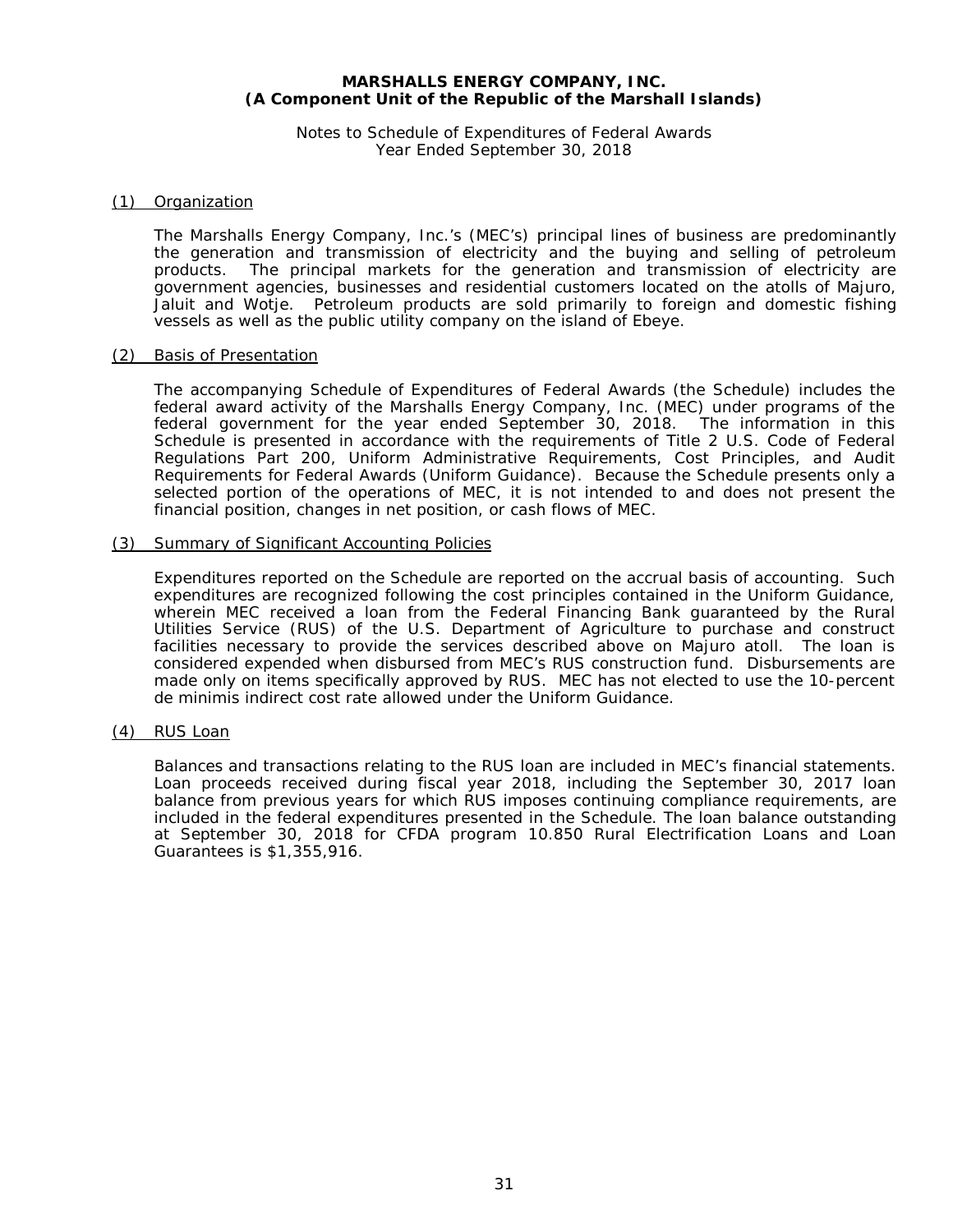Schedule of Findings and Questioned Costs Year Ended September 30, 2018

# **SECTION I - SUMMARY OF AUDITORS' RESULTS**

#### *Financial Statements*

| Type of report the auditor issued on whether the financial statements<br>audited were prepared in accordance with GAAP:<br>Unmodified |                                                                                         |                                                 |               |  |  |  |  |  |  |
|---------------------------------------------------------------------------------------------------------------------------------------|-----------------------------------------------------------------------------------------|-------------------------------------------------|---------------|--|--|--|--|--|--|
|                                                                                                                                       | Internal control over financial reporting:                                              |                                                 |               |  |  |  |  |  |  |
|                                                                                                                                       | Yes                                                                                     |                                                 |               |  |  |  |  |  |  |
|                                                                                                                                       | Significant deficiency(ies) identified?                                                 |                                                 | None reported |  |  |  |  |  |  |
|                                                                                                                                       | Noncompliance material to financial statements noted?                                   |                                                 | Yes           |  |  |  |  |  |  |
| <b>Federal Awards</b>                                                                                                                 |                                                                                         |                                                 |               |  |  |  |  |  |  |
|                                                                                                                                       | Internal control over major federal programs:                                           |                                                 |               |  |  |  |  |  |  |
|                                                                                                                                       | Material weakness(es) identified?                                                       |                                                 | No            |  |  |  |  |  |  |
|                                                                                                                                       | Significant deficiency(ies) identified?                                                 |                                                 | None reported |  |  |  |  |  |  |
|                                                                                                                                       | Unmodified<br>Type of auditors' report issued on compliance for major federal programs: |                                                 |               |  |  |  |  |  |  |
| Any audit findings disclosed that are required to be reported in accordance<br>with 2 CFR 200.516(a)?<br>No                           |                                                                                         |                                                 |               |  |  |  |  |  |  |
|                                                                                                                                       | Identification of major federal programs:                                               |                                                 |               |  |  |  |  |  |  |
|                                                                                                                                       | CEDA<br>Number<br>Name of Federal Program                                               |                                                 |               |  |  |  |  |  |  |
|                                                                                                                                       | 10.850                                                                                  | Rural Electrification Loans and Loan Guarantees |               |  |  |  |  |  |  |
|                                                                                                                                       | Dollar threshold used to distinguish between Type A and Type B programs:<br>\$750,000   |                                                 |               |  |  |  |  |  |  |
| Auditee qualified as low-risk auditee?<br>No                                                                                          |                                                                                         |                                                 |               |  |  |  |  |  |  |
| SECTION II - FINANCIAL STATEMENT FINDINGS                                                                                             |                                                                                         |                                                 |               |  |  |  |  |  |  |
|                                                                                                                                       | Reference<br>Number                                                                     | <b>Findings</b>                                 |               |  |  |  |  |  |  |

| 2018-001 | Local Noncompliance |
|----------|---------------------|
| 2018-002 | Local Noncompliance |
| 2018-003 | Unearned Revenue    |

### **SECTION III - FEDERAL AWARD FINDINGS AND QUESTIONED COSTS**

No matters were reported.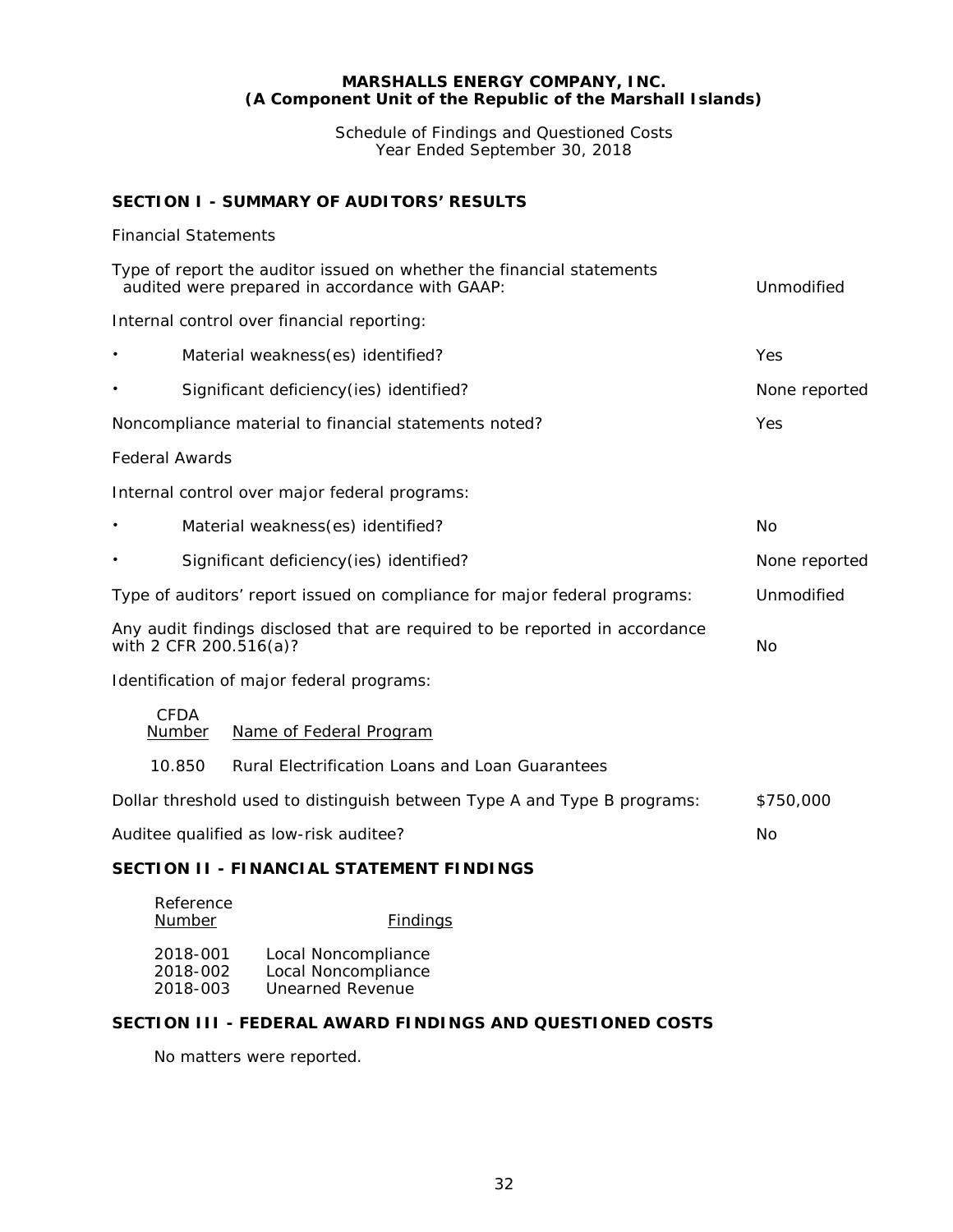Schedule of Findings and Questioned Costs, Continued Year Ended September 30, 2018

Finding No. 2018-001

#### Local Noncompliance

Criteria: RepMar's Procurement Code states the following:

- (a) Section 124 unless otherwise authorized by law, all Government contracts shall be awarded by competitive sealed bidding.
- (b) Section 127 procurement of goods and services not exceeding \$25,000 may be made in accordance with small purchase procedures promulgated by RepMar's Policy Office. Small purchase procedures are those relatively simple and informal methods for securing services, supplies, or other property that do not cost more than \$25,000. RepMar's Ministry of Finance has previously declared that if small purchase procedures are used, price or rate quotations shall be obtained from an adequate number of qualified sources.
- (c) Section 128 a contract may be awarded for supply, service, or construction item without completion when it is determined in writing that there is only one source for the required supply, service, or construction them.

Condition: MEC does not have a formal procurement policy requiring documentation indicating the history of procurement to be maintained on file.

Cause: The cause of the above condition is the lack of established policies and procedures requiring documentation of procurement procedures to ensure compliance with RepMar's Procurement Code.

Effect: The effect of the above condition noncompliance with RepMar's Procurement Code.

Recommendation: We recommend management establish policies and procedures in compliance with RepMar's Procurement Code.

Auditee Response and Corrective Action Plan:

MEC describes corrective action in the Corrective Action Plan.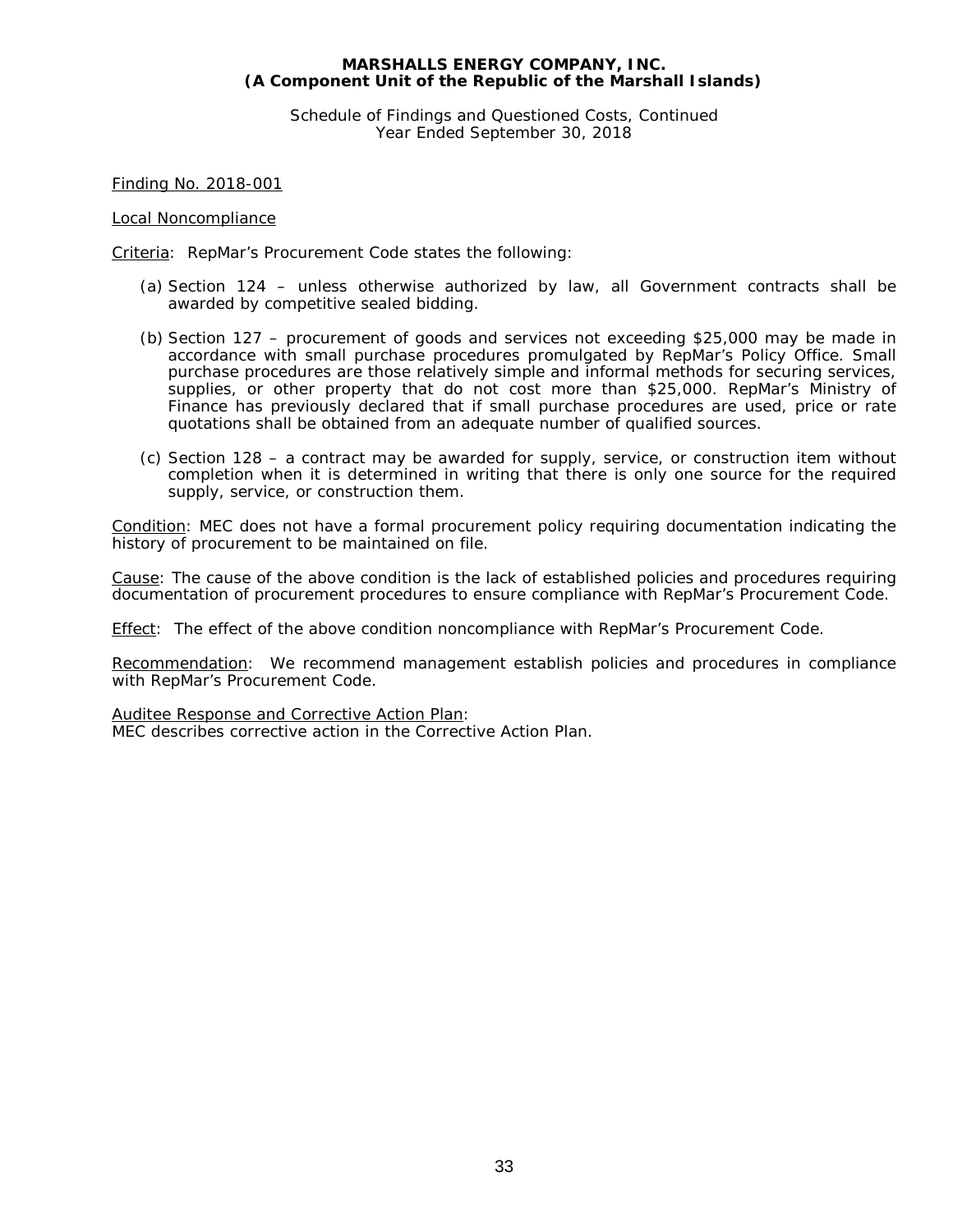Schedule of Findings and Questioned Costs, Continued Year Ended September 30, 2018

#### Finding No. 2018-002

#### Local Noncompliance

Criteria: 48 MIRC Chapter 1, Income Tax Act of 1989, Section 105, states that the employer shall once every four (4) weeks or thirteen times per year, pay taxes withheld under Section 104 under Chapter 1. The employer shall, along with the taxes, within two (2) weeks following the preceding four (4) week period make a full, true and correct return showing all wages and salaries paid by the employer to the employees during the preceding four (4) week period and showing the tax due and withheld thereon as provided in Section 104 of the Chapter. Furthermore, Section 110 states that every business shall on or before the last day of the following the close of each quarter, pay the amount of tax imposed on gross revenues under Section 109 of the Chapter.

Condition: MEC filed and paid gross revenue taxes for the year ended September 30, 2018 in a manner inconsistent with the criteria. In addition, gross revenue taxes from previous years in the amount of \$1,916,773 have not been paid. Income taxes withheld in the amount of \$48,959 for previous years have not been paid.

Cause: The cause of the above condition is the lack of policies and procedures to monitor timely filing of returns and payment of withheld income taxes and gross revenue taxes.

Effect: The effect of the above condition is noncompliance with RepMar Income Tax Act of 1989, as amended.

Recommendation: We recommend management establish policies and procedures to comply with the RepMar Income Tax Act of 1989, as amended.

Auditee Response and Corrective Action Plan:

MEC describes corrective action in the Corrective Action Plan.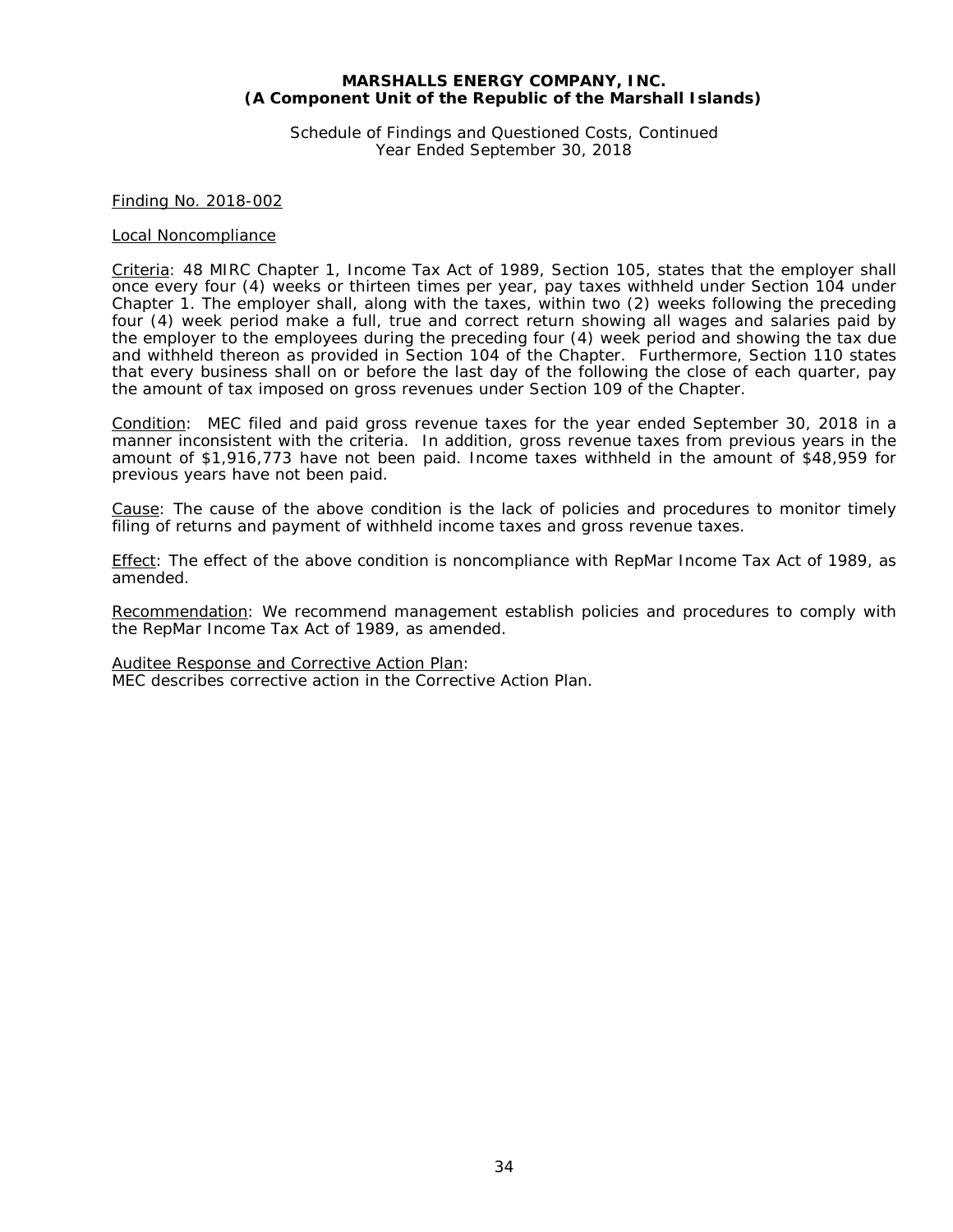Schedule of Findings and Questioned Costs, Continued Year Ended September 30, 2018

Finding No. 2018-003

#### Unearned Revenue

Criteria: Unearned revenue related to unused cash power should be reviewed periodically and cash power meter readings be performed at cut-off date to determine the unused portion.

Condition: MEC performed cash power meter readings to determine unused portion of cash power as of September 30, 2018. However, unearned revenue for the unused portion did not agree to supporting meter readings. MEC performed reconciliation of unearned revenue and meter readings in May 2019, which resulted in a proposed audit adjustment of \$118,338.

Cause: The cause of the above condition is the lack of policies and procedures to monitor unearned revenue and perform meter readings of cash power user at cut-off date.

Effect: The effect of the above condition is possible misstatement of unearned revenue and cash power sales.

Recommendation: We recommend management establish policies and procedures to determine validity of unearned revenue as at cut off date.

#### Auditee Response and Corrective Action Plan:

MEC describes corrective action in the Corrective Action Plan.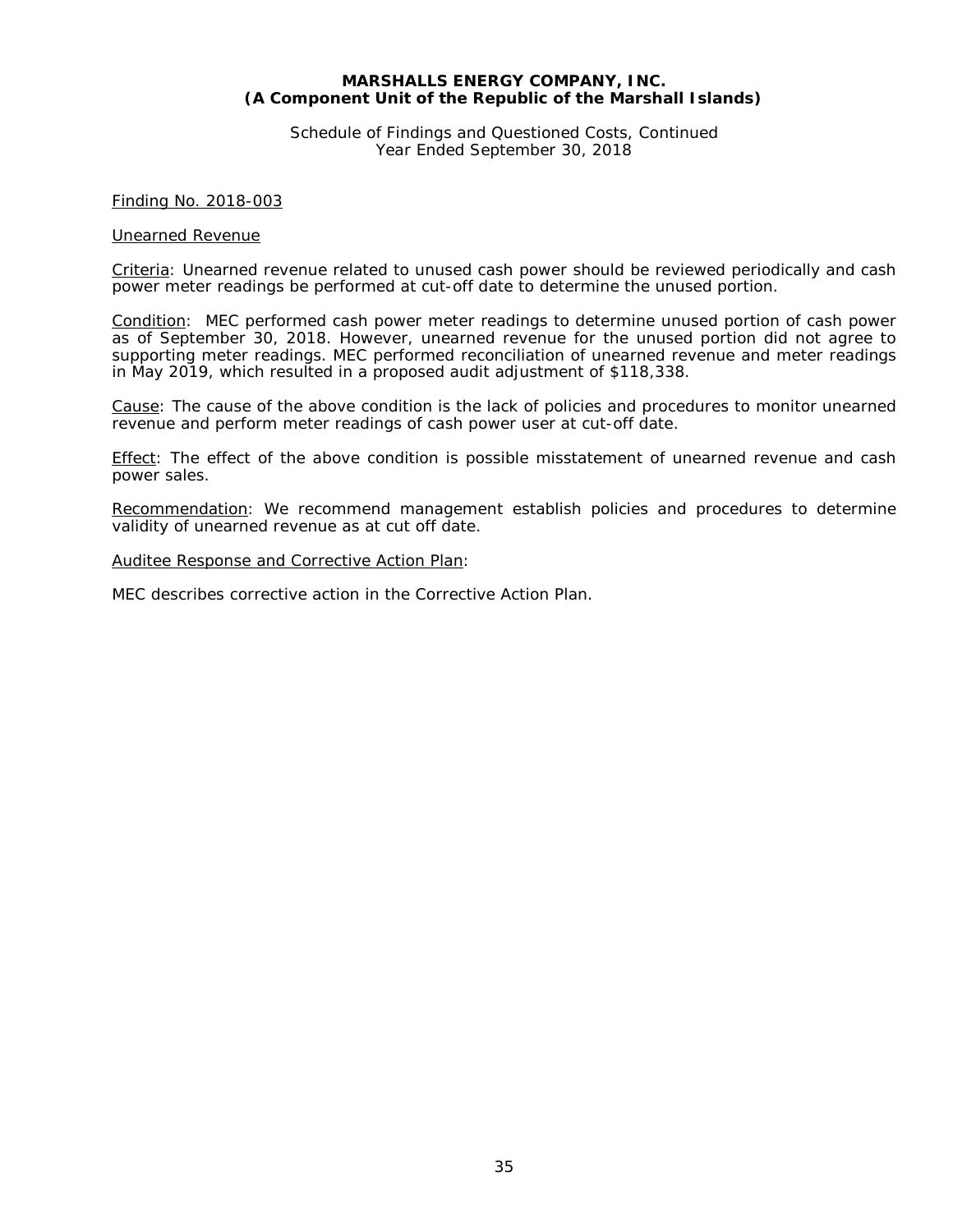Summary Schedule of Prior Audit Findings Year Ended September 30, 2018

| Finding  | CFDA   | Questioned |               |
|----------|--------|------------|---------------|
| Number   | Number | Costs      | <b>Status</b> |
| 2013-001 | 10.859 | \$309.714  | Refer Note 1. |
| 2014-001 | 10.859 | \$129,173  | Refer Note 1. |
| 2015-001 | 10.857 | -          | Refer Note 1. |

Note 1: Management is awaiting follow-up and issuance of a management decision from the Federal agency.